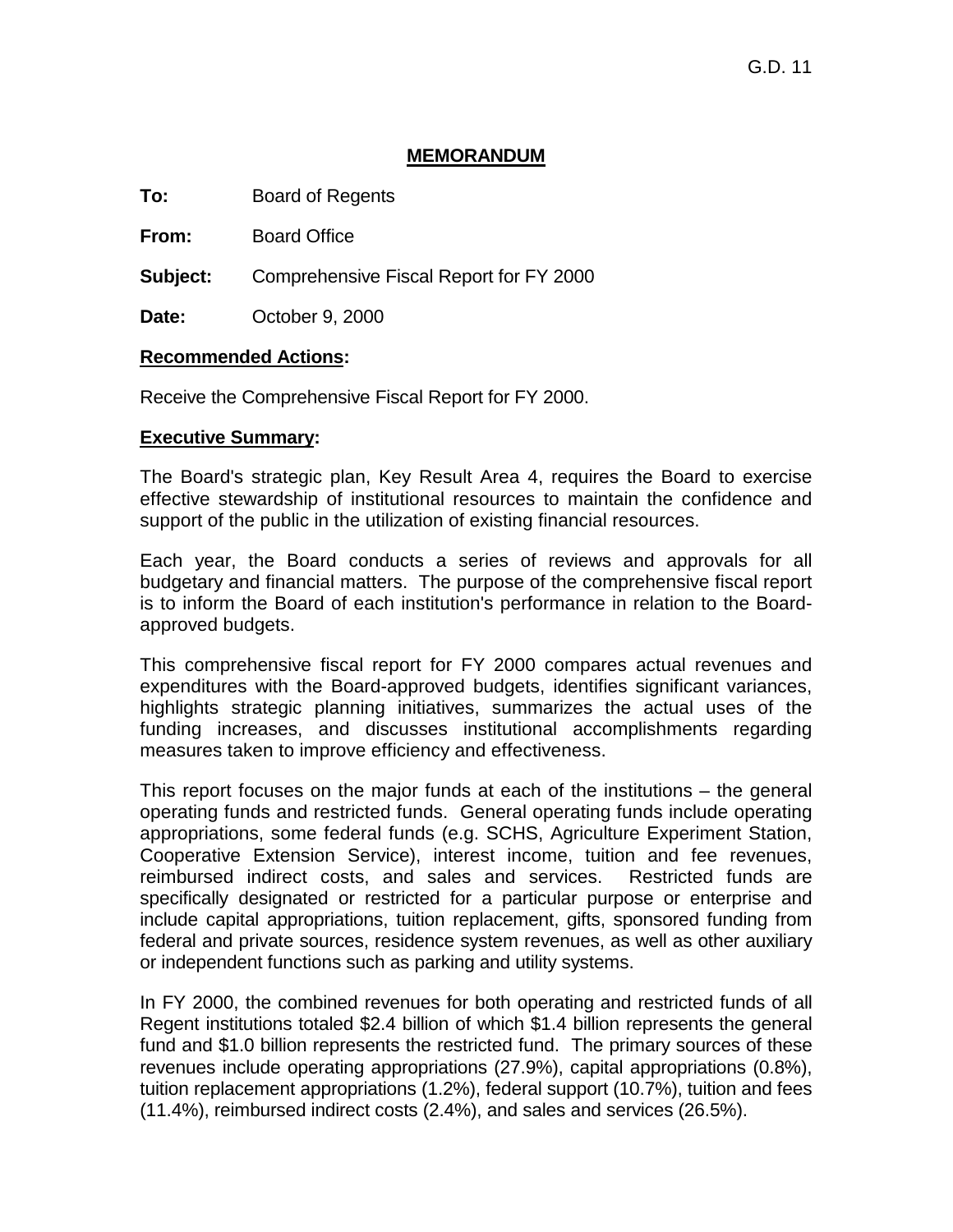The combined general fund revenues of all Regent institutions totaled \$1.4 billion, which represented 99.9% of the total combined revised budgets. Salary expenditures were 100.0% of these amounts budgeted for this purpose.

The combined restricted fund revenues of all Regent institutions totaled \$1.0 billion, which was 104.7% of the total budgeted amount. This variance can be attributed primarily to timing of the sale of bonds, which increased bond proceeds for the year more than had been budgeted.

The institutional information indicates that strategic planning initiatives of \$45.3 million were met as budgeted; new appropriations of \$5.4 million, net of salary funding, and new tuition revenues of \$14.2 million were spent as intended; and reallocations of \$28.1 million were accomplished as budgeted. These efforts were accomplished even though the institutions faced a mid-year deappropriation of \$3.4 million.

In July, the Board approved the original FY 2000 general fund operating budgets. During the fiscal year, the Board approved two budget adjustments. In February, the Board approved revised budgets as a result of HF 2039, the FY 2000 deappropriation bill, which reduced state appropriations by approximately \$30 million. The Regent share of that deappropriation was \$3.4 million. In May and June, the Board approved budget ceiling adjustments to allow the Regent institutions the opportunity to expend the additional resources realized from successes in enrolling more students and in obtaining more awards of competitive grants and contracts than had been originally projected.

A comparative matrix of capital expenditures from all funds is provided at the end of the Analysis section on page 9. The table lists institutional expenditures of \$175.4 million in FY 2000 for capital projects with costs exceeding \$250,000. During FY 2000, revenue bonds totaling \$72.8 million were issued for capital projects at the Regent institutions.

Each institution's FY 2000 comprehensive fiscal report is detailed in Attachments A through E.

# **TABLE OF CONTENTS**

- **Attachment A: University of Iowa** (page 10)
- **Attachment B: Iowa State University** (page 20)
- **Attachment C: University of Northern Iowa** (page 28)
- **Attachment D: Iowa School for the Deaf (page 35)**
- **Attachment E: Iowa Braille and Sight Saving School** (page 39)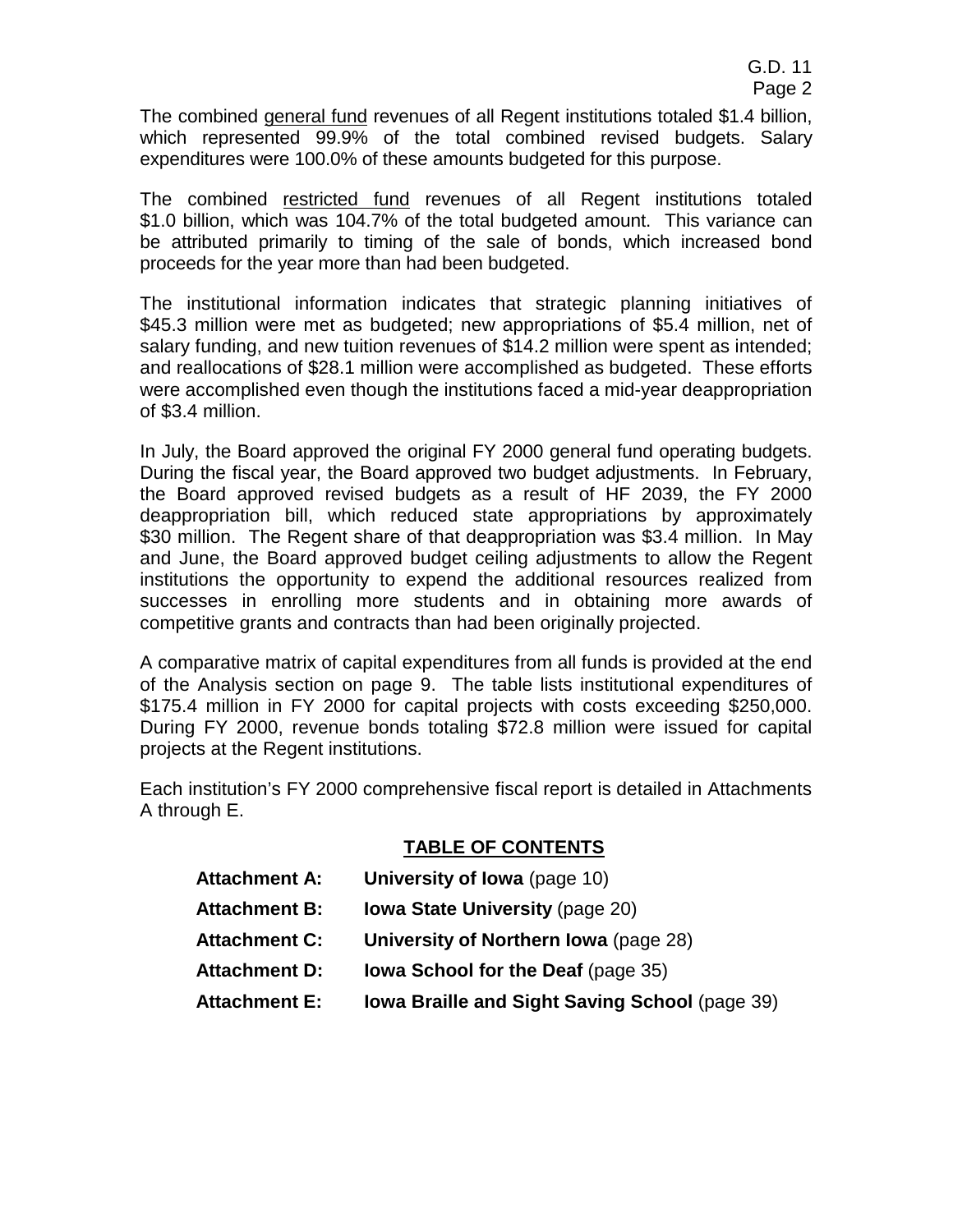### **Background:**

### **FISCAL ACCOUNTABILITY**

The Board's system of governance is intended to maintain confidence in the financial management of the Regent institutions while allowing the institutions relatively wide latitude in the administration of their internal fiscal affairs.

In accordance with the Board's strategic plan regarding its accountability and stewardship responsibilities, the Board, as a governing body, established financial management guidelines for its institutions that help to ensure competent performance. These mechanisms were designed to help the Board proactively and systematically set goals and develop strategies for maximizing achievement within the framework of available funding.

The Comprehensive Fiscal Report brings closure to the budget process for FY 2000 by reporting variances in Board-approved budgets as required in the Board's strategic plan, Action Step 4.1.2.2.

#### **BUDGET PROCESS**

Strategic Planning Goal 4.1.1.0 requires the Board annually to review and approve institutional resource allocations and reallocations consistent with the Board and institutional strategic plans. In accordance with this goal and the Board's budget process, budgets are presented to the Board at various times before final approval is requested.

The Board's budget process for the institutions incorporates several key elements including strategic planning, reallocations, state appropriations, tuition and fees, and enrollments.

#### Strategic Planning

The Board views strategic planning as essential to effective governance of the institutions. Through strategic plans, the Board strives to make Iowa public universities and special schools the premier institutions of their type. The budgets of the Regent institutions are based on the strategic planning goals of the Board and the institutions.

#### Reallocations

In 1996, the Board approved a five-year program requiring institutional reallocations of at least 2% per year in order to promote strategic planning goals to increase effectiveness and efficiency. Reallocations are based on changing needs identified by the institutions in accordance with objectives set out in the strategic plans. The institutions use the reallocation process to implement new systems, reflect outcomes of academic as well as non-academic programs, improve services, and fund program enhancements by redirecting resources to signify appropriate and efficient stewardship of resources.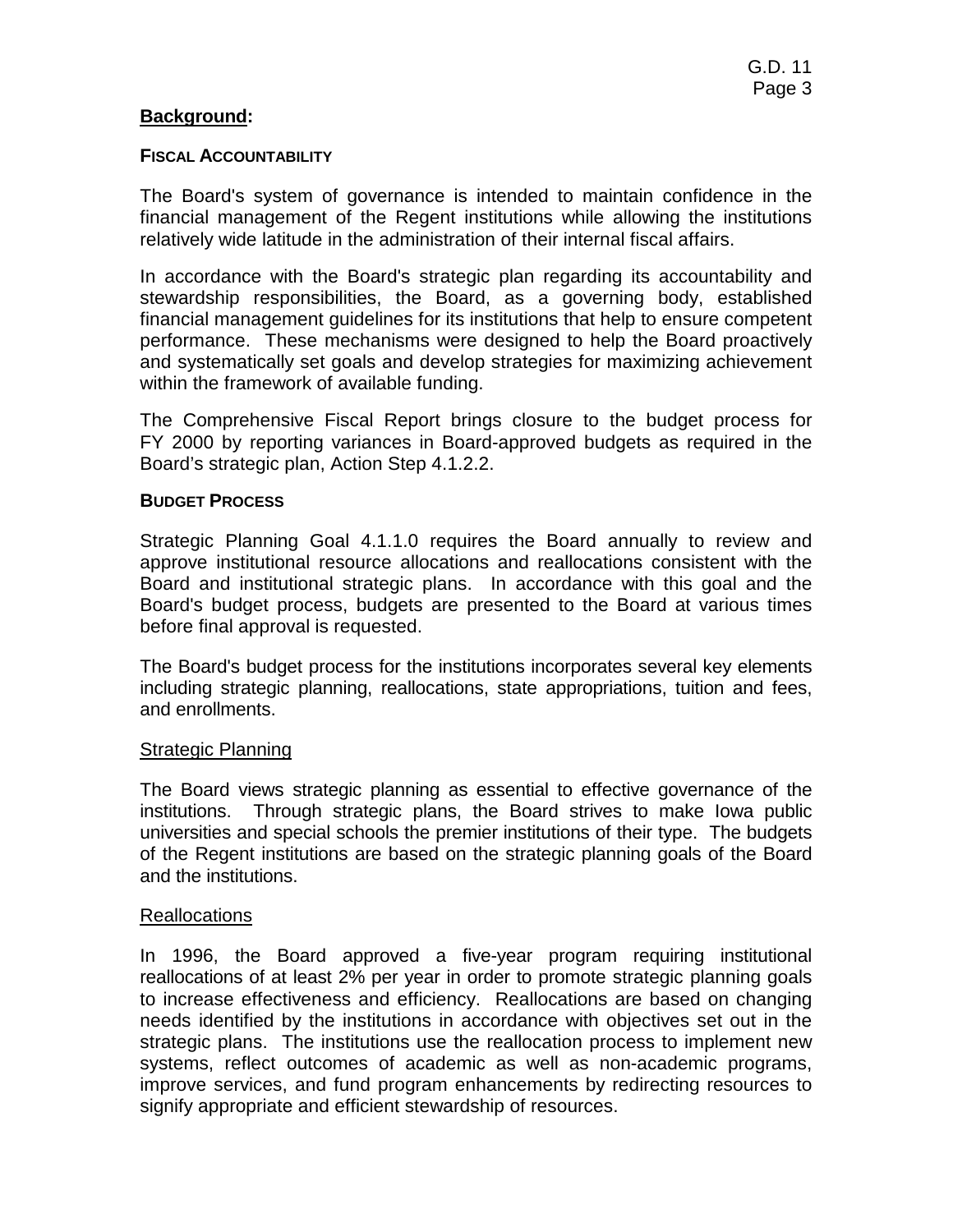#### Revenue Sources

Once the Legislature and the Governor have finalized state appropriations for the Regent institutions, the institutions incorporate the appropriated amounts into the budget. Each year, the state provides funding for implementation of the state salary policy in a separate appropriations bill – by law, the Governor and the Department of Management then make allocations of the salary appropriations to all state agencies, which then merge the new appropriations for salary increases into their operating funds.

Tuition and fee revenues are an integral component of each university's budget. During the Board's annual consideration of rates for tuition and mandatory fees, the universities identify areas that tuition increases would be directed as approved by the Board.

## Budget Ceiling Adjustments

Board policy and Strategic Planning Goal Action Step 4.1.1.5 require the Board to approve all budget ceiling adjustments. Budget ceiling adjustments are implemented to recognize any new revenue or expenses incurred in the current fiscal year. By Iowa Code, additional fiscal year revenues are not allowed to be carried forward to the following fiscal year for expenditure. If an institution anticipates revenues in excess of the Board-approved budget, the institution must present a request for a budget ceiling adjustment to the Board in May or June, pursuant to the Board's Procedural Guide, to be allowed the opportunity to expend the unanticipated funds in the current fiscal year.

# **Analysis:**

#### **I. GENERAL OPERATING FUNDS**

General operating funds include operating appropriations, some federal support, interest income, tuition and fee revenues, reimbursed indirect costs, and sales and services. Interest income earned on general operating funds is retained within these funds.

During FY 2000, there were two Board-approved adjustments made to the original budgets: 1) the mid-year deappropriation presented to the Board in February 2000; and 2) the budget ceiling adjustments presented to the Board in both May and June 2000.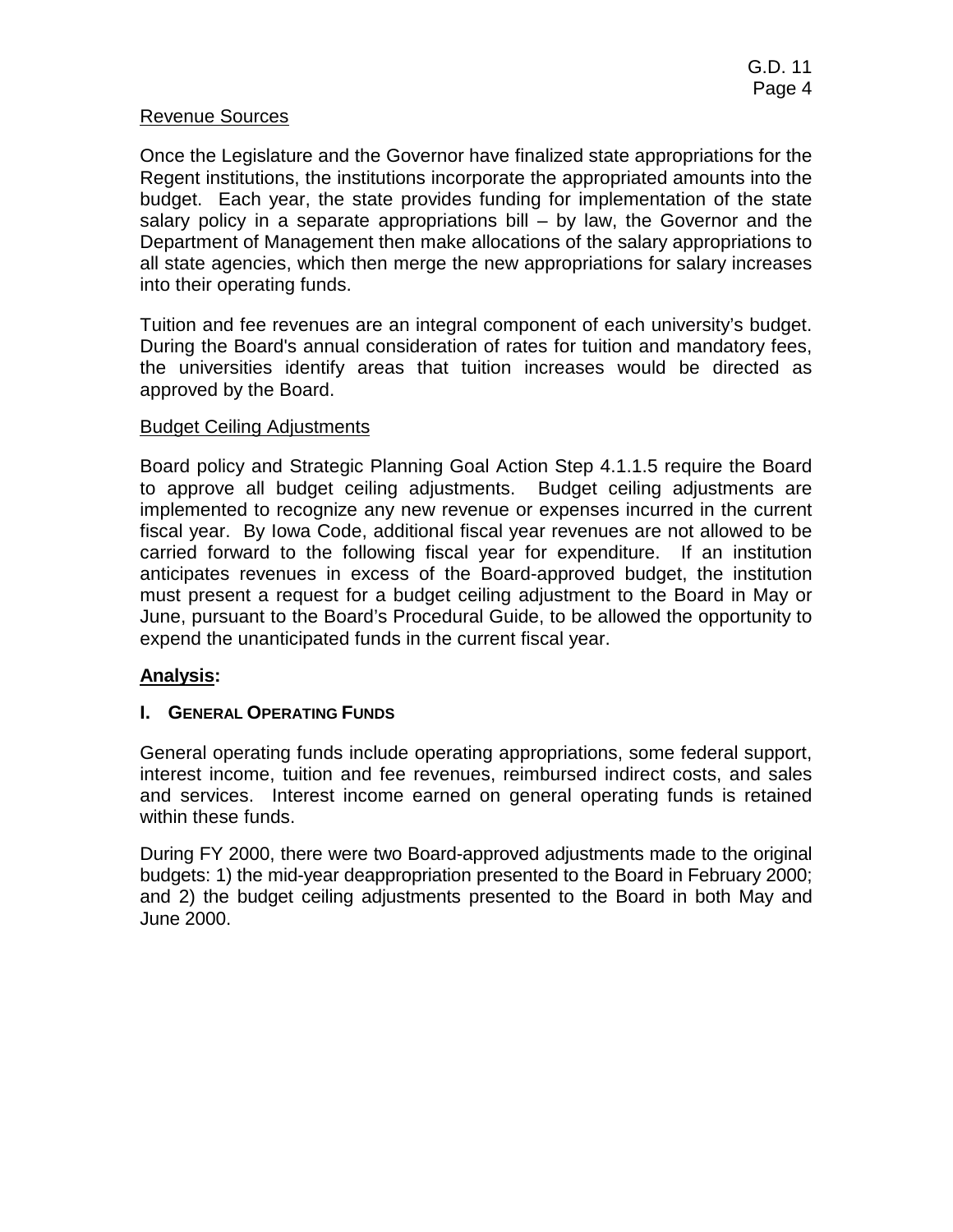The table below identifies revenues by source in the original budget, all Boardapproved budget adjustments, and the revised final budget for all Regent institutions combined.

|                              |                 |               | <b>Budget</b> |               |                           |
|------------------------------|-----------------|---------------|---------------|---------------|---------------------------|
|                              | Original        | Mid-Year      | Ceiling       | Supplemental/ | Revised                   |
|                              | <b>Budget</b>   | Deapprop.     | Adjustment    | Other Approp. | <b>Budget</b>             |
| <b>REVENUES</b>              |                 |               |               |               |                           |
| <b>APPROPRIATIONS</b>        |                 |               |               |               |                           |
| General                      | \$676,105,562   | (\$3,393,541) | 0             | \$150,000     | \$672,912,021             |
| Other                        | 394,600         |               | 5,545         | 50,000        | 400,145                   |
| <b>IRESOURCES</b>            |                 |               |               |               |                           |
| <b>Federal Support</b>       | 14,850,915      |               | 353,245       |               | 15,204,160                |
| Interest                     | 2,269,862       |               | 398,000       |               | 2,667,862                 |
| <b>Tuition and Fees</b>      | 245,389,209     |               | 1,267,000     |               | 246,656,209               |
| <b>Reimb. Indirect Costs</b> | 40,255,466      |               | 2,750,000     |               | 43,005,466                |
| <b>Sales and Services</b>    | 395,982,417     | 244,405       | 11,296,240    |               | 407,523,062               |
| Other Income                 | 2,818,936       |               | 2,885         |               | 2,821,821                 |
| <b>TOTAL REVENUES</b>        | \$1,378,066,967 | (\$3,149,136) | \$16,072,915  |               | \$200,000 \$1,391,190,746 |
| *Hospital patient revenues   |                 |               |               |               |                           |

# **General Fund - All Institutions FY 2000**

HF 2039, the FY 2000 deappropriation bill, reduced state appropriations by \$30 million and was passed by the Legislature and signed by the Governor on January 18, 2000. The Regent share of the appropriations reduction was \$3.4 million. The difference of \$6,459, not shown here, was the appropriation reduction in the Board Office budget. The University of Iowa Hospitals and Clinics used an additional \$244,405 in paying patient revenues to replace some of the associated UIHC appropriation reductions.

The budget ceiling adjustments (1.2% of original budget) reflect the successes of the Regent institutions to increase various revenue sources. Some of these successes include:

- Increased enrollments which provide more revenues from tuition and fees.
- Strong grant and contract activity which contributes to an increase in indirect cost recovery funds.
- Increase in patient revenues (sales and services) at the University of Iowa Hospitals and Clinics – which results from increased costs of pharmaceuticals and medical/surgical supplies.

State appropriations reflect actions taken during the 2000 legislative session to provide more funding to Iowa State University for the Iowa Concern Hotline (\$150,000) and Johne's Disease research (\$50,000).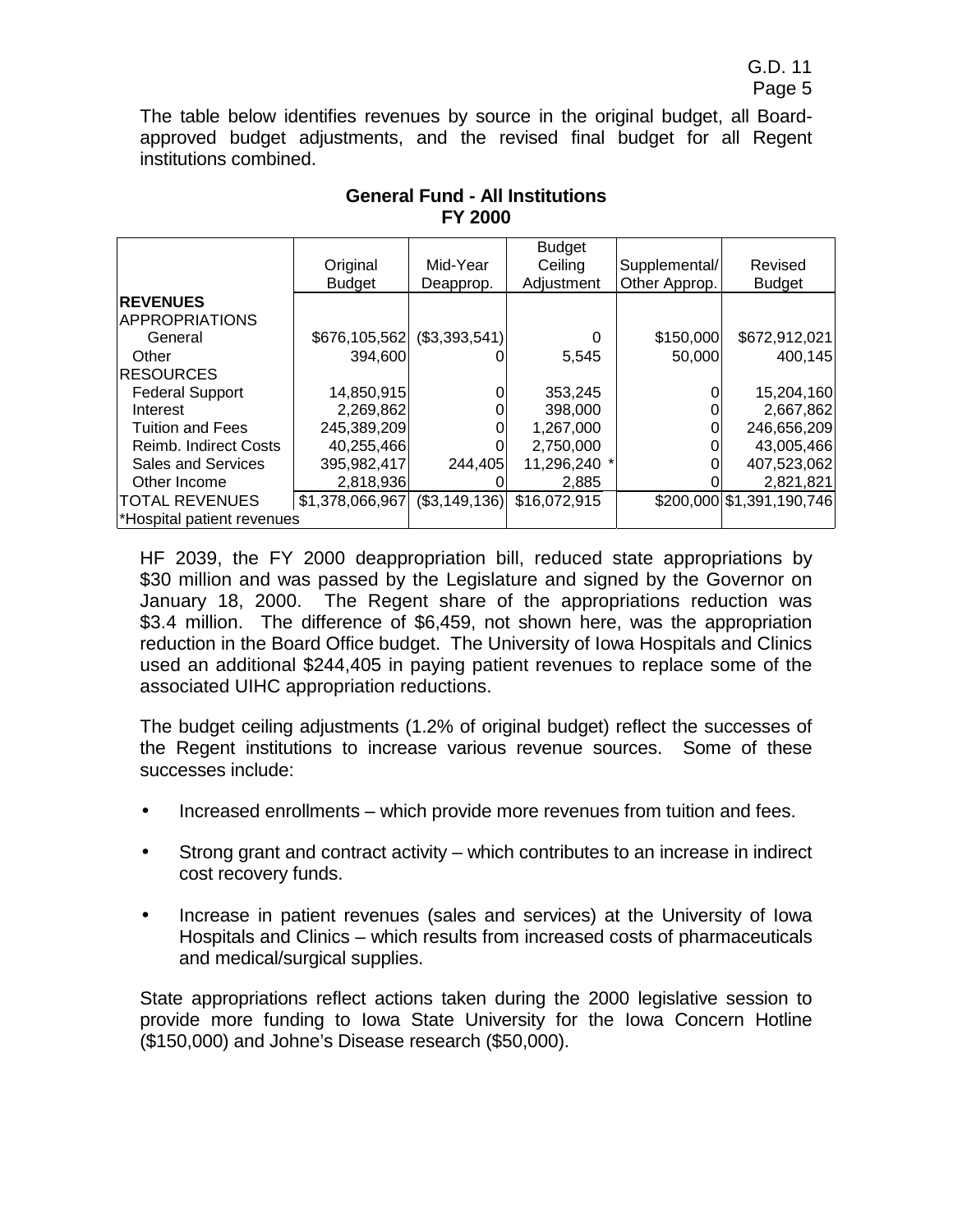The following table presents the combination of revenues, expenditures, and variance for the combined general fund for all Regent institutions.

|                                  |                 |                 |               | Actual as     |
|----------------------------------|-----------------|-----------------|---------------|---------------|
|                                  | Revised         |                 | Variance      | % of          |
|                                  | <b>Budget</b>   | Actual          | Over/(Under)  | <b>Budget</b> |
| <b>REVENUES</b>                  |                 |                 |               |               |
| <b>APPROPRIATIONS</b>            |                 |                 |               |               |
| General                          | \$672,912,021   | \$672,912,022   | \$1           | 100.0%        |
| Other                            | 400,145         | 394,600         | (5, 545)      | 98.6%         |
| <b>RESOURCES</b>                 |                 |                 |               |               |
| <b>Federal Support</b>           | 15,204,160      | 14,698,057      | (506, 103)    | 96.7%         |
| Interest                         | 2,667,862       | 2,593,355       | (74, 507)     | 97.2%         |
| <b>Tuition and Fees</b>          | 246,656,209     | 246,129,703     | (526, 506)    | 99.8%         |
| <b>Reimbursed Indirect Costs</b> | 43,005,466      | 43,124,095      | 118,629       | 100.3%        |
| <b>Sales and Services</b>        | 407,523,062     | 407,274,272     | (248, 790)    | 99.9%         |
| Other Income                     | 2,821,821       | 2,698,533       | (123, 288)    | 95.6%         |
| <b>TOTAL REVENUES</b>            | \$1,391,190,746 | \$1,389,824,637 | (\$1,366,109) | 99.9%         |
| <b>EXPENDITURES</b>              |                 |                 |               |               |
| Salaries                         | \$981,812,776   | \$981,846,817   | \$34,041      | 100.0%        |
| Prof. /Scientific Supplies       | 235,656,087     | 246,952,178     | 11,296,091    | 104.8%        |
| <b>Library Acquisitions</b>      | 17,681,280      | 17,917,559      | 236,279       | 101.3%        |
| Rentals                          | 6,677,267       | 6,852,961       | 175,694       | 102.6%        |
| <b>Utilities</b>                 | 51,042,487      | 50,068,305      | (974, 182)    | 98.1%         |
| <b>Building Repairs</b>          | 26,969,597      | 23,649,160      | (3,320,437)   | 87.7%         |
| <b>Auditor of State</b>          | 1,107,981       | 799,144         | (308, 837)    | 72.1%         |
| Equipment                        | 27,106,205      | 19,772,636      | (7, 333, 569) | 72.9%         |
| Aid to Individuals               | 43,137,066      | 42,507,978      | (629, 088)    | 98.5%         |
| ITOTAL EXPENDITURES              | \$1,391,190,746 | \$1,390,366,738 | (\$824,008)   | 99.9%         |

# **General Fund - All Institutions FY 2000**

#### **COMPARISON OF REVISED BUDGET TO ACTUAL – REVENUES AND EXPENDITURES**

Increased appropriations, tuition revenues, and reallocations were all directed toward implementing initiatives linked to the institutional strategic planning goals. The combined general fund revenues of all Regent institutions totaled \$1.4 billion, which represented 99.9% of the total combined revised budgets. The institutions expended 100.0% of their total general fund budgeted salaries.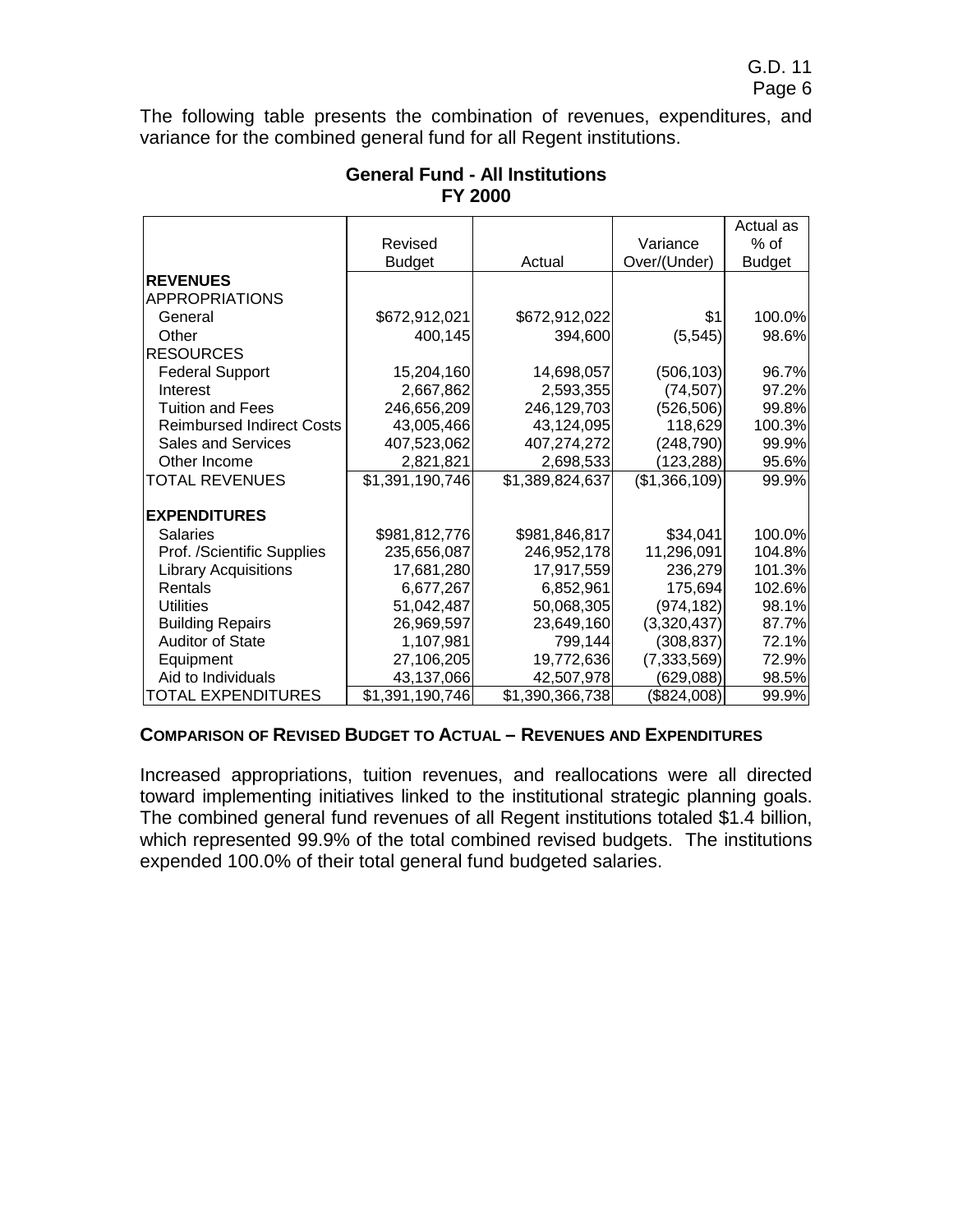#### **STRATEGIC PLANNING INITIATIVES**

| University of Iowa (page 13)                   | \$19,536,000 |
|------------------------------------------------|--------------|
| Iowa State University (page 22)                | 16,040,393   |
| University of Northern Iowa (page 29)          | 9,052,127    |
| lowa School for the Deaf (page 36)             | 402.743      |
| Iowa Braille and Sight Saving School (page 40) | 313,731      |
|                                                | \$45,344,994 |

Funding from new initiatives and reallocated funds were consistent with Board and institutional strategic planning goals.

#### **INSTITUTIONAL INITIATIVES FUNDED BY NEW APPROPRIATIONS**

| University of Iowa (page 14)                   | \$1,560,000 |
|------------------------------------------------|-------------|
| Iowa State University (page 23)                | 2,500,000   |
| University of Northern Iowa (page 30)          | 867,500     |
| lowa School for the Deaf (page 37)             | 269.209     |
| Iowa Braille and Sight Saving School (page 42) | 162,827     |
|                                                | \$5,359,536 |

New FY 2000 appropriated funds for institutional initiatives, net of salary funding, were expended in accordance with the approved budgets. The FY 2000 salary adjustment funding of \$27.9 million was expended to fund compensation increases in line with the state salary policy.

#### **FY 2000 DEAPPROPRIATIONS**

| University of Iowa (page 10)                   | \$1,563,634 |
|------------------------------------------------|-------------|
| Iowa State University (page 20)                | 1,320,567   |
| University of Northern Iowa (page 28)          | 446,351     |
| lowa School for the Deaf (page 35)             | 40.631      |
| Iowa Braille and Sight Saving School (page 39) | 22,358      |
|                                                | \$3,393,541 |

Each institution was guided by its strategic plan in implementing the overall reduction.

#### **NEW TUITION REVENUES**

| University of Iowa (page 15)          | \$6,455,000  |
|---------------------------------------|--------------|
| Iowa State University (page 24)       | 5,069,120    |
| University of Northern Iowa (page 31) | 2.690.000    |
|                                       | \$14,214,120 |

The total tuition increases for FY 2000 were expended as outlined in the approved budgets.

#### **REALLOCATIONS**

| University of Iowa (page 15)                   | \$14,726,000 |
|------------------------------------------------|--------------|
| Iowa State University (page 24)                | 9,473,082    |
| University of Northern Iowa (page 32)          | 3,583,644    |
| lowa School for the Deaf (page 37)             | 169.800      |
| lowa Braille and Sight Saving School (page 42) | 183,731      |
|                                                | \$28,136,257 |

In accordance with the Board's five-year program of reallocations averaging two percent per year, the institutions accomplished their reallocations as budgeted.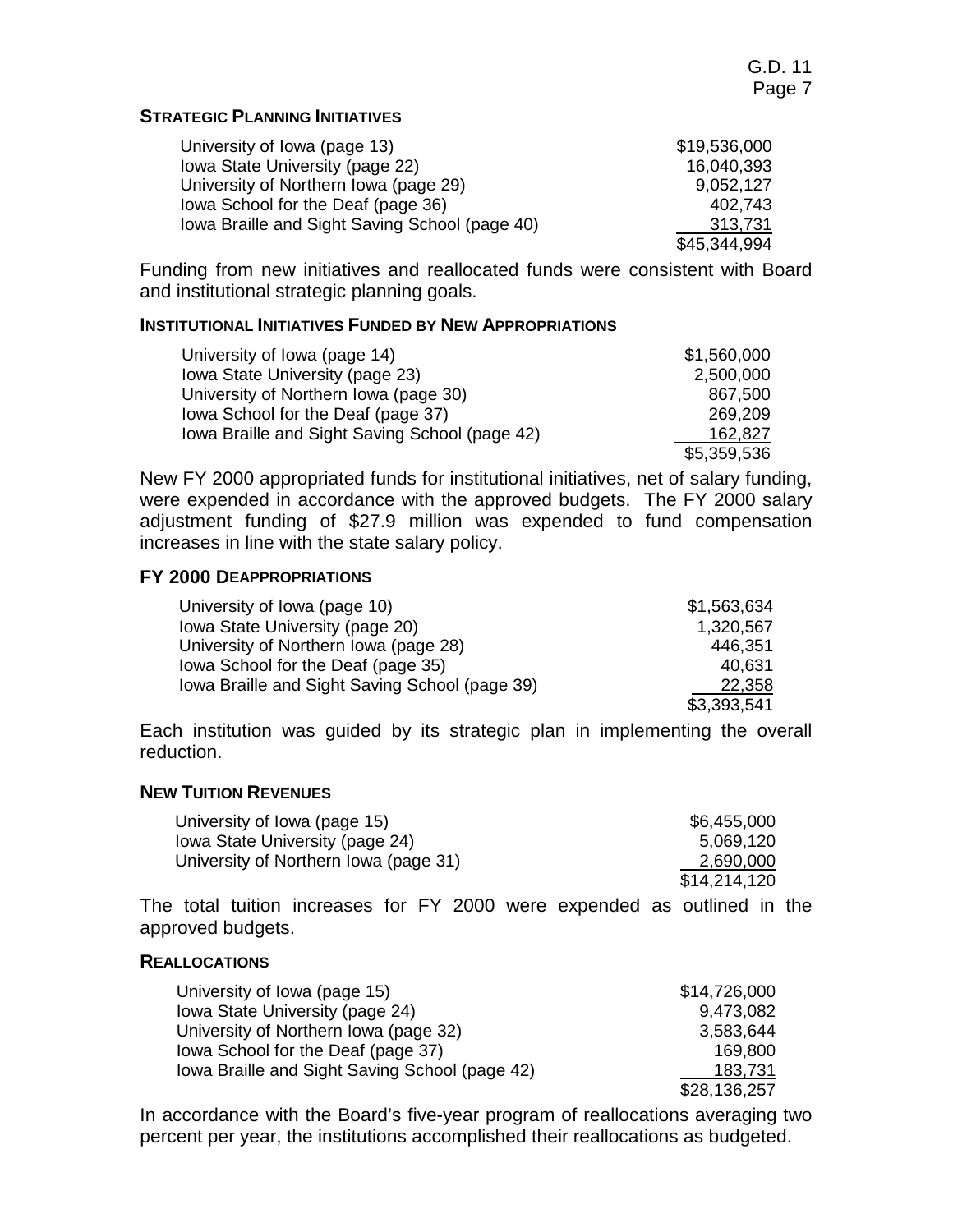In July, the Board requested the institutions to begin compiling detailed reallocation data for the five-year period, FY 1997 through FY 2001, for review and evaluation of the Regent reallocation program. The evaluation is expected to be presented to the Board after the end of FY 2001.

#### **II. RESTRICTED FUNDS**

Restricted fund revenues are specifically designated or restricted for a particular purpose or enterprise. These revenues include capital appropriations, tuition replacement appropriations, gifts, sponsored funding from federal and private sources, residence system revenues, as well as other auxiliary or independent functions such as parking systems. With respect to capital appropriations, the revenues reflect the drawdowns of funds from current and prior fiscal years, while the budgets reflect the total amounts appropriated by the state. Interest earnings within bonded enterprises (e.g. residence systems, utility systems, UIHC) are retained within the individual bonded enterprise.

The following table compares restricted funds budgeted revenues and expenditures with actual revenues and expenditures and identifies the variances.

|                                  |                 |                 |               | Actual as     |
|----------------------------------|-----------------|-----------------|---------------|---------------|
|                                  | Revised         |                 | Variance      | % of          |
|                                  | <b>Budget</b>   | Actual          | Over/(Under)  | <b>Budget</b> |
| <b>REVENUES</b>                  |                 |                 |               |               |
| APPROPRIATIONS                   |                 |                 |               |               |
| Capital                          | \$23,924,500    | \$20,379,997    | (\$3,544,503) | 85.2%         |
| <b>Tuition Replacement</b>       | 27,927,851      | 27,927,851      |               | 100.0%        |
| Technology                       | 100,000         | 100,000         |               | 100.0%        |
| <b>RESOURCES</b>                 |                 |                 |               |               |
| <b>Federal Support</b>           | 232,399,553     | 243,004,165     | 10,604,612    | 104.6%        |
| Interest                         | 6,798,041       | 6,302,802       | (495, 239)    | 92.7%         |
| <b>Tuition and Fees</b>          | 28,040,308      | 30,067,012      | 2,026,704     | 107.2%        |
| <b>Reimbursed Indirect Costs</b> | 12,701,250      | 15,061,251      | 2,360,001     | 118.6%        |
| <b>Sales and Services</b>        | 213,667,646     | 231,849,080     | 18, 181, 434  | 108.5%        |
| Other Income                     | 433,000,764     | 449,392,826     | 16,392,062    | 103.8%        |
| <b>TOTAL RESOURCES</b>           | \$978,559,913   | \$1,024,084,984 | \$45,525,071  | 104.7%        |
| <b>EXPENDITURES</b>              |                 |                 |               |               |
| Salaries                         | \$339,475,010   | \$349,703,954   | \$10,228,944  | 103.0%        |
| Prof. /Scientific Supplies       | 293,427,192     | 298,294,838     | 4,867,646     | 101.7%        |
| <b>Library Acquisitions</b>      | 8,000           | 3,438           | (4, 562)      | 43.0%         |
| Rentals                          | 7,101,600       | 7,499,892       | 398,292       | 105.6%        |
| <b>Utilities</b>                 | 14,734,641      | 13,349,565      | (1,385,076)   | 90.6%         |
| <b>Building Repairs</b>          | 17,215,819      | 24,652,019      | 7,436,200     | 143.2%        |
| Auditor of State                 | 5,000           |                 | (5,000)       | 0.0%          |
| Equipment                        | 26,557,161      | 26,740,637      | 183,476       | 100.7%        |
| Aid to Individuals               | 64,656,001      | 66,203,512      | 1,547,511     | 102.4%        |
| <b>Debt Service</b>              | 59,753,489      | 60,406,119      | 652,630       | 101.1%        |
| <b>Plant Capital</b>             | 178,926,000     | 208,408,981     | 29,482,981    | 116.5%        |
| ITOTAL EXPENDITURES              | \$1,001,859,913 | \$1,055,262,955 | \$53,403,042  | 105.3%        |

# **Restricted Fund - All Institutions FY 2000**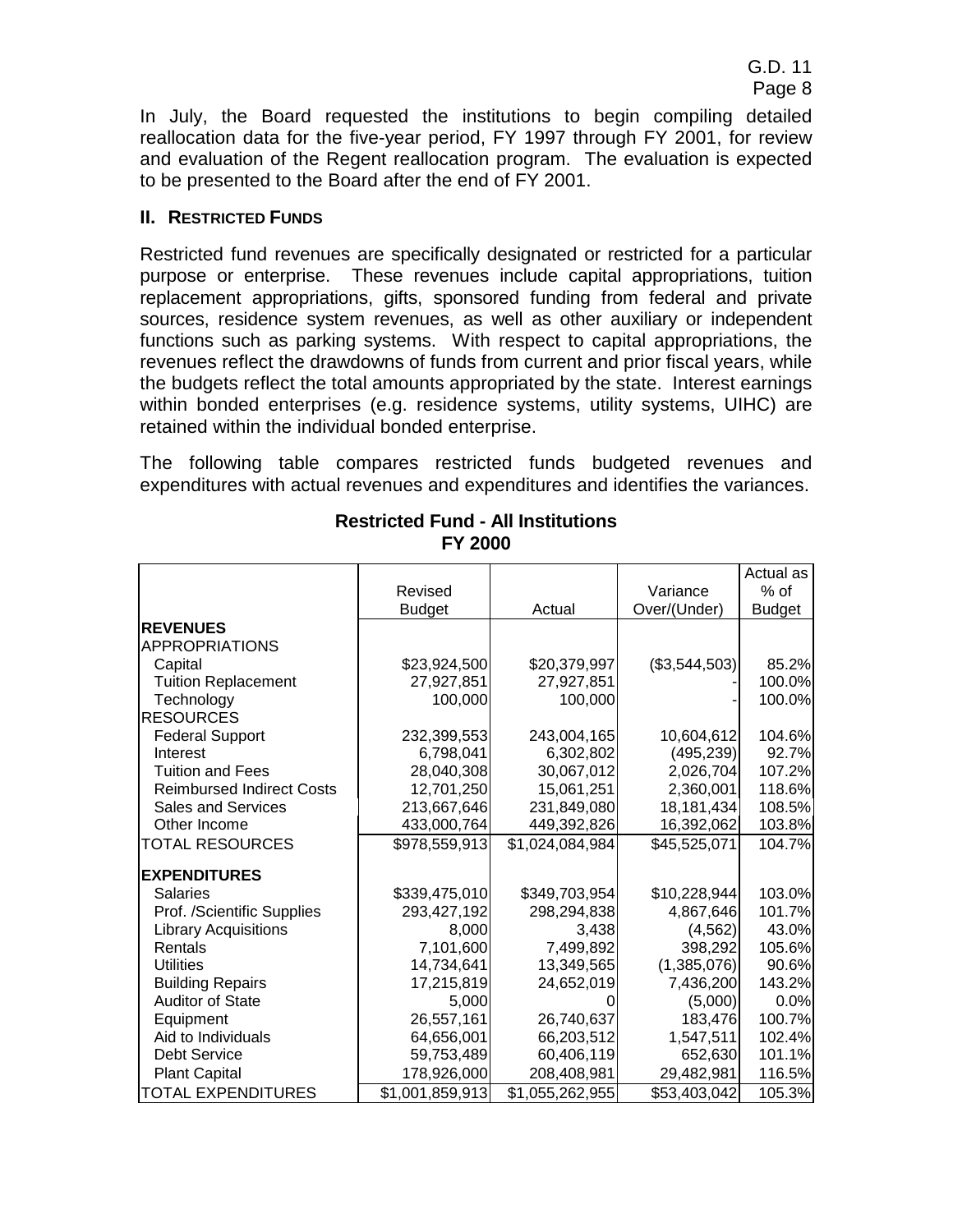The FY 2000 restricted fund budgets include amounts appropriated to the Board for capital improvements. The variance between revenues and expenditures is the result of actual capitals reflecting drawdowns of appropriations from current and prior fiscal years, while budgeted capitals record the amount appropriated by the state.

The residence system and athletic budgets are part of the restricted budget, however, each come to the Board individually for approval. Tables comparing residence system and athletic budgeted revenues and expenditures with actual revenues and expenditures as well as the variances are identified in each University attachment  $(A - C)$ .

| Projects with Costs Exceeding \$250,000 - All Funds                      |            |                         |                                                                                                                                                      |                     |                |               |
|--------------------------------------------------------------------------|------------|-------------------------|------------------------------------------------------------------------------------------------------------------------------------------------------|---------------------|----------------|---------------|
|                                                                          |            | FY 1998                 | FY 1999                                                                                                                                              |                     | <b>FY 2000</b> |               |
|                                                                          | # Projects | Expenditures # Projects |                                                                                                                                                      | <b>Expenditures</b> | # Projects     | Expenditures  |
| SUI                                                                      | 162        | \$64,131,303            | 181                                                                                                                                                  | \$85,833,701        | 214            | \$95,399,198  |
| <b>ISU</b>                                                               | 67         | 41,009,549              | 72                                                                                                                                                   | 58,915,031          | 77             | 59,300,678    |
| UNI.                                                                     | 24         | 16,300,641              | - 30                                                                                                                                                 | 21,227,789          | 45             | 20,716,853    |
| Total<br>$\mathbf{a}$ and $\mathbf{a}$ and $\mathbf{a}$ and $\mathbf{a}$ | 253        | \$121,441,493           | 283<br>$\frac{1}{2}$ , $\frac{1}{2}$ , $\frac{1}{2}$ , $\frac{1}{2}$ , $\frac{1}{2}$ , $\frac{1}{2}$ , $\frac{1}{2}$ , $\frac{1}{2}$ , $\frac{1}{2}$ | \$165,976,521       | 336            | \$175,416,729 |

#### **CAPITAL EXPENDITURES - FY 1998 THROUGH FY 2000**

\* As submitted by the institutions on capital project status reports.

The Board of Regents Strategic Plan, Action Step 4.3.3.2, requires the development of a matrix of capital expenditures from all funds and a comparison of year-to-year trends.

The above table compares institutional expenditures for FY 1998, FY 1999, and FY 2000 for capital projects with project costs exceeding \$250,000. The data are from status reports filed by the institutions per Iowa Code.

The reports include expenditures from all sources of funds including capital appropriations; building renewal (repair) funds; institutional road funds; gifts and grants; income from treasurer's temporary investments; proceeds of academic building, dormitory, telecommunications, and other revenue bond issues; and university hospitals building usage funds.

- FY 2000 expenditures at the University of Iowa reflect increased construction activity resulting, in part, from capital projects authorized by the 1996 and 1997 General Assemblies.
- The FY 2000 expenditures also reflect construction activity financed by the sale of revenue bonds. In FY 2000, \$72.8 million in bonds were issued for projects including residence hall, parking facility, and telecommunications projects. Expenditures for these bond sales through June 30, 2000 are reflected in the above numbers.

Deb A. Hendrichson Frank Stock Approved: -Deb A. Hendrickson

dh\\\reges001\groups1\bf\2000\00octdoc\octgd11.doc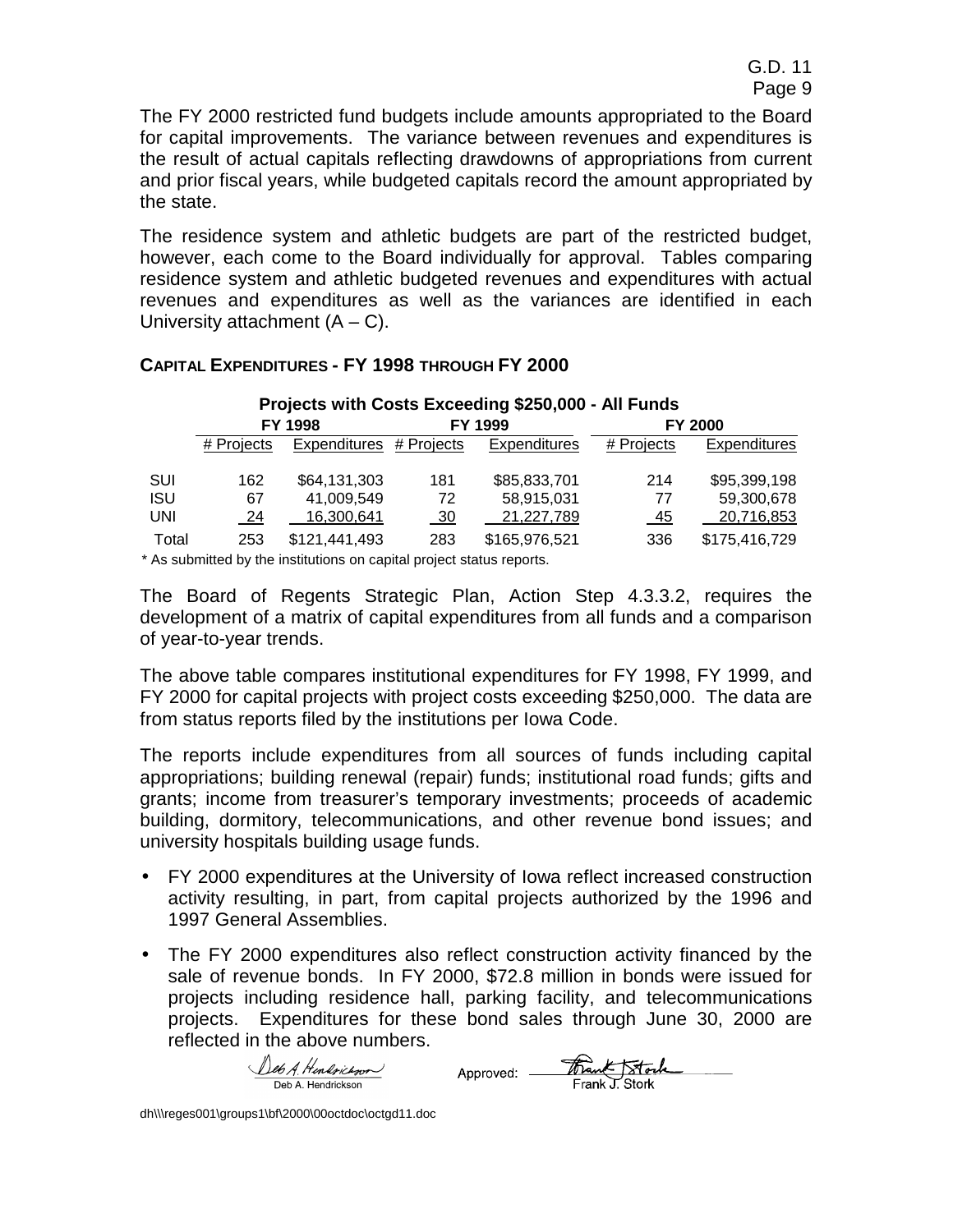G.D. 11 Page 10 Attachment A – SUI

# **Attachment A UNIVERSITY OF IOWA FY 2000 General Fund**

|                                  | Original      | Mid-Year      | <b>Budget Ceiling</b> | Revised       |
|----------------------------------|---------------|---------------|-----------------------|---------------|
|                                  | <b>Budget</b> | Deapprop.     | Adjustment            | <b>Budget</b> |
| <b>REVENUES</b>                  |               |               |                       |               |
| <b>APPROPRIATIONS</b>            |               |               |                       |               |
| General                          | \$311,582,653 | (\$1,563,634) |                       | \$310,019,019 |
| <b>RESOURCES</b>                 |               |               |                       |               |
| <b>Federal Support</b>           | 2,654,280     |               |                       | 2,654,280     |
| Interest                         | 938,000       |               |                       | 938,000       |
| <b>Tuition and Fees</b>          | 118,291,735   |               | 400,000               | 118,691,735   |
| <b>Reimbursed Indirect Costs</b> | 30,704,370    |               | 1,300,000             | 32,004,370    |
| <b>Sales and Services</b>        | 394,822,252   | 244,405       | 11,272,615            | 406,339,272   |
| Other Income                     | 1,550,936     |               | 2,885                 | 1,553,821     |
| <b>TOTAL REVENUES</b>            | \$860,544,226 | (\$1,319,229) | \$12,975,500          | \$872,200,497 |

The University of Iowa's portion of the deappropriation was \$1.6 million. The University allocated the deappropriation across various departments and delayed some equipment purchases and personnel searches. The University of Iowa Hospitals and Clinics used an additional \$244,405 in paying patient revenues to replace the associated UIHC appropriation reductions.

The University of Iowa had a budget ceiling adjustment of \$12.98 million. The largest portion of that was \$11.3 million for the University of Iowa Hospitals and Clinics due to increased sales and services revenues from pharmaceuticals and medical/surgical supplies. Tuition and fees and reimbursed indirect costs increased by \$1.7 million.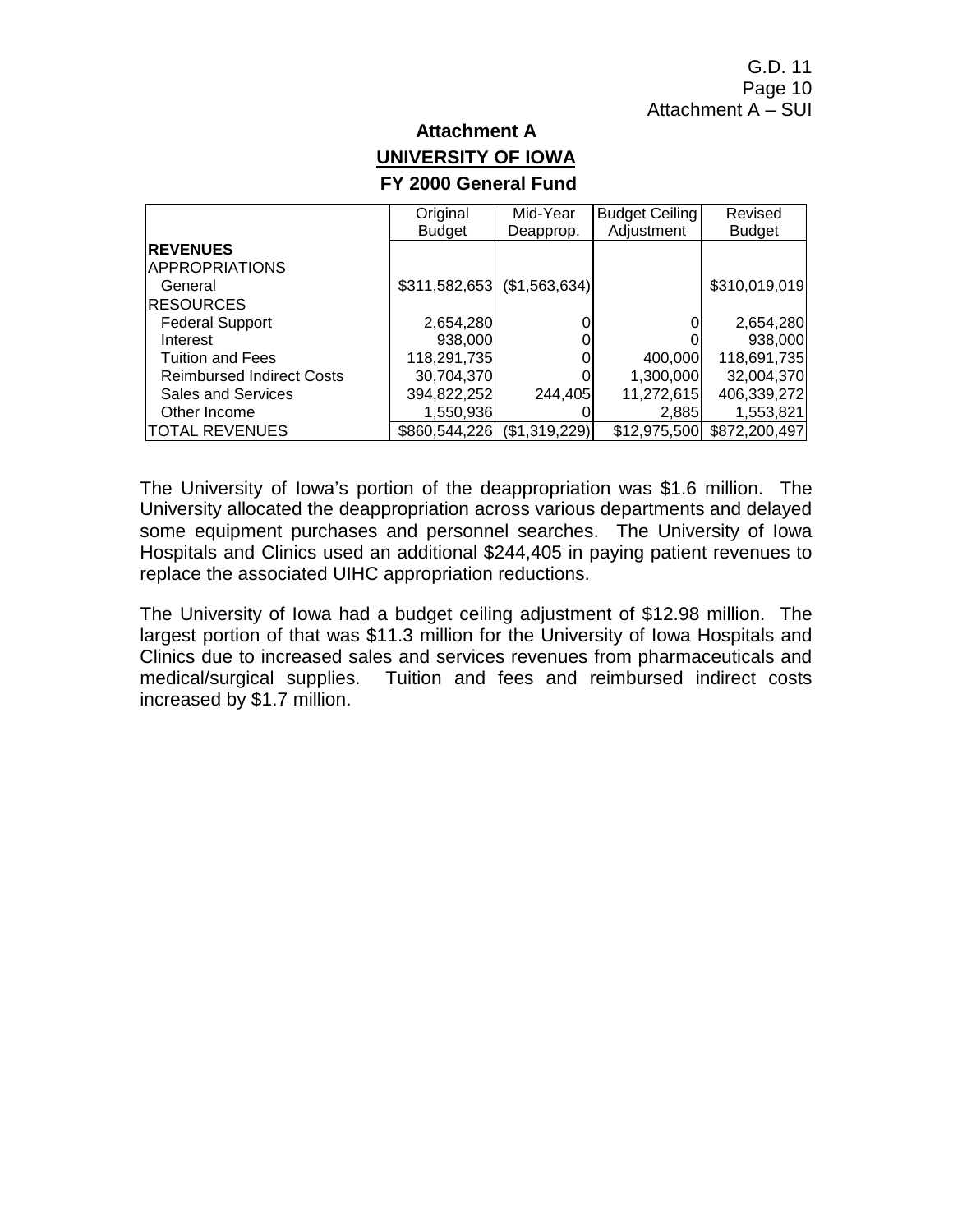G.D. 11 Page 11

| Attachment A - SUI |  |
|--------------------|--|
|--------------------|--|

|                                   |                       |               | Over/(Under)   |                |
|-----------------------------------|-----------------------|---------------|----------------|----------------|
| <b>University Approp. Units *</b> | <b>Revised Budget</b> | <b>Actual</b> |                | <b>Percent</b> |
| <b>REVENUES</b>                   |                       |               |                |                |
| <b>General Appropriations</b>     | \$261,382,411         | \$261,382,411 | \$             | 100.0%         |
| <b>RESOURCES</b>                  |                       |               |                |                |
| Interest                          | 938,000               | 905,773       | (32, 227)      | 96.6%          |
| <b>Tuition and Fees</b>           | 118,691,735           | 118,707,995   | 16,260         | 100.0%         |
| <b>Reimbursed Indirect Costs</b>  | 30,283,370            | 29,799,461    | (483,909)      | 98.4%          |
| <b>Sales and Services</b>         | 1,937,123             | 1,927,605     | (9, 518)       | 99.5%          |
| Other Income                      | 225,000               | 214,837       | (10, 163)      | 95.5%          |
| <b>TOTAL REVENUES</b>             | \$413,457,639         | \$412,938,082 | (\$519,557)    | 99.9%          |
| <b>EXPENDITURES</b>               |                       |               |                |                |
| <b>Salaries</b>                   | \$310,177,396         | \$309,742,199 |                | 99.9%          |
|                                   |                       |               | (435, 197)     |                |
| Prof. /Scientific Supplies        | 38,719,849            | 38,662,761    | (57,088)       | 99.9%          |
| <b>Library Acquisitions</b>       | 8,961,574             | 9,029,646     | 68,072         | 100.8%         |
| Rentals                           | 1,021,000             | 1,499,520     | 478,520        | 146.9%         |
| <b>Utilities</b>                  | 19,091,151            | 17,338,043    | (1,753,108)    | 90.8%          |
| <b>Building Repairs</b>           | 8,129,854             | 8,913,812     | 783,958        | 109.6%         |
| <b>Auditor of State</b>           | 428,913               | 349,027       | (79, 886)      | 81.4%          |
| Equipment                         | 7,735,460             | 7,128,073     | (607, 387)     | 92.1%          |
| Aid to Individuals                | 19,192,442            | 20,275,001    | 1,082,559      | 105.6%         |
| <b>TOTAL EXPENDITURES</b>         | \$413,457,639         | \$412,938,082 | (\$519,557)    | 99.9%          |
|                                   | <b>Revised Budget</b> | <b>Actual</b> | Over/(Under)   | <b>Percent</b> |
| <b>Hospital Approp. Units**</b>   |                       |               |                |                |
| <b>REVENUES</b>                   |                       |               |                |                |
| <b>General Appropriations</b>     | \$48,636,608          | \$48,636,608  |                | 100.0%         |
| <b>RESOURCES</b>                  |                       |               |                |                |
| <b>Federal Support</b>            | 2,654,280             | 2,176,659     | (477, 621)     | 82.0%          |
| <b>Reimbursed Indirect Costs</b>  | 1,721,000             | 2,145,337     | 424,337        | 124.7%         |
| Sales and Services                | 404,402,149           | 404,160,737   | (241, 412)     | 99.9%          |
| Other Income                      | 1,328,821             | 1,149,431     | (179, 390)     | 86.5%          |
| <b>TOTAL REVENUES</b>             | \$458,742,858         | \$458,268,772 | $($ \$474,086) | 99.9%          |
| <b>EXPENDITURES</b>               |                       |               |                |                |
| <b>Salaries</b>                   | \$280,964,048         | \$280,022,547 | (941, 501)     | 99.7%          |
| Prof. /Scientific Supplies        | 145,335,910           | 158,212,573   | 12,876,663     | 108.9%         |
|                                   |                       |               |                |                |
| Rentals                           | 3,806,200             | 3,542,020     | (264, 180)     | 93.1%          |
| <b>Utilities</b>                  | 11,663,100            | 11,903,596    | 240,496        | 102.1%         |
| <b>Building Repairs</b>           | 7,827,400             | 2,257,408     | (5,569,992)    | 28.8%          |
| Equipment                         | 9,146,200             | 2,654,903     | (6, 491, 297)  | 29.0%          |
| <b>TOTAL EXPENDITURES</b>         | \$458,742,858         | \$458,593,047 | (\$149, 811)   | 100.0%         |
| <b>Total General Fund</b>         | <b>Revised Budget</b> | <b>Actual</b> | Over/(Under)   | <b>Percent</b> |
| <b>REVENUES</b>                   |                       |               |                |                |
| <b>General Appropriations</b>     | \$310,019,019         | \$310,019,019 | 0              | 100.0%         |
| <b>RESOURCES</b>                  |                       |               |                |                |
| <b>Federal Support</b>            | \$2,654,280           | \$2,176,659   | (477, 621)     | 82.0%          |
|                                   |                       |               |                |                |
| Interest                          | \$938,000             | \$905,773     | (32, 227)      | 96.6%          |
| <b>Tuition and Fees</b>           | \$118,691,735         | \$118,707,995 | 16,260         | 100.0%         |
| <b>Reimbursed Indirect Costs</b>  | \$32,004,370          | \$31,944,798  | (59, 572)      | 99.8%          |
| Sales and Services                | \$406,339,272         | \$406,088,342 | (250, 930)     | 99.9%          |
| Other Income                      | \$1,553,821           | \$1,364,268   | (189, 553)     | 87.8%          |
| <b>TOTAL REVENUES</b>             | \$872,200,497         | \$871,206,854 | (\$993,643)    | 99.9%          |
| <b>EXPENDITURES</b>               |                       |               |                |                |
| <b>Salaries</b>                   | \$591,141,444         | \$589,764,746 | (1,376,698)    | 99.8%          |
| Prof. /Scientific Supplies        | 184,055,759           | 196,875,334   | 12,819,575     | 107.0%         |
| <b>Library Acquisitions</b>       | 8,961,574             | 9,029,646     | 68,072         | 100.8%         |
| Rentals                           | 4,827,200             | 5,041,540     | 214,340        | 104.4%         |
|                                   |                       |               |                |                |
| <b>Utilities</b>                  | 30,754,251            | 29,241,639    | (1,512,612)    | 95.1%          |
| <b>Building Repairs</b>           | 15,957,254            | 11,171,220    | (4,786,034)    | 70.0%          |
| <b>Auditor of State</b>           | 428,913               | 349,027       | (79, 886)      | 81.4%          |
| Equipment                         | 16,881,660            | 9,782,976     | (7,098,684)    | 58.0%          |
| Aid to Individuals                | 19,192,442            | 20,275,001    | 1,082,559      | 105.6%         |
| TOTAL EXPENDITURES                | \$872,200,497         | \$871,531,129 | (\$669,368)    | 99.9%          |

\* Includes all university appropriation units except for the hospital appropriation units.

\*\* Includes University Hospitals, Psychiatric Hospital, SCHS, and Hospital School.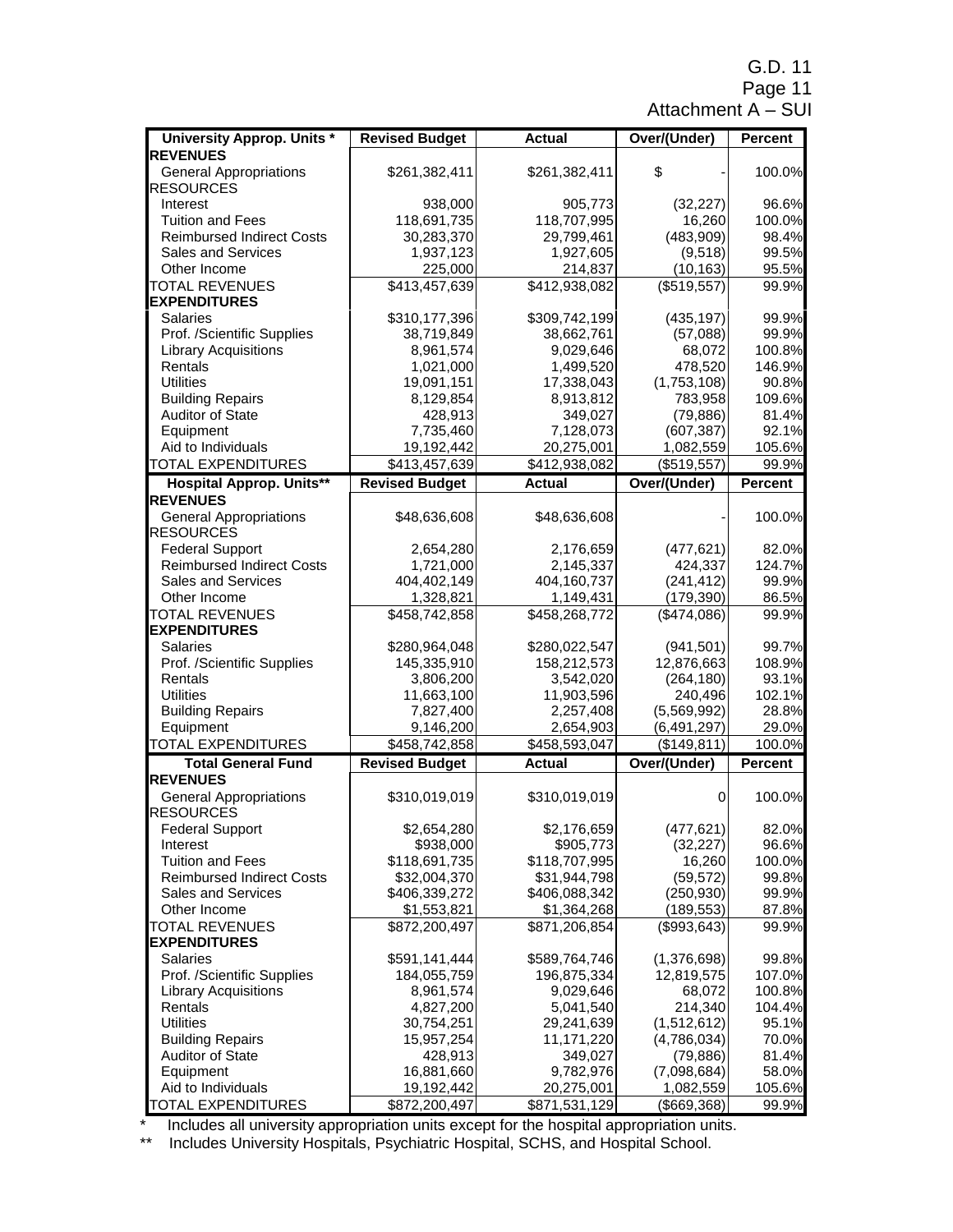#### **COMPARISON OF REVISED BUDGET TO ACTUAL – GENERAL FUND**

The University of Iowa has nine appropriation units that make up the general operating fund. They are: 1) General University; 2) University Hospital; 3) Psychiatric Hospital; 4) Hospital School; 5) Oakdale Campus; 6) Hygienic Laboratory; 7) Family Practice; 8) SCHS; and 9) Special Purpose.

The General University appropriation unit revenue sources provide the funding for the general education of students.

Actual FY 2000 total general fund revenues were \$871.2 million (99.9% of revised budget) and expenditures were \$871.5 million (99.9% of revised budget).

#### University Appropriation Units (Excluding UIHC)

Actual FY 2000 general operating fund revenues and expenditures were \$412.9 million (99.9% of revised budget). General University revenues were 99.9% of budget as revised by the \$1.7 million budget ceiling request approved in May 2000.

Salary expenditures were slightly under the revised budget. Aid to individuals was over the revised budget by approximately \$1.1 million. This resulted in student aid being 17.1% of tuition revenue, exceeding the University's 16% target.

The substantial savings from utilities of \$1.8 million resulted from the university's reduction of associated costs as well as savings from the Utility System bond refunding. In FY 2000, utility savings offset a number of other expenditure categories that exceeded budget such as supplies, rentals, and building repairs.

#### University of Iowa Hospitals and Clinics

Actual FY 2000 revenues for University Hospitals and Clinics, Psychiatric Hospital, Hospital School, and SCHS were \$458.3 million (99.9% of revised budget) while expenditures were \$458.6 million (99.9% of revised budget). The variance between revenues and expenditures is due to the delay in receipt of Federal Block grant revenues for the SCHS program.

University Hospitals and Clinics, Psychiatric Hospital, SCHS, and Hospital School salary expenditures were \$280.0 million (99.7% of budget). Supplies were over budget by \$12.9 million while building repairs and equipment were under budget by \$5.6 million and \$6.5 million, respectively. Timing of capital expenditure was delayed to offset significant increases beyond budget levels for patient care supplies and pharmaceuticals.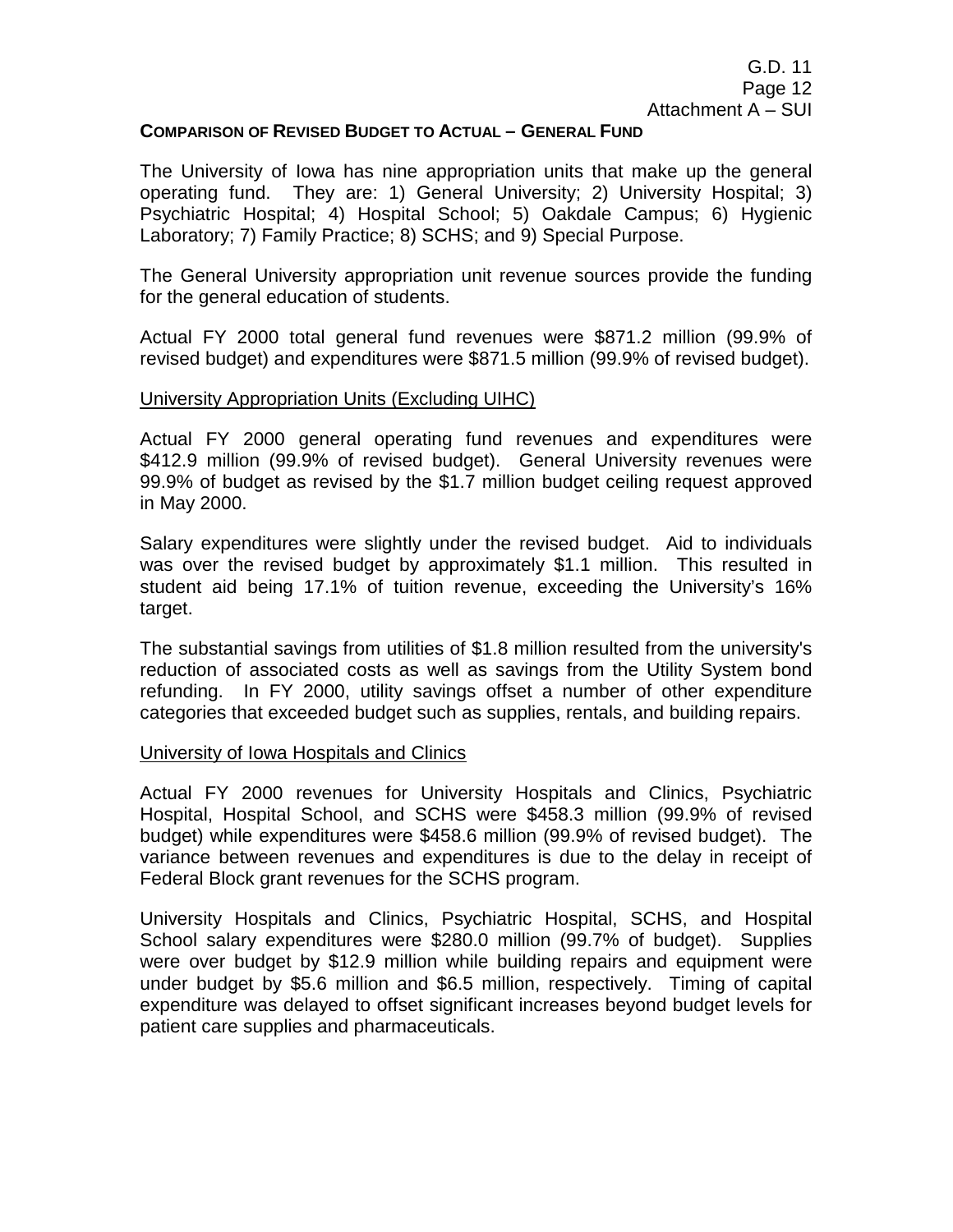#### **STRATEGIC PLANNING INITIATIVES**

In FY 2000, new revenues and internal reallocations of \$19.5 million enabled the University of Iowa to advance toward its strategic planning goals.

#### University of Iowa FY 2000 Strategic Planning Allocations

Goal #1: Comprehensive strength in undergraduate programs

Goal #2: Premier graduate and professional programs in a significant number of areas

Goal #3: A faculty of national and international distinction

Goal #4: Distinguished research and scholarship

Goal #5: A culturally diverse and inclusive university community

Goal #6: Strong ties between the university and external constituencies

Goal #7: A high-quality academic and working environment

| Initiatives                                    | <b>Goals</b>     | <b>Amount</b> |
|------------------------------------------------|------------------|---------------|
| <b>Arts and Humanities</b>                     | 1,2,3,4          | 325,000       |
| Asset Management Design & Implementation       | 1, 2, 7          | 130,000       |
| <b>Biosciences</b>                             | 1,2,3,4          | 1,025,000     |
| <b>Central Investment Fund Research</b>        | 2,3,4            | 500,000       |
| <b>Central Research Facilities</b>             | 2,3,4            | 670,000       |
| College of Pharmacy                            | 1,2,3,4          | 232,000       |
| <b>Collegiate Reallocations</b>                | 1, 2, 3, 4, 5, 7 | 8,194,000     |
| <b>Dentistry Surcharge</b>                     | 2                | 57,000        |
| <b>Facilities Services Restructuring</b>       | $\overline{7}$   | 377,000       |
| HR Design & Implementation                     | 1, 2, 7          | 350,000       |
| Improve Undergraduate Education                | 1,5              | 600,000       |
| Law Surcharge                                  | $\overline{2}$   | 168,000       |
| Provost Intercollegiate Reallocations          | 1,2,3,4,5        | 1,762,000     |
| Research Incentive Program Reallocations       | 2,3,4            | 1,000,000     |
| <b>Student Aid Increases</b>                   | 1,2              | 1,382,000     |
| <b>Student Services</b>                        | 1, 2, 7          | 426,000       |
| Iowa Student Union Support                     | 1, 2, 7          | 300,000       |
| <b>Womens Athletics</b>                        | 1, 5, 7          | 389,000       |
| <b>Next Generation Science</b>                 | 2,3,4            | 300,000       |
| <b>Applied Music Fees</b>                      | 1                | 45,000        |
| <b>Provost Liberal Arts</b>                    | 1,2,3,4          | 425,000       |
| <b>Private Gift and Grant Support Services</b> | 1,2,3,4,6        | 190,000       |
| <b>Phototonics and Quantum Electronics Lab</b> | 4                | 136,000       |
| Human Resource Restructuring                   | 7                | 238,000       |
| <b>Business Services Restructuring</b>         | $\overline{7}$   | 315,000       |
| Total                                          |                  | \$19,536,000  |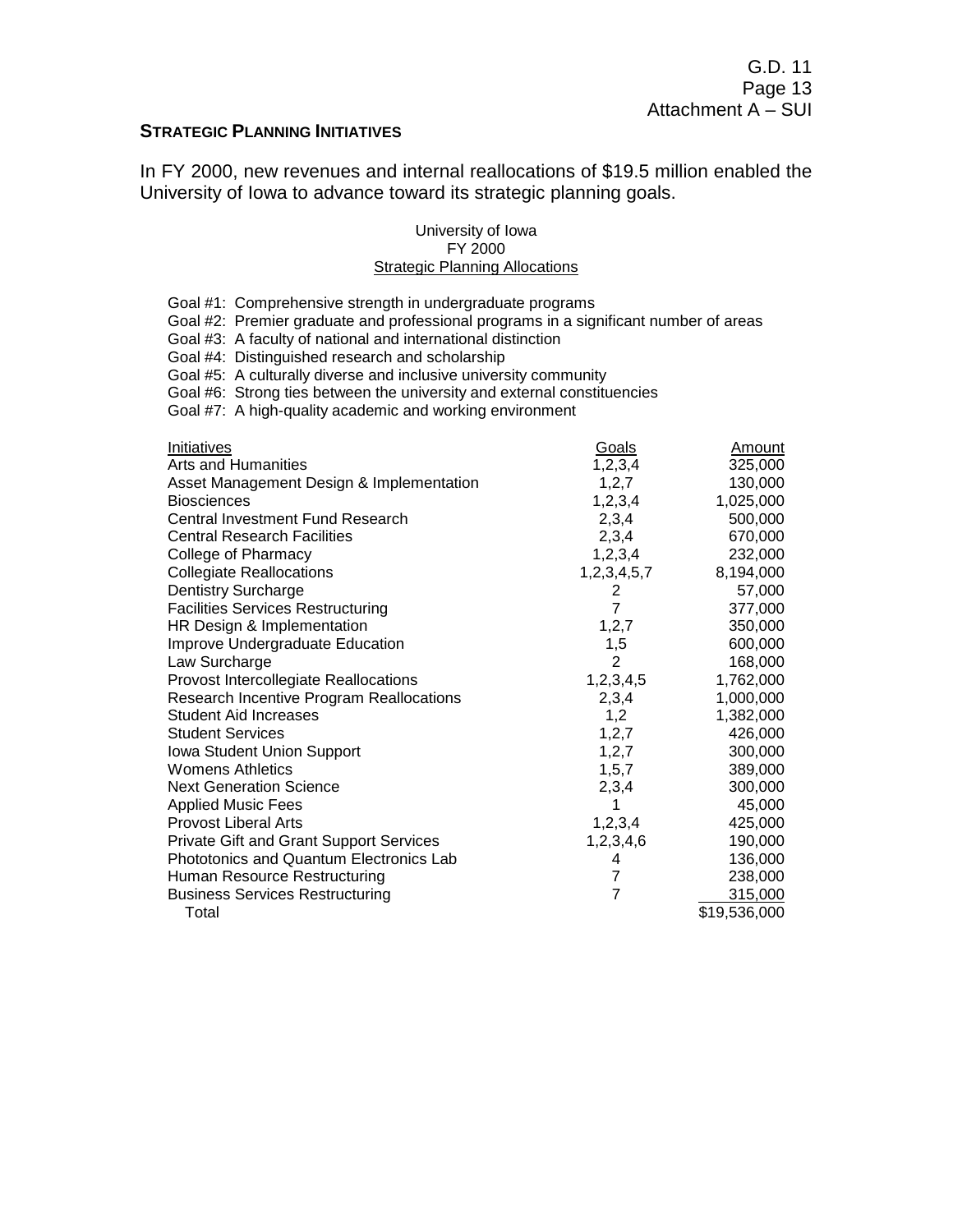#### **NEW APPROPRIATIONS**

The University of Iowa used new state appropriations for the following:

| Salary Funding                   |         | \$12,895,291 |
|----------------------------------|---------|--------------|
| Institutional Initiative Funding |         |              |
| <b>Undergraduate Education</b>   | 860,000 |              |
| <b>Biosciences</b>               | 100,000 |              |
| Arts and Humanities Research     | 100,000 |              |
| <b>Opening New Buildings</b>     | 200,000 |              |
| <b>Next Generation Science</b>   | 300,000 |              |
|                                  |         | 1,560,000    |
| Total                            |         | \$14,455,291 |

FY 2000 salary adjustment funding of \$12.9 million was used to fund compensation increases in line with the state salary policy.

The Office of the Provost utilized the \$860,000 provided to improve undergraduate education in a number of areas including improving classroom equipment and technology, the College of Business Career Services program, a new undergraduate program in the College of Nursing, and curriculum improvements in the College of Engineering.

FY 2000 appropriated funds for Biosciences continued to target the majority of its funding toward faculty and staff start-up expenses. During this period, new faculty recruitment was supported in the Colleges of Dentistry, Engineering, Liberal Arts, and Medicine.

New appropriations for Arts and Humanities were used to maintain and advance the university's worldwide reputation for humanities scholarship and work in the creative and performing arts. There were 55 competitively awarded grants and 27 discretionary awards made to scholars and creative and performing artists.

The appropriation for Opening New Buildings was used for six months of operating expenses for the Biology East Addition.

The Next Generation Science funds were allocated to the Building Renewal budget to support the laboratory renewal needs of new faculty. This included support for completion of laboratory facilities on the third floor of Iowa Advanced Technology Laboratory.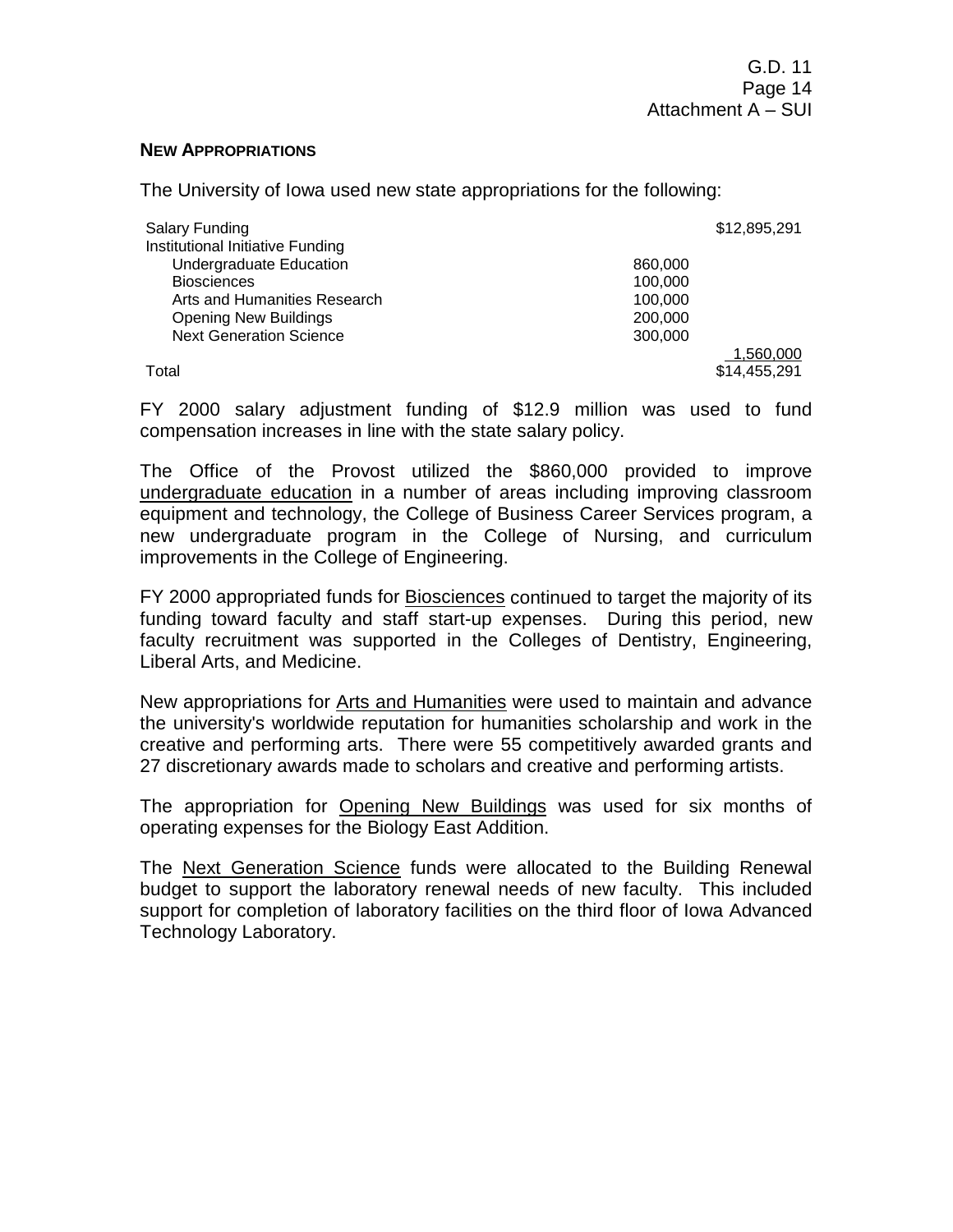G.D. 11 Page 15 Attachment A – SUI

#### **NEW TUITION REVENUES 1999 1999 1999 1999 1999 1999 1999 1999 1999 1999 1999 1999 1999 1999 1999 1999 1999 1999 1999 1999 1999 1999 1999 1999 1999 1999 1999 1999 19**

The University allocation of new tuition revenues in relationship to the University's strategic plan is as follows:

| <b>Student Aid Set Aside</b>                        | \$1,382,000 |
|-----------------------------------------------------|-------------|
| Law Surcharge                                       | 168,000     |
| <b>Dentistry Surcharge</b>                          | 57,000      |
| Library Inflation                                   | 600,000     |
| <b>Building Renewal</b>                             | 300,000     |
| <b>Applied Music Fees</b>                           | 45,000      |
| <b>Womens Athletics</b>                             | 389,000     |
| <b>Student Services</b>                             | 286,000     |
| <b>Student Union Support</b>                        | 300,000     |
| Provost                                             | 425,000     |
| <b>Cost of Enrollment</b>                           | 1,000,000   |
| <b>Opening New Buildings</b>                        | 180,000     |
| College of Pharmacy                                 | 232,000     |
| Partial Amortization of Systems and Year 2000 Costs | 1,091,000   |
| Total                                               | \$6,455,000 |

#### **REALLOCATIONS**

Reallocations as outlined in the FY 2000 final budget document of \$14.7 million (3.9% of general university budget) were accomplished substantially as budgeted. There were approximately \$1.6 million additional reallocations that occurred.

The College of Medicine reallocated an additional \$1.0 million for faculty bridging, developing the college's Intranet, hiring a new counselor for students, and providing additional funding for faculty start-up commitments.

The College of Dentistry reallocated \$500,000 from delays in filling faculty positions to support the development and implementation of the Oral Health Information System and the implementation of a new curriculum for the first and second years of the DDS program.

The College of Liberal Arts reallocated \$100,000 of additional funds available due to retirements to support instructional equipment and faculty start-up commitments.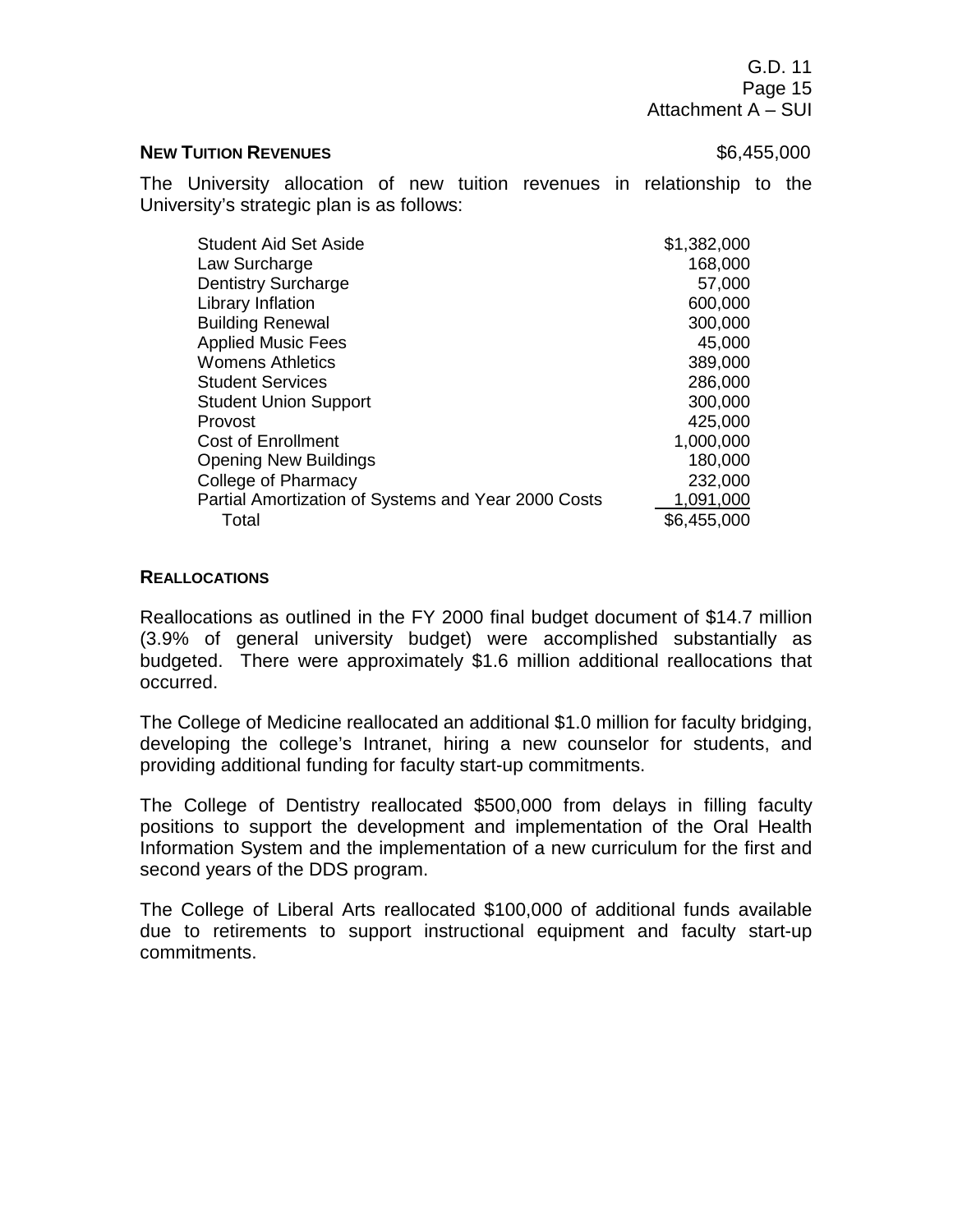#### **EFFICIENCY AND EFFECTIVENESS**

The University identified several examples of initiatives during FY 2000 that were designed to increase efficiency and effectiveness and improve customer services as described below.

The University continued investing in administrative information system upgrades in FY 2000. Specifically, the first phase of ISIS on the Web, a web-based student registration system, was completed in FY 2000. This new web-based system provides students a portal to the University's course and academicrelated systems as well as web-based e-mail. Student reaction to the new system has been overwhelmingly positive.

The first phase of the new electronic library card catalogue, Ex Libris, was completed in FY 2000. This web-based system provides a new, more advanced, set of data search and query tools for students, faculty, and staff. Also in FY 2000, the University Library started the process of adding over 750,000 titles to the electronic catalogue that had previously been available only via paper record. The completion of the Library's system improvements have opened the door for the University to become a more active participant in the Committee on Institutional Cooperation's (CIC) Virtual Electronic Library program. The University's participation in this project provides students, faculty, and staff electronic access to the library collections of all CIC institutions.

The University made changes in several faculty-related policies in FY 2000 that support process improvements or increased effectiveness in the future. Specific examples include the adoption of new faculty promotion and tenure guidelines. The new guidelines provide a clearer set of instructions to faculty and academic administrators about the procedures and documentation that will be required for considering future promotion and tenure decisions. The University also sought and received Regent approval for amendments to the clinical-track faculty policy. The new policy will enable colleges to determine if they want to increase the number or percentage of clinical-track faculty within their units. These changes will enable colleges to better address the specific needs they face.

A number of academic units were reorganized in FY 2000. The goal of these reorganizations was to provide more effective administrative oversight to these units. Specific examples of the FY 2000 reorganizations include the move of the School of Library and Information Sciences (SLIS) from the College of Liberal Arts to the Graduate College. The Graduate College is currently the administrative home for a number of graduate interdisciplinary programs and will provide effective oversight for this unit. Administrative oversight for the International Writer's Program (IWP) was moved from the College of Liberal Arts to the Vice President for Research. IWP is a creative center for scholarship and research. The Vice President for Research currently oversees a number of research and scholarly centers and will provide effective leadership for the IWP. Finally, the University's International Program (IP) unit reorganized in FY 2000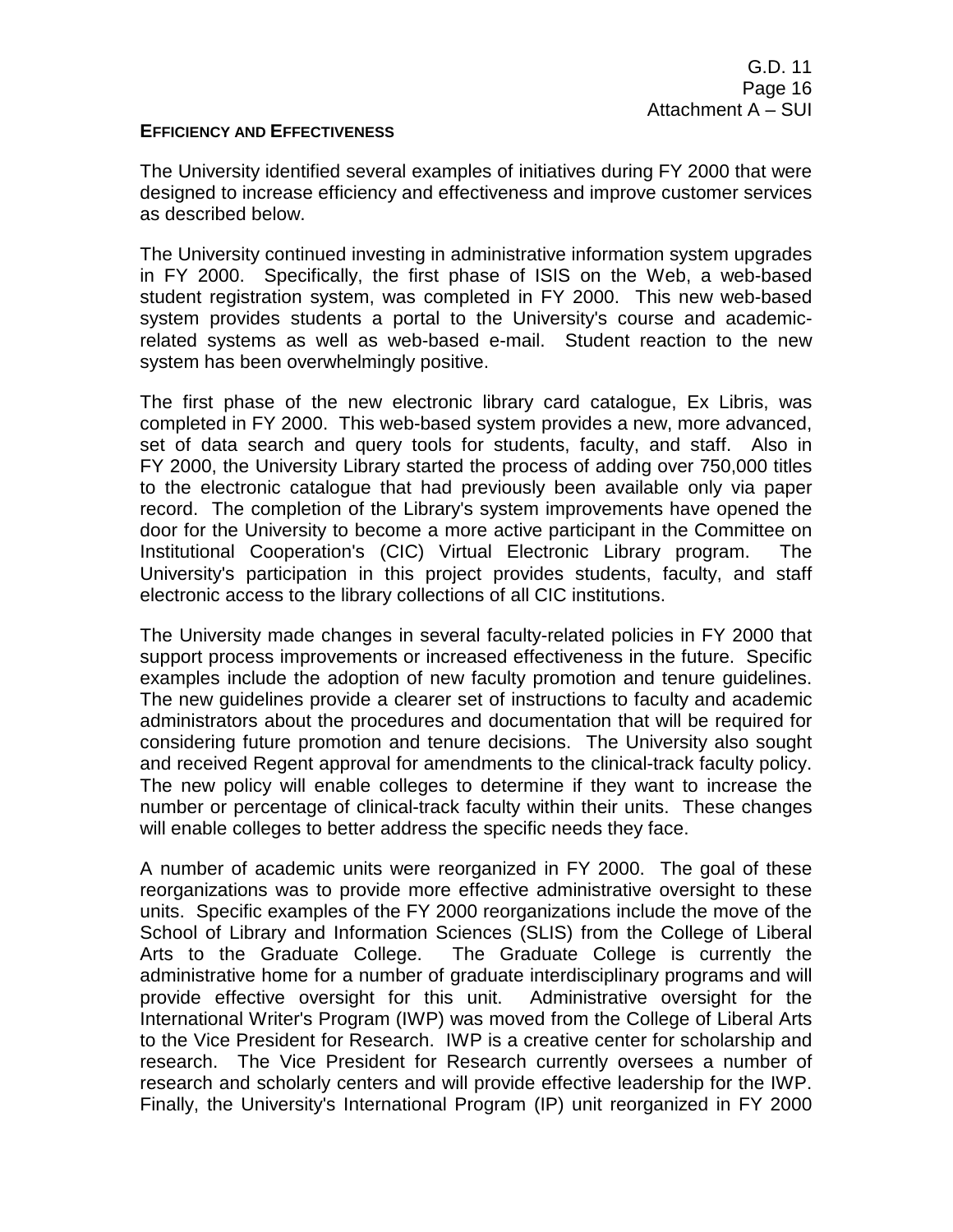focusing on academic research areas to achieve the internationalization efforts outlined in the University's 2000-2005 strategic plan.

Members of the University of Iowa General Stores staff teamed with the University Hospital to find ways of reducing hospital costs. The team is showing an expense savings of 20% for supplies purchased through General Stores using on-line ordering, one day service, and desktop delivery.

Central Mailing Service reports several initiatives during FY 2000 aimed at greater efficiency and effectiveness including: 1) A new contract for presort desktop mail to eliminate handling charges; 2) New software on the web eliminating the need for printed two-part shipping forms, addressed packages, and key punched outgoing parcels; 3) New procedures to reduce costs associated with flat mail by 15%; 4) A new contract to reduce the cost of international mail by 69%; 5) New software to collect postage and shipping costs, reducing handling cost and improving tracking and auditing; and 6) New tabbing technology to reduce postage costs of self-mailers for customers.

In Printing Service, a new digital plate maker increased efficiencies in the PrePress area by eliminating one production step. Archival scanning for many of the departments on campus has increased efficiency by making files available at the work station instead of requiring hard copy retrieval by staff and considerably reducing the need for hard copy storage.

In the University Laundry, washing chemical expenses have been reduced through volume purchasing and improved consumption control using computer programs for monitoring use rates. A new Windows based garment bar code labeling and tracking system greatly improved the Laundry's charging system.

The Purchasing Department added several services on the web to enhance customer service. These include voucher reports, automated procurement card process, invoices, purchasing contracts and a user guide.

The Treasurer's Office reduced costs by increasing the number of transactions done by Automated Clearing House vs. wire transfer. Also, more favorable banking fees were negotiated and improved availability of funds was accomplished.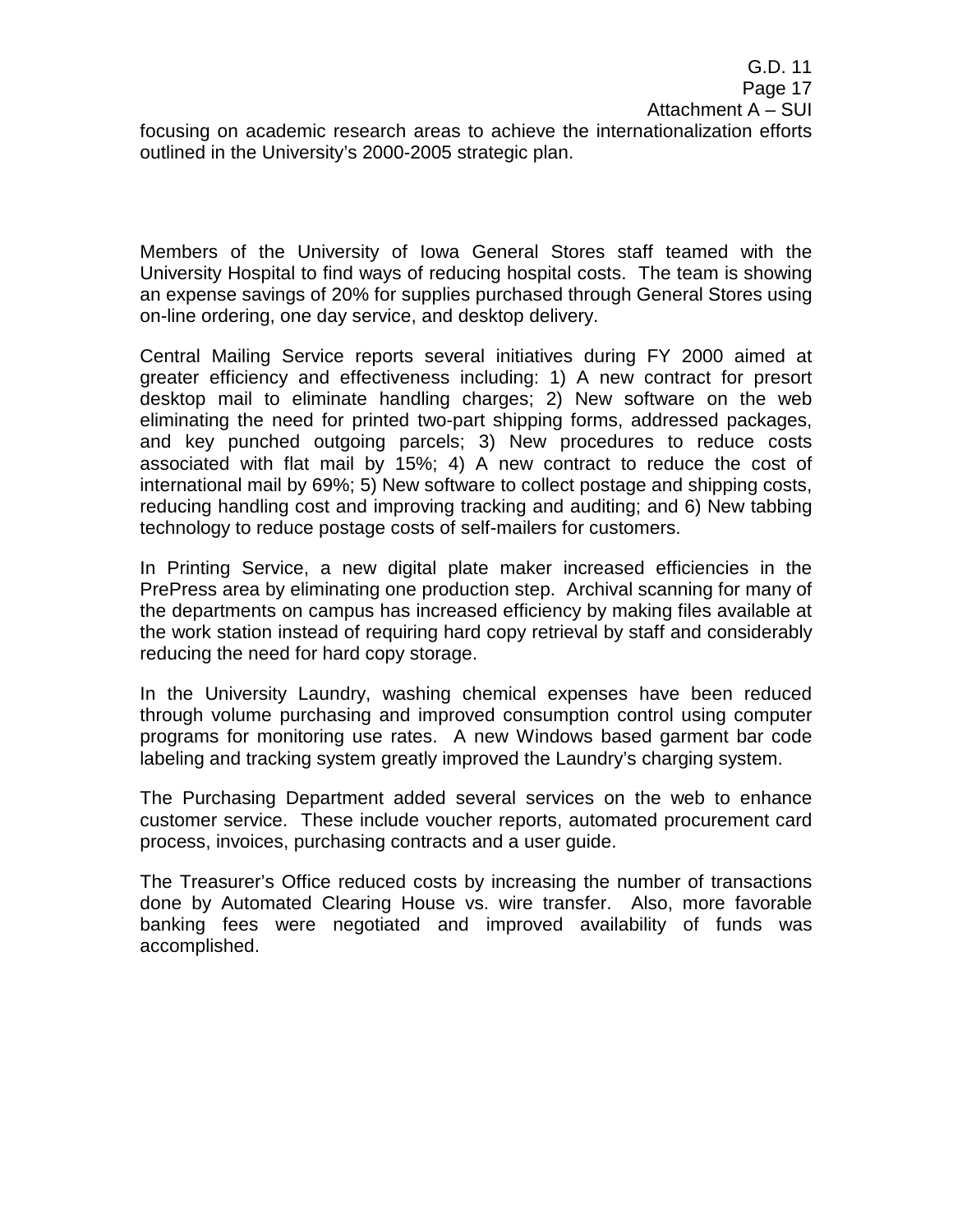G.D. 11 Page 18 Attachment A- SUI

|                                  | Revised       |               | Variance       |         |
|----------------------------------|---------------|---------------|----------------|---------|
|                                  | <b>Budget</b> | Actual        | Over/(Under)   | Percent |
| <b>REVENUES</b>                  |               |               |                |         |
| <b>APPROPRIATIONS</b>            |               |               |                |         |
| Capital                          | \$7,083,500   | \$7,245,000   | \$161,500      | 102.3%  |
| <b>Tuition Replacement</b>       | 11,939,084    | 11,939,510    | 426            | 100.0%  |
| Technology                       | 39,500        | 39,500        | O              | 100.0%  |
| <b>RESOURCES</b>                 |               |               |                |         |
| <b>Federal Support</b>           | 135,413,000   | 137,392,794   | 1,979,794      | 101.5%  |
| <b>Tuition and Fees</b>          | 16,326,000    | 17,205,149    | 879,149        | 105.4%  |
| <b>Reimbursed Indirect Costs</b> | 9,864,000     | 11,717,126    | 1,853,126      | 118.8%  |
| <b>Sales and Services</b>        | 160,238,000   | 158,493,570   | (1,744,430)    | 98.9%   |
| Other Income                     | 177,283,000   | 157,345,872   | (19, 937, 128) | 88.8%   |
| <b>TOTAL REVENUES</b>            | \$518,186,084 | \$501,378,521 | (\$16,807,563) | 96.8%   |
|                                  |               |               |                |         |
| <b>EXPENDITURES</b>              |               |               |                |         |
| <b>Salaries</b>                  | \$186,787,000 | \$194,303,711 | \$7,516,711    | 104.0%  |
| Prof./Scientific Supplies        | 132,244,584   | 134,461,312   | \$2,216,728    | 101.7%  |
| Rentals                          | 6,536,000     | 6,827,069     | \$291,069      | 104.5%  |
| <b>Utilities</b>                 | 6,147,000     | 4,899,365     | (\$1,247,635)  | 79.7%   |
| <b>Building Repairs</b>          | 3,528,500     | 3,429,853     | (\$98,647)     | 97.2%   |
| Equipment                        | 12,795,000    | 12,656,558    | (\$138,442)    | 98.9%   |
| Aid to Individuals               | 31,016,000    | 31,198,219    | \$182,219      | 100.6%  |
| <b>Debt Service</b>              | 31,720,000    | 32,530,336    | \$810,336      | 102.6%  |
| <b>Plant Capital</b>             | 130,712,000   | 141,317,270   | \$10,605,270   | 108.1%  |
| <b>TOTAL EXPENDITURES</b>        | \$541,486,084 | \$561,623,693 | \$20,137,609   | 103.7%  |

### **University of Iowa - Restricted Fund FY 2000**

Restricted funds at the University of Iowa include such revenue sources as capital and tuition replacement appropriations, federal support, and sales and services. Other University activities within this fund include continuing education programs, medicine and dentistry practice plan funds, sport camp activities, conferences and institutes, various publications and workshops related to academic departments, intercollegiate athletics, residence halls, Memorial Union operations, student health, recreational services, Hancher Auditorium, parking and transportation, and sponsored activities (primarily research and student aid).

Other income includes: non-federal gifts, grants and contracts; interest, dividends and capital gains and losses; workshops and seminars; commissions; royalties; non-credit course fees; rental of equipment; parking and other fines; sales salvage and recycling; and other miscellaneous revenue.

Virtually every department on campus is involved in revenue and expenditure planning of restricted funds. This process is intended to allow the University to meet its most critical needs and provide essential services within the limits of available resources, guided by the strategic plan.

Actual capital appropriations represent the drawdowns of capital appropriations, based on the construction schedules for approved capital projects.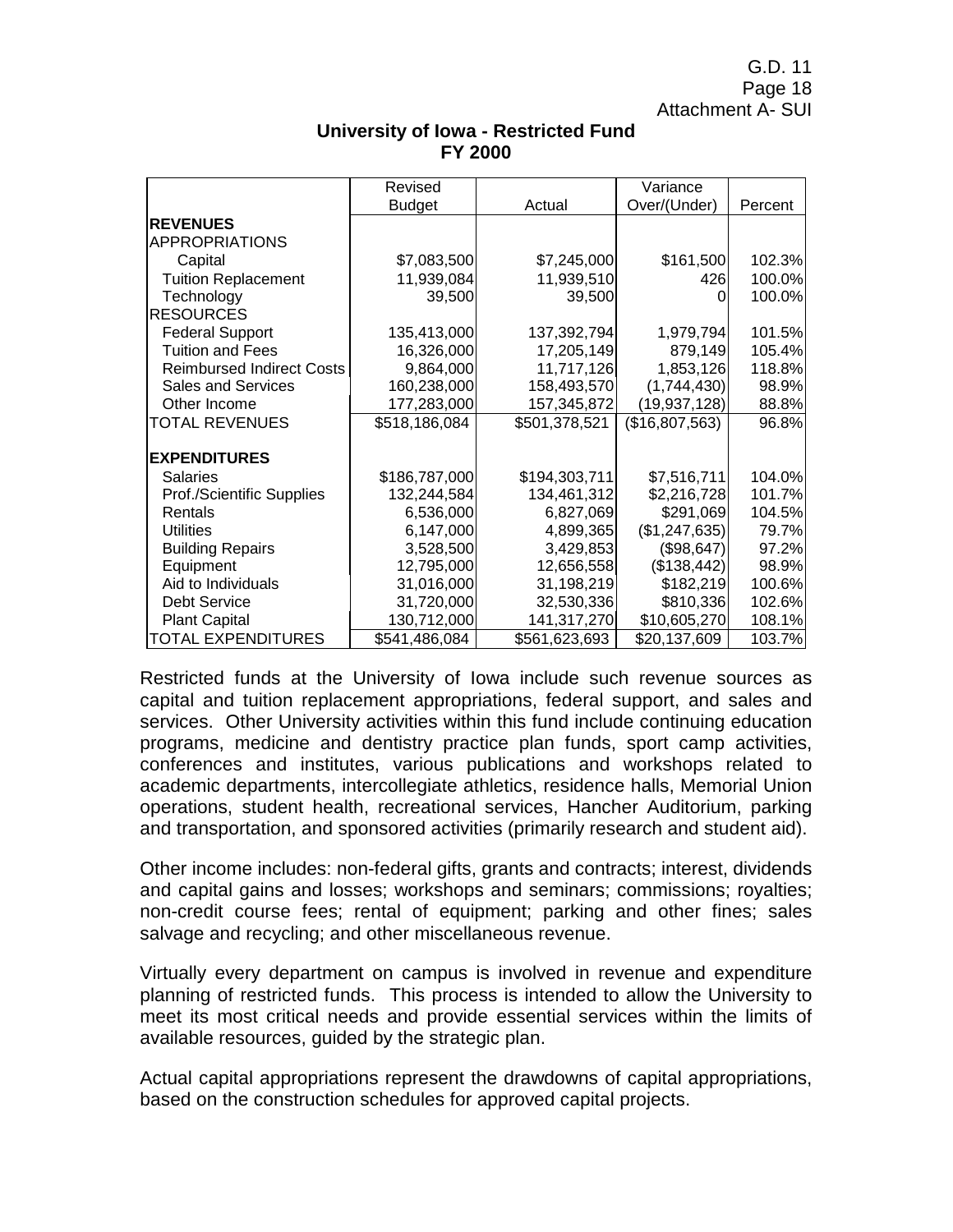#### **COMPARISON OF BUDGET TO ACTUAL – RESTRICTED FUND**

Restricted Fund revenues were \$501.4 million (96.8% of budget.)

#### **REGENT TECHNOLOGY INITIATIVES**

The University of Iowa's portion of the supplemental technology appropriation was \$39,500. This provided partial funding of a project to purchase and install instructional sound and audiovisual systems to serve the newly remodeled MacBride Hall Auditorium and total funding of a project to purchase and install equipment in the newly remodeled virtual classroom in the English-Philosophy building.

#### **RESIDENCE SYSTEM AND INTERCOLLEGIATE ATHLETICS**

The following tables compare residence system and athletic budgeted revenues and expenditures with actual revenues and expenditures and identify the variances.

#### **Residence System**

|                      | <b>Budget</b>             | <b>Actual</b> | <b>Variance</b><br>Over/(Under) | <b>Percent</b> |
|----------------------|---------------------------|---------------|---------------------------------|----------------|
| Receipts             | \$27,643,438 \$28,245,101 |               | \$601,663                       | 102.2%         |
| <b>Disbursements</b> | 20,872,589                | 19,325,806    | (1, 546, 783)                   | 92.6%          |

Contract and interest income were higher than budget, while utilities were less than budget.

#### **Intercollegiate Athletics**

|                                                                                  | Budget* | <b>Actual</b>             | <b>Variance</b><br>Over/(Under) | <b>Percent</b> |
|----------------------------------------------------------------------------------|---------|---------------------------|---------------------------------|----------------|
|                                                                                  |         |                           |                                 |                |
| Receipts                                                                         |         | \$26,080,500 \$27,194,624 | \$1.114.124                     | 104.3%         |
| <b>Disbursements</b>                                                             |         | 26,035,073 27,427,292     | 1.392.219                       | 105.3%         |
| *Budget was adjusted to include athletic scholarships as requested by the Board. |         |                           |                                 |                |

Athletic conference income and alumni/foundation support were higher than budget, while men's sports and general and administrative expenses were more than budget.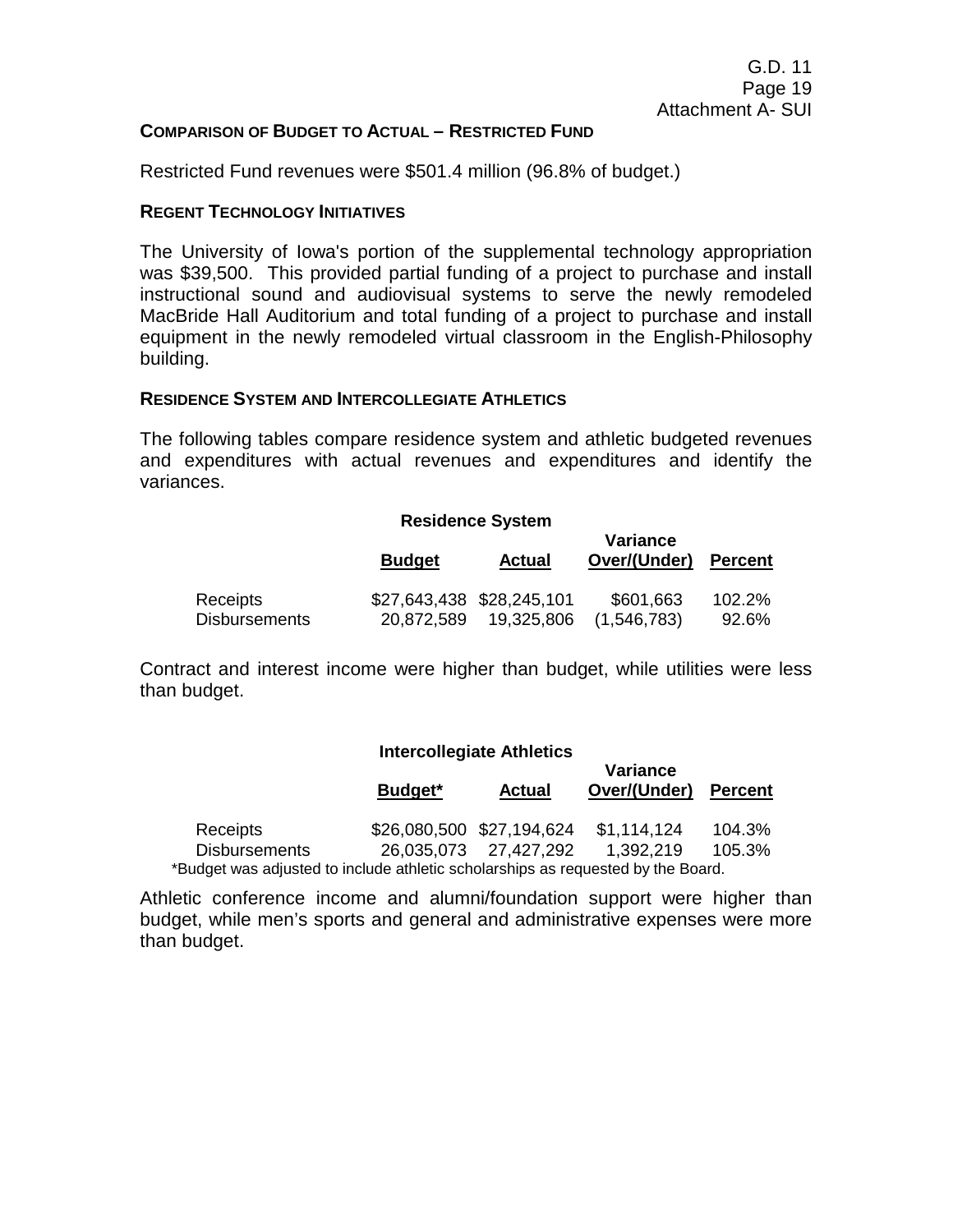# **Attachment B IOWA STATE UNIVERSITY FY 2000 General Fund**

|                                  | Original      | Mid-Year      | Budget Ceiling | Supplemental | Revised       |
|----------------------------------|---------------|---------------|----------------|--------------|---------------|
|                                  | <b>Budget</b> | Deapprop.     | Adjustment     | Approp.      | <b>Budget</b> |
| <b>REVENUES</b>                  |               |               |                |              |               |
| <b>APPROPRIATIONS</b>            |               |               |                |              |               |
| General                          | \$263,147,051 | (\$1,320,567) | 0              | \$200,000    | \$262,026,484 |
| Other                            | 200,000       |               | 0              |              | 200,000       |
| <b>RESOURCES</b>                 |               |               |                |              |               |
| <b>Federal Support</b>           | 11,999,235    |               | 353,245        |              | 12,352,480    |
| Interest                         | 975,000       |               | 100,000        |              | 1,075,000     |
| <b>Tuition and Fees</b>          | 94,051,537    |               | (400,000)      |              | 93,651,537    |
| <b>Reimbursed Indirect Costs</b> | 8,630,000     |               | 1,000,000      |              | 9,630,000     |
| Sales and Services               | 262,000       |               |                |              | 262,000       |
| Other Income                     | 1,268,000     |               |                |              | 1,268,000     |
| <b>TOTAL REVENUES</b>            | \$380,532,823 | (\$1,320,567) | \$1,053,245    | \$200,000    | \$380,465,501 |

Iowa State University's portion of the deappropriation was \$1.3 million. The University decreased the number of teaching assistants available to support faculty and students and reduced the number of staff available to provide laboratory assistance and support to faculty in their teaching role. The development of web-based formats for on campus and distance education classes were delayed. Fewer improvements to teaching equipment were made during this fiscal year. In isolated areas, class sizes for the spring semester were increased to accomplish the teaching needed with fewer temporary faculty.

Iowa State University had a budget ceiling adjustment of \$1.1 million. General University revenues increased by \$700,000 and ISU used these additional funds to address high priority needs in the technology and building repair categories. Agriculture and Home Economic Experiment Station had increased federal revenues of \$269,671 and Cooperative Extension Service increase was \$83,574. ISU used these additional funds for supplies and services.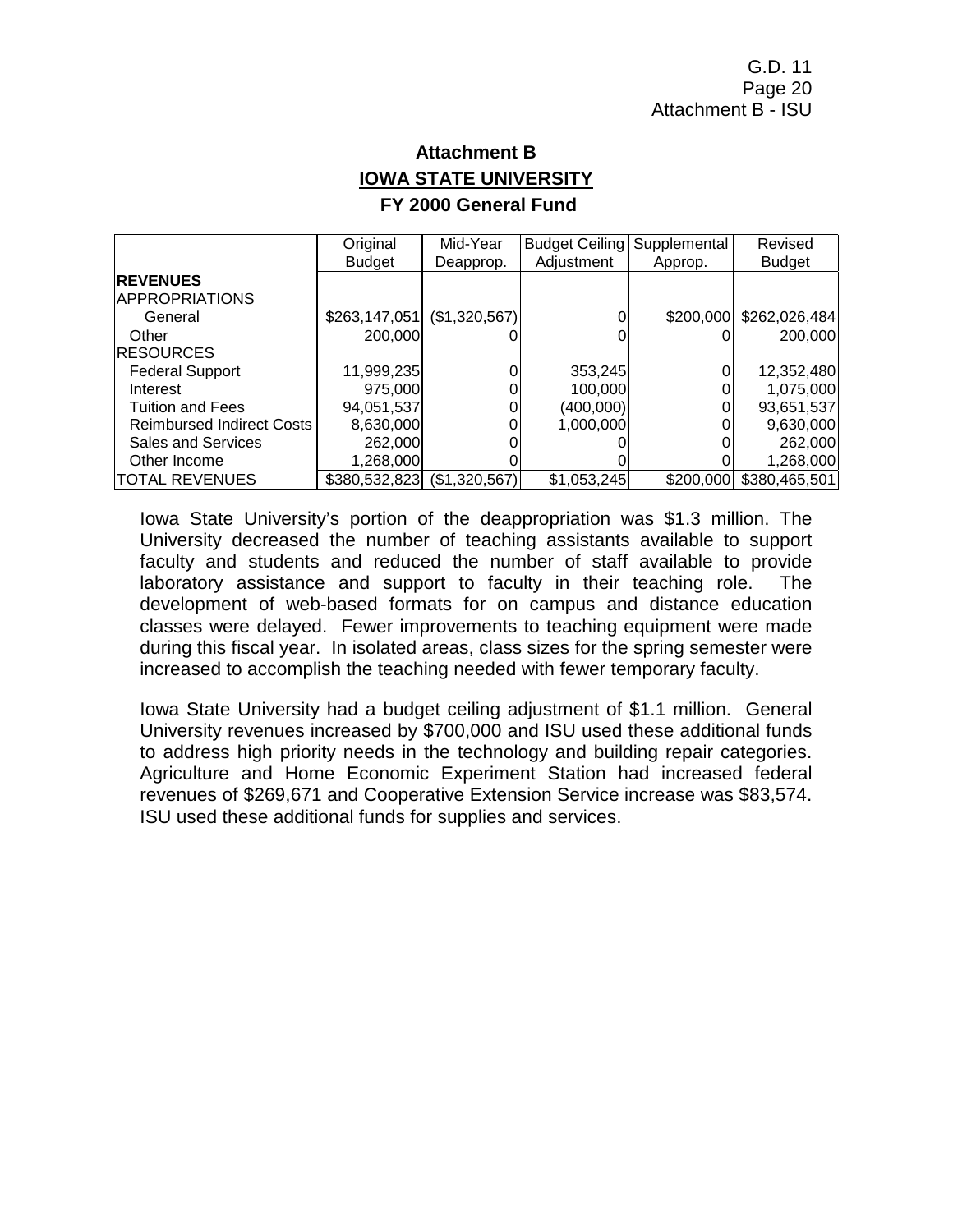|                                  | Revised       |               | Variance     |         |
|----------------------------------|---------------|---------------|--------------|---------|
|                                  | <b>Budget</b> | Actual        | Over/(Under) | Percent |
| <b>REVENUES</b>                  |               |               |              |         |
| <b>APPROPRIATIONS</b>            |               |               |              |         |
| General                          | \$262,026,484 | \$262,026,485 | \$1          | 100.0%  |
| Other                            | 200,000       | 200,000       | \$0          | 100.0%  |
| <b>RESOURCES</b>                 |               |               |              |         |
| <b>Federal Support</b>           | 12,352,480    | 12,352,480    | \$0          | 100.0%  |
| Interest                         | 1,075,000     | 1,149,661     | \$74,661     | 106.9%  |
| <b>Tuition and Fees</b>          | 93,651,537    | 93,251,187    | (\$400,350)  | 99.6%   |
| <b>Reimbursed Indirect Costs</b> | 9,630,000     | 9,873,618     | \$243,618    | 102.5%  |
| <b>Sales and Services</b>        | 262,000       | 263,290       | \$1,290      | 100.5%  |
| Other Income                     | 1,268,000     | 1,334,265     | \$66,265     | 105.2%  |
| <b>TOTAL REVENUES</b>            | \$380,465,501 | \$380,450,986 | (\$14,515)   | 100.0%  |
| <b>EXPENDITURES</b>              |               |               |              |         |
| Salaries                         | \$283,646,708 | \$285,186,051 | \$1,539,343  | 100.5%  |
| Prof. /Scientific Supplies       | 37,996,595    | 37,502,066    | (494, 529)   | 98.7%   |
| <b>Library Acquisitions</b>      | 6,929,261     | 6,967,701     | 38,440       | 100.6%  |
| Rentals                          | 1,128,067     | 1,098,656     | (29, 411)    | 97.4%   |
| <b>Utilities</b>                 | 17,516,057    | 17,918,030    | 401,973      | 102.3%  |
| <b>Building Repairs</b>          | 8,405,092     | 9,864,266     | 1,459,174    | 117.4%  |
| <b>Auditor of State</b>          | 462,314       | 262,646       | (199, 668)   | 56.8%   |
| Equipment                        | 7,396,958     | 6,776,330     | (620, 628)   | 91.6%   |
| Aid to Individuals               | 16,984,449    | 15,093,065    | (1,891,384)  | 88.9%   |
| <b>TOTAL EXPENDITURES</b>        | \$380,465,501 | \$380,668,811 | \$203,310    | 100.1%  |

#### **COMPARISON OF FY 2000 REVISED BUDGET TO ACTUAL – GENERAL FUND**

Iowa State University has six appropriation units that make up the general operating fund. They are: 1) General University; 2) Plant Sciences; 3) IPRT; 4) Agriculture Experiment Station; 5) Cooperative Extension; and 6) Special Purpose.

The General University appropriation unit revenue sources provide the funding for the general education of students.

Actual FY 2000 total general operating fund revenues were \$380.5 million (100.0% of revised budget) and expenses were \$380.7 million (100.1% of revised budget). General University revenues and expenditures were 100% of the budget as revised by the \$1.1 million mid-year deappropriation and the \$700,000 budget ceiling adjustment approved in May 2000.

Salaries were slightly over budget at 100.9% due to hiring of over 100 new faculty to replace retiring faculty. Student financial aid was at 88.9% of budget due to an accounting anomaly, resulting in some of the expenditures being reported with the restricted fund scholarships.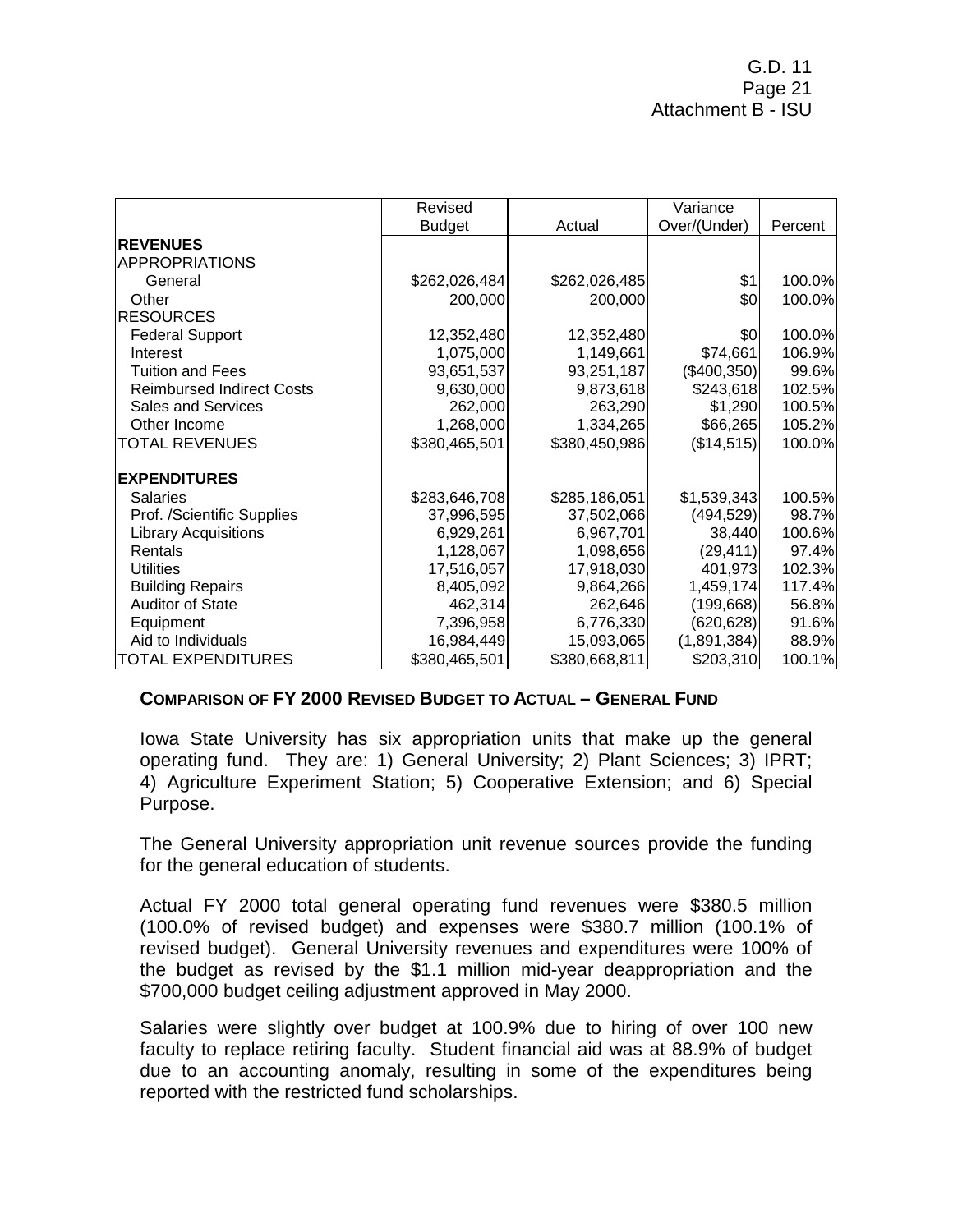Iowa State University's remaining appropriation units (not General University) are as follows:

- Special purpose revenues were 97.0% of budget.
- Plant Sciences and IPRT revenues were equal to budget.
- Agriculture Experiment Station revenues were 99.99% of budget;
- Cooperative Extension revenues were 99.98% of budget; and

#### **STRATEGIC PLANNING INITIATIVES**

In FY 2000, through new appropriations, non-appropriated revenue increases, and reallocated funds, Iowa State University was able to direct \$16.0 million toward its strategic planning goals as outlined below.

| <b>GOAL 1: Undergraduate Education</b>                    |           | \$6,188,188  |
|-----------------------------------------------------------|-----------|--------------|
| Student Aid Set-Aside                                     | 942,641   |              |
| <b>Instructional Support</b>                              | 1,654,264 |              |
| <b>Learning Communities</b>                               | 500,000   |              |
| Building and Utility Systems Repair/Heating Modernization | 342,436   |              |
| <b>Enrollment Services Strategic Initiatives</b>          | 390,840   |              |
| Refocused/Redirected Faculty/Staff Disciplinary Effort    | 781,021   |              |
| Recruitment, Retention, Advising, Scholarship Support     | 663,271   |              |
| Strategic Initiatives (Pending Commitments)               | 518,827   |              |
| Other                                                     | 394,888   |              |
| <b>GOAL 2: Graduate Education and Research</b>            |           | 5,114,226    |
| Center of Excellence in Fundamental Plant Sciences        | 2,200,000 |              |
| Faculty/Staff Support                                     | 1,526,829 |              |
| <b>Graduate Assistant Tuition Scholarships</b>            | 350,000   |              |
| Building and Utility Systems Repair/Heating Modernization | 340,000   |              |
| Other                                                     | 697,397   |              |
| <b>GOAL 3: Outreach and Extension</b>                     |           | 1,818,180    |
| "Extension 21"                                            | 300,000   |              |
| Pesticide Applicator Training Program                     | 200,000   |              |
| Refocused/Redirected Faculty/Staff Disciplinary Effort    | 239,523   |              |
| Faculty and P&S Staff Support for Outreach Effort         | 572,093   |              |
| Building and Utility Systems Repair/Heating Modernization | 110,000   |              |
| Other                                                     | 396,564   |              |
| <b>GOAL 4: Stimulating and Supportive Environment</b>     |           | 767,330      |
| Building and Utility Systems Repair/Heating Modernization | 240,220   |              |
| Flexibility/Responsiveness in Student Services            | 143,361   |              |
| Other                                                     | 383,749   |              |
| <b>GOAL 5: Information Technology</b>                     |           | 1,719,968    |
| Computational Science and Engineering                     | 200,000   |              |
| Academic Information Technology                           | 500,000   |              |
| Refocused/Redirected Faculty/Staff Disciplinary Effort    | 115,255   |              |
| Support for Technology Initiatives                        | 485,916   |              |
| <b>Centralized Accounts Payable Services</b>              | 295,000   |              |
| Other                                                     | 123,797   |              |
| GOAL 6: Economic Development/Env. Stewardship             |           | 432,501      |
| Faculty/Staff Support for Economic Development            | 410,285   |              |
| Other                                                     | 22,216    |              |
| <b>TOTAL</b>                                              |           | \$16,040,393 |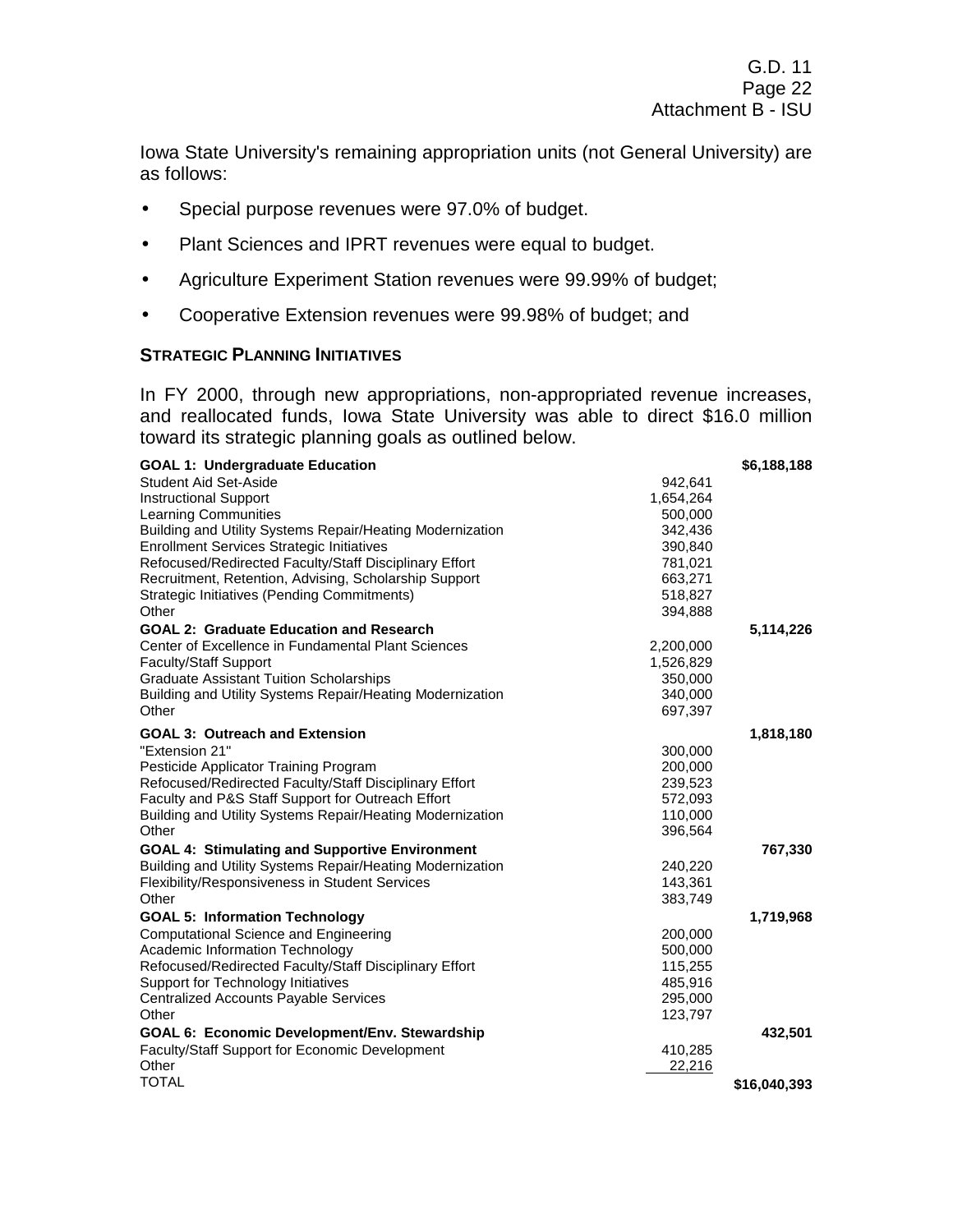#### **NEW APPROPRIATIONS**

Iowa State University used new state appropriations for the following:

| Salary Funding                                      |           | \$10,488,821 |
|-----------------------------------------------------|-----------|--------------|
| Institutional Initiative Funding                    |           |              |
| Center of Excellence for Fundamental Plant Sciences | 2,200,000 |              |
| Extension 21                                        | 300,000   |              |
|                                                     |           | 2,500,000    |
| Total                                               |           | \$12,988,821 |

FY 2000 salary adjustment funding of \$10.5 million was expended to fund compensation increases in line with the state salary policy.

The funding for the Plant Sciences Institute provided critical infrastructure that positioned it to become one of the major global centers of excellence in fundamental and applied plant sciences. It has been able to retain two critical plant science faculty members who have attracted over \$3.0 million in federal competitive grants. The Plant Sciences Institute sponsored several scientific forums in FY 2000, including a Genetically Modified Organisms conference, a Plant Science Institute symposium, and several plant sciences-related seminars on campus.

The university funded three projects of \$100,000 each within the "Extension 21" appropriation:

- 1. North East Iowa Dairy Program;
- 2. College of Design economic development project; and
- 3. Value-added Agriculture technical support via campus and field staff.

The information technology funding was used to support a joint effort between Iowa State University and the University of Iowa to connect the vBNS (very high speed Backbone Network Service), also known as Internet II.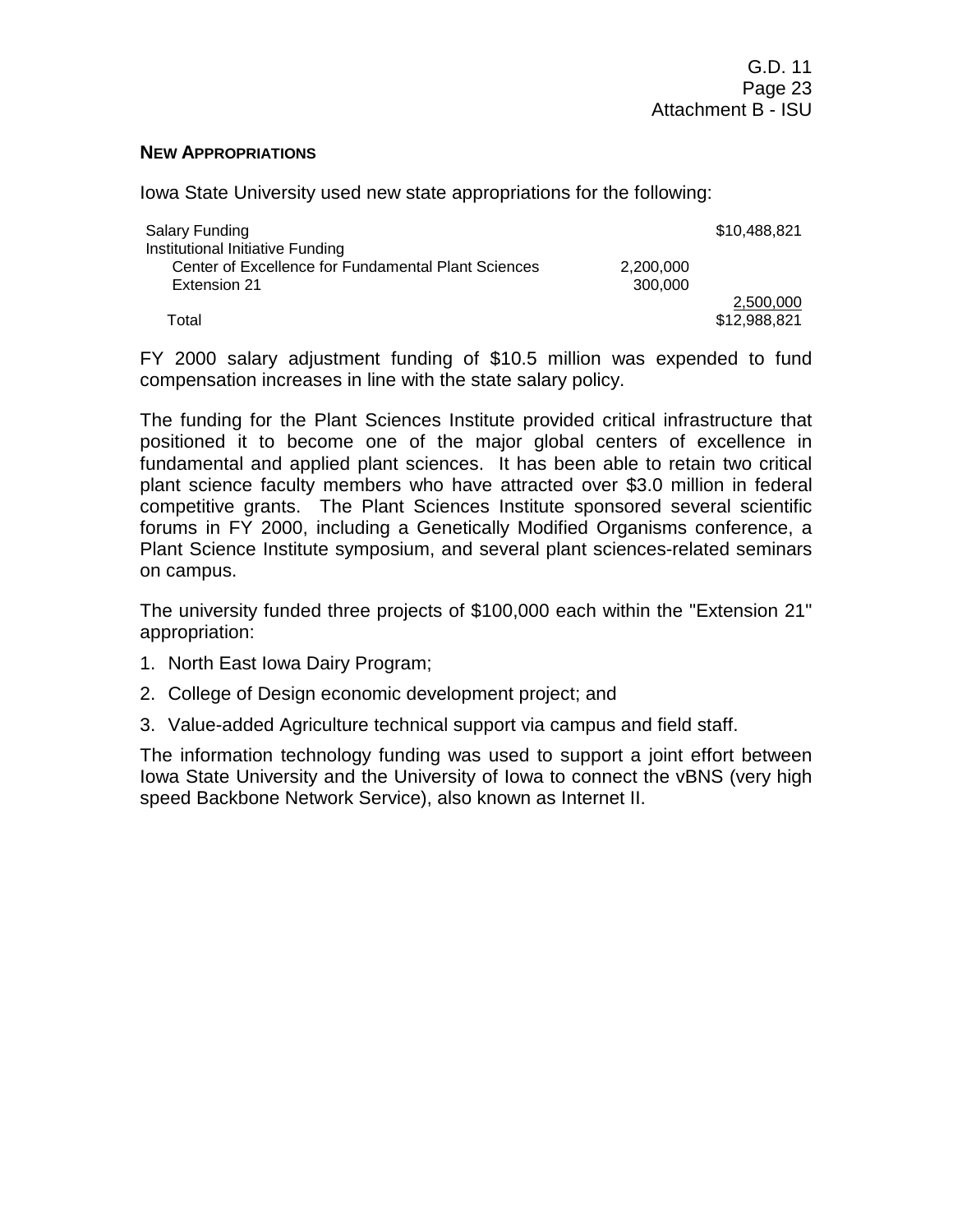#### **NEW TUITION REVENUES** \$5,069,120

The University allocated new tuition revenues in relationship to the University's strategic plans as follows:

| <b>Mandatory Costs</b>                                    |             |
|-----------------------------------------------------------|-------------|
| <b>Utility Increases</b>                                  | \$48,402    |
| <b>Facility and Equipment Maintenance</b>                 | 70,280      |
| Space Rental and Property Insurance Premiums              | 119,800     |
| <b>Taxpayer Relief Act</b>                                | 30,700      |
| Purchasing, Treasurer Functions, State Offset/Collections | 12,160      |
| <b>Opening New Buildings</b>                              | 187,526     |
| Federal Regulations and Disadvantaged Student Billing     | 2,000       |
| <b>Library Materials Inflation</b>                        | 320,000     |
| Accommodation of Students with Disabilities               | 50,000      |
| <b>Student Transcripts and International Admissions</b>   | 132,954     |
| Perkins Loan Program                                      | 2,013       |
| <b>Touch-tone Registration</b>                            | 23,500      |
| Miscellaneous                                             | 271,694     |
| #1 Undergraduate Education                                |             |
| <b>Student Aid/Scholarships</b>                           | 1,082,481   |
| <b>Enrollment-Based Allocation/Instructional Support</b>  | 359,000     |
| <b>Learning Communities</b>                               | 100,000     |
| <b>Library Acquisitions</b>                               | 187,500     |
| <b>Building Repair</b>                                    | 120,000     |
| Minority Student Recruitment and Retention                | 343,049     |
| #2 Graduate Education and Research                        |             |
| <b>Computational Science and Engineering</b>              | 200,000     |
| <b>Library Acquisitions</b>                               | 187,500     |
| <b>Graduate Assistant Tuition Scholarships</b>            | 300,000     |
| <b>Building Repair</b>                                    | 120,000     |
| #4 Stimulating and Supportive Environment                 |             |
| <b>Building Repair</b>                                    | 240,000     |
| #5 Information Technology                                 |             |
| <b>Computational Science and Engineering</b>              | 200,000     |
| <b>Academic Information Technology</b>                    | 358,561     |
| Total                                                     | \$5,069,120 |

To keep pace with rising tuition and to maintain the goal of 11% set aside as a percentage of tuition income, ISU increased student financial aid by \$1.1 million. The University achieved a 16% ratio in FY 2000.

#### **REALLOCATIONS**

Actual FY 2000 programmatic and salary improvement reallocations for Iowa State University of approximately \$9.5 million were consistent with those reported in the final budget. The reallocations were instrumental in implementing strategic planning initiatives that improved effectiveness and provided greater efficiencies.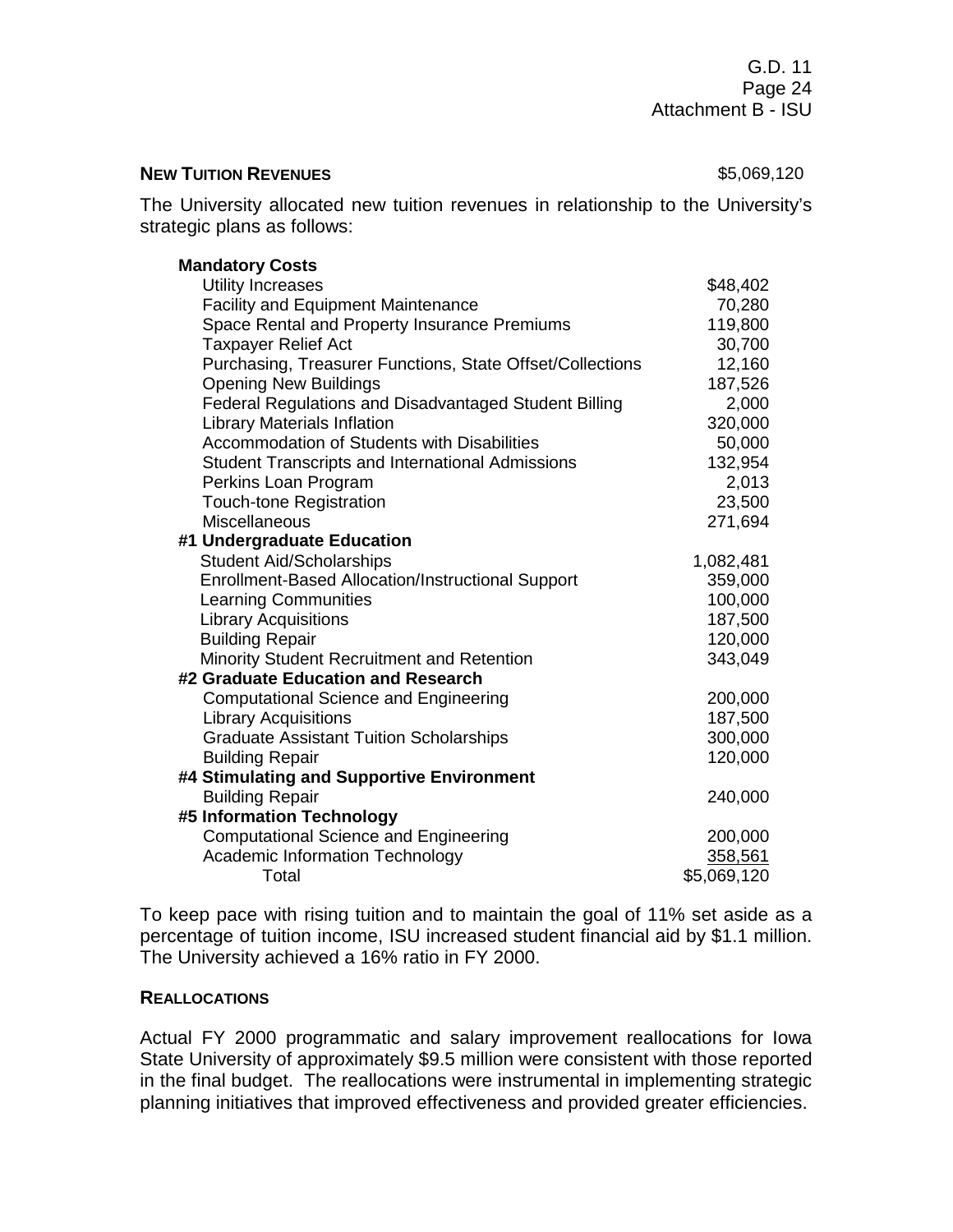#### **EFFICIENCY AND EFFECTIVENESS**

In FY 2000, Iowa State University identified many examples of how it utilized existing financial resources efficiently and effectively including re-engineering processes to improve efficiency and effectiveness in accordance with the Board's strategic plan. Below are selected highlights:

ISU completed its new strategic plan for 2000-2005. The plan: "Becoming the Best Land-Grant University – Strategic Plan for 2000-2005: Pursuing Excellence as Iowa's Engaged Land-Grant University" received Regents' approval.

The entire University aggressively pursued Y2K compliance initiatives within existing resources and conducted a seamless transition for the date rollover. The University did not experience any interruptions.

With a major infusion of new state appropriations, Iowa State University proceeded forward and created the Plant Sciences Institute with various constituent research centers.

ISU undertook the phased implementation of its Residence Hall master plan. With the opening and full occupancy of the renovated Maple Hall, the construction of the first phase of Hawthorne Court apartments was completed.

ISU was highly successful in its recruitment and retention efforts using existing resources during FY 2000 that led to a record enrollment of 26,845 students in fall 2000 representing an increase of 735 students or 2.8% over last year.

The first phase of the new Engineering Teaching and Research Complex - Howe Hall, was completed and occupied. It provided students access to and use of new technologically equipped learning facilities as well as research facilities for the faculty. In addition, Kocimski Auditorium in the College of Design, a wellequipped auditorium facility, was completed and put in operation.

With major leadership from Iowa State University, a collaborative initiative involving the Regent universities and other institutions in the region led to the creation of the Des Moines Higher Education Center.

ISU set a new record in sponsored funding—in excess of \$211 million (exceeding the annual goal of \$200 million), which represents a 6% increase over FY 1999, and establishes a new benchmark for aggressive and entrepreneurial sponsored funding initiatives.

The Iowa State University Foundation set a new record in fund raising for FY 2000—nearly \$192 million in receipts and commitments—toward the completion of the major capital campaign initiative, Campaign Destiny. A total of \$458.6 million was raised, exceeding the campaign goal of \$425 million.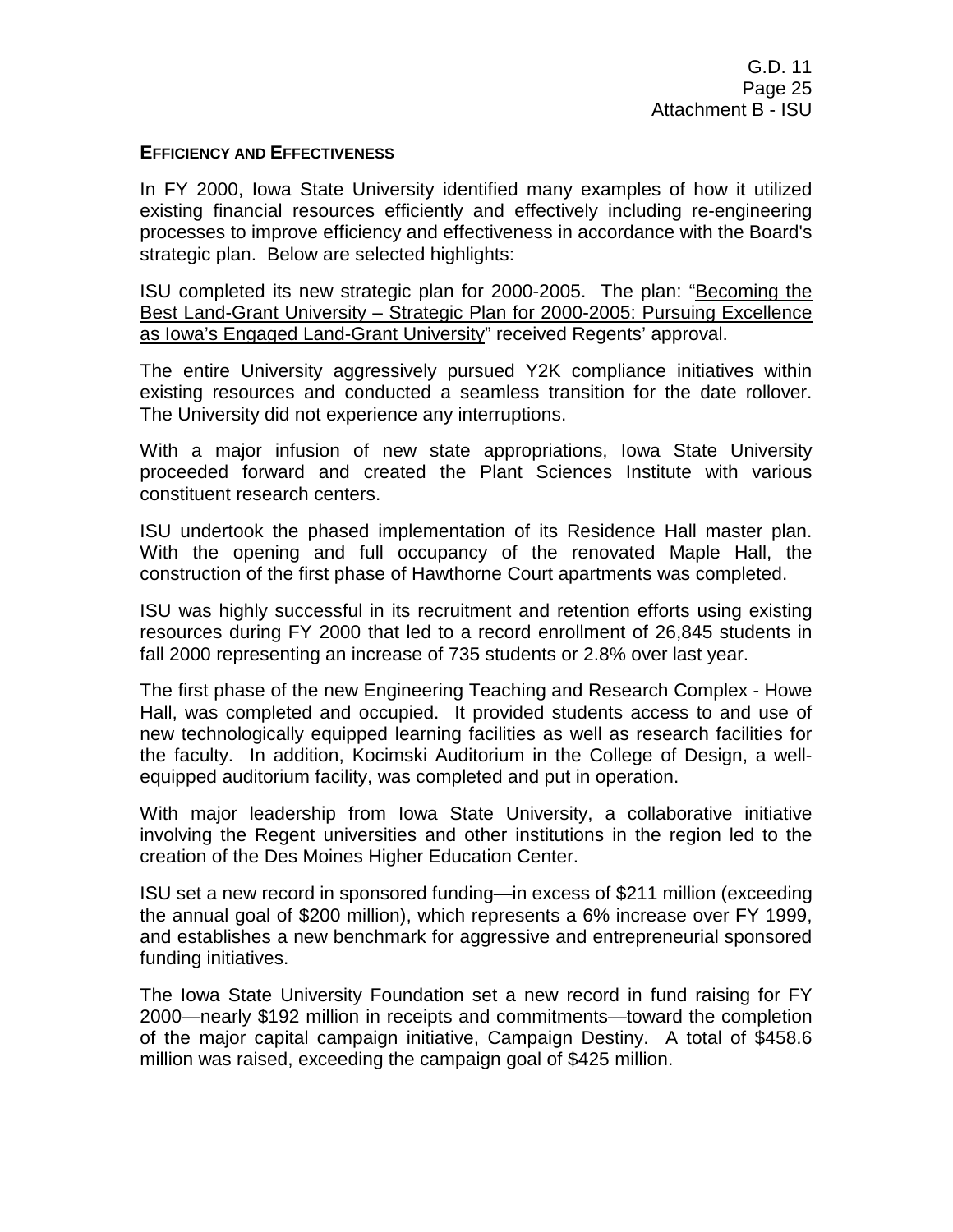G.D. 11 Page 26 Attachment B - ISU

|                                  |               |               | Variance       |         |
|----------------------------------|---------------|---------------|----------------|---------|
|                                  | <b>Budget</b> | Actual        | Over/(Under)   | Percent |
| <b>REVENUES</b>                  |               |               |                |         |
| <b>APPROPRIATIONS</b>            |               |               |                |         |
| Capital                          | \$9,163,000   | \$5,900,259   | ( \$3,262,741) | 64.4%   |
| <b>Tuition Replacement</b>       | 11,359,817    | 11,361,395    | 1,578          | 100.0%  |
| Technology                       | 39,500        | 39,500        |                | 100.0%  |
| <b>RESOURCES</b>                 |               |               |                |         |
| <b>Federal Support</b>           | 81,756,887    | 89,686,630    | 7,929,743      | 109.7%  |
| Interest                         | 4,298,041     | 3,970,952     | (327,089)      | 92.4%   |
| <b>Tuition and Fees</b>          | 4,814,308     | 5,360,384     | 546,076        | 111.3%  |
| <b>Reimbursed Indirect Costs</b> | 2,837,250     | 3,344,125     | 506,875        | 117.9%  |
| <b>Sales and Services</b>        | 17,496,382    | 18,788,105    | 1,291,723      | 107.4%  |
| Other Income                     | 236,536,554   | 257,011,730   | 20,475,176     | 108.7%  |
| <b>TOTAL REVENUES</b>            | \$368,301,739 | \$395,463,080 | \$27,161,341   | 107.4%  |
|                                  |               |               |                |         |
| <b>EXPENDITURES</b>              |               |               |                |         |
| <b>Salaries</b>                  | \$125,294,082 | \$126,891,281 | \$1,597,199    | 101.3%  |
| Prof./Scientific Supplies        | 129,869,112   | 127,395,522   | (2,473,590)    | 98.1%   |
| Utilities                        | 6,330,483     | 6,387,216     | 56,733         | 100.9%  |
| <b>Building Repairs</b>          | 6,500,000     | 12,091,294    | 5,591,294      | 186.0%  |
| Equipment                        | 10,255,447    | 10,732,933    | 477,486        | 104.7%  |
| Aid to Individuals               | 25,174,001    | 26,171,637    | 997,636        | 104.0%  |
| <b>Debt Service</b>              | 19,878,614    | 19,798,538    | (80,076)       | 99.6%   |
| <b>Plant Capital</b>             | 45,000,000    | 52,831,813    | 7,831,813      | 117.4%  |
| TOTAL EXPENDITURES               | \$368,301,739 | \$382,300,234 | \$13,998,495   | 103.8%  |

#### **Iowa State University - Restricted Fund FY 2000**

## **COMPARISON OF BUDGET TO ACTUAL - RESTRICTED FUND**

Restricted funds at Iowa State University include such revenue sources and expenditures related to its sponsored programs, auxiliary enterprise functions, independent operations, bonding activities, and capital projects.

Drawdowns of capital appropriations were less than the budgeted appropriation because construction on Phase II of the Engineering Teaching and Research Center was delayed.

Federally-sponsored contracts and grants increased 20% over the previous year. While some of these awards will be received as cash in future periods, a significant amount of funding was realized in FY 2000.

The sales and services revenue variance is primarily in the Academic Information and Technology Center, which sells computer products and services to faculty and students.

The increase in Other Income is primarily due to Plant Fund related activities that are difficult to estimate in the budget development process.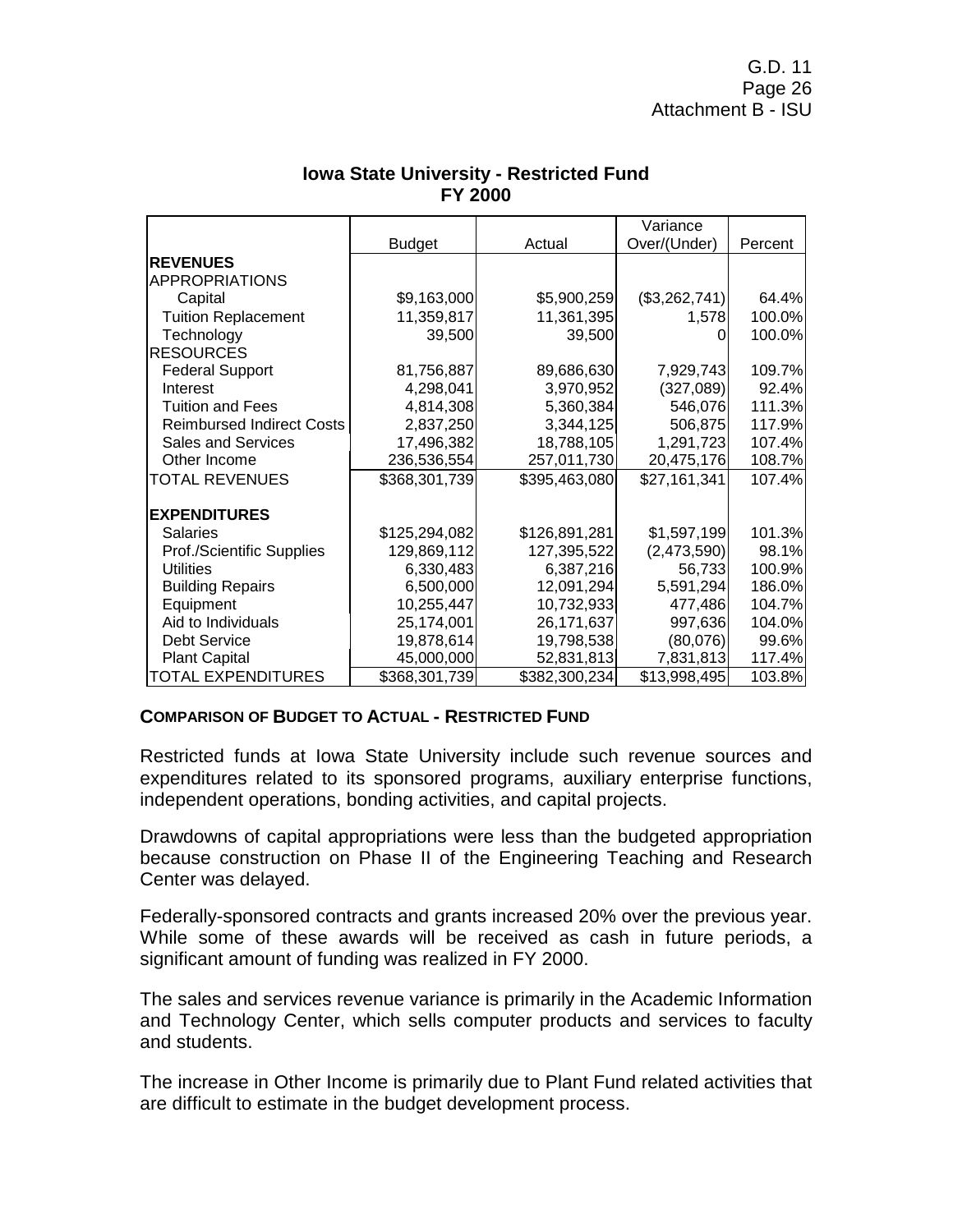#### **REGENT TECHNOLOGY INITIATIVES**

Iowa State University's portion of the supplemental technology appropriation was \$39,500. The funding was used to support a joint effort between lowa State University and the University of Iowa to connect to the vBNS (very high speed Backbone Network Service); also known as Internet II.

The connection to the vBNS was enabled by a competitive process of the National Science Foundation that allowed such connections. The purpose of the vBNS is to facilitate and enable the development and deployment of advanced applications for research and education. The funds were used to cover the monthly communication lines, network connection fees, and support equipment.

#### **RESIDENCE SYSTEM AND INTERCOLLEGIATE ATHLETICS**

The following tables compare residence system and athletic budgeted revenues and expenditures with actual revenues and expenditures and identify the variances.

#### **Residence System**

|                      | <b>Budget</b> | <b>Actual</b>             | <b>Variance</b><br>Over/(Under) | <b>Percent</b> |
|----------------------|---------------|---------------------------|---------------------------------|----------------|
| Receipts             |               | \$38,922,477 \$41,596,554 | \$2,674,077                     | 106.9%         |
| <b>Disbursements</b> | 31,428,127    | 29,808,355                | (1,619,772)                     | 94.8%          |

Interest and other income were higher than budget, while salaries were less than budget.

#### **Intercollegiate Athletics**

|                      | <b>Budget</b> | Actual                    | <b>Variance</b><br>Over/(Under) | <b>Percent</b> |
|----------------------|---------------|---------------------------|---------------------------------|----------------|
| Receipts             |               | \$17,613,693 \$19,569,218 | \$1,955,525 111.1%              |                |
| <b>Disbursements</b> | 17,613,693    | 19,569,218                | 1,955,525                       | 111.1%         |

Big 12 conference, advance ticket, and corporate sponsorship revenues were higher than budget. These were offset with necessary accounting entries of the advanced ticket sales.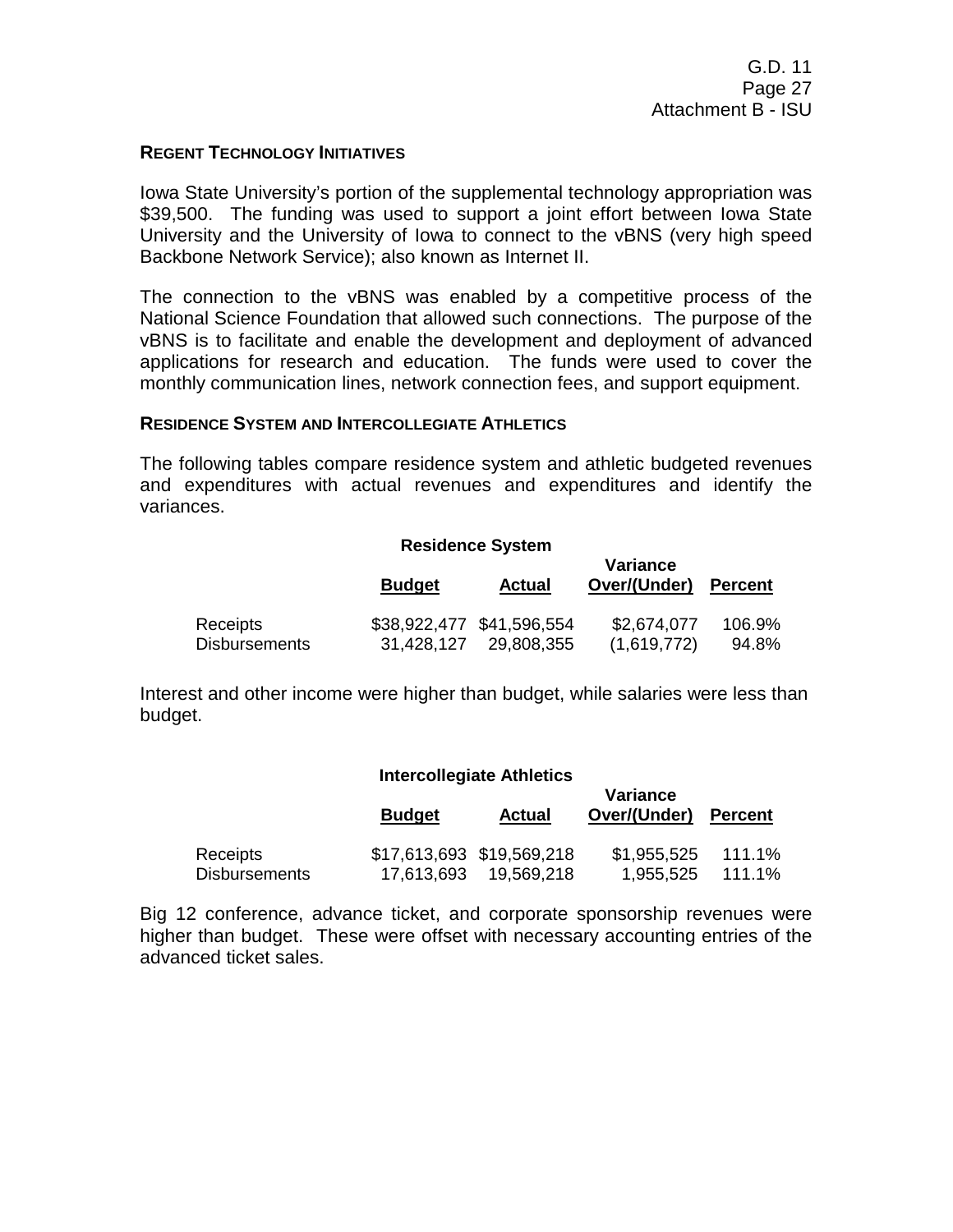# **Attachment C UNIVERSITY OF NORTHERN IOWA FY 2000 General Fund**

|                                  | Original      | Mid-Year           | <b>Budget Ceiling</b> | Revised       |
|----------------------------------|---------------|--------------------|-----------------------|---------------|
|                                  | <b>Budget</b> | Deapprop.          | Adjustment            | <b>Budget</b> |
| <b>REVENUES</b>                  |               |                    |                       |               |
| <b>APPROPRIATIONS</b>            |               |                    |                       |               |
| General                          | \$88,943,577  | $($ \$446,351) $ $ |                       | \$88,497,226  |
| <b>IRESOURCES</b>                |               |                    |                       |               |
| Interest                         | 300,000       |                    | 283,000               | 583,000       |
| <b>Tuition and Fees</b>          | 33,045,937    |                    | 1,267,000             | 34,312,937    |
| <b>Reimbursed Indirect Costs</b> | 900,000       |                    | 450.000               | 1,350,000     |
| <b>Sales and Services</b>        | 625,000       |                    |                       | 625,000       |
| <b>TOTAL REVENUES</b>            | \$123,814,514 | (\$446,351)        | \$2,000,000           | \$125,368,163 |

The University of Northern Iowa's portion of the deappropriation was \$446,351. The University delayed searches and used savings from vacancies created by academic retirements to meet this budget reduction.

UNI had a budget ceiling adjustment of \$2.0 million. The University experienced record enrollments, which account for much of the budget ceiling increase.

|                                  | Revised       |               | Variance      |         |
|----------------------------------|---------------|---------------|---------------|---------|
|                                  | <b>Budget</b> | Actual        | Over/(Under)  | Percent |
| <b>REVENUES</b>                  |               |               |               |         |
| <b>APPROPRIATIONS</b>            |               |               |               |         |
| General                          | \$88,497,226  | \$88,497,226  | \$0           | 100.0%  |
| <b>RESOURCES</b>                 |               |               |               |         |
| Interest                         | 583,000       | 474,956       | (108, 044)    | 81.5%   |
| <b>Tuition and Fees</b>          | 34,312,937    | 34,170,521    | (142, 416)    | 99.6%   |
| <b>Reimbursed Indirect Costs</b> | 1,350,000     | 1,279,631     | (70, 369)     | 94.8%   |
| <b>Sales and Services</b>        | 625,000       | 612,684       | (12, 316)     | 98.0%   |
| TOTAL REVENUES                   | \$125,368,163 | \$125,035,018 | ( \$333, 145) | 99.7%   |
|                                  |               |               |               |         |
| <b>EXPENDITURES</b>              |               |               |               |         |
| <b>Salaries</b>                  | \$96,623,453  | \$96,917,749  | \$294,296     | 100.3%  |
| Prof. /Scientific Supplies       | 12,114,923    | 10,997,555    | (1, 117, 368) | 90.8%   |
| <b>Library Acquisitions</b>      | 1,773,650     | 1,904,775     | 131,125       | 107.4%  |
| <b>Rentals</b>                   | 722,000       | 712,765       | (9,235)       | 98.7%   |
| <b>Utilities</b>                 | 2,444,545     | 2,605,033     | 160,488       | 106.6%  |
| <b>Building Repairs</b>          | 2,050,000     | 1,819,021     | (230, 979)    | 88.7%   |
| <b>Auditor of State</b>          | 135,000       | 113,864       | (21, 136)     | 84.3%   |
| Equipment                        | 2,544,417     | 2,824,344     | 279,927       | 111.0%  |
| Aid to Individuals               | 6,960,175     | 7,139,912     | 179,737       | 102.6%  |
| <b>TOTAL EXPENDITURES</b>        | \$125,368,163 | \$125,035,018 | (\$333,145)   | 99.7%   |
|                                  |               |               |               |         |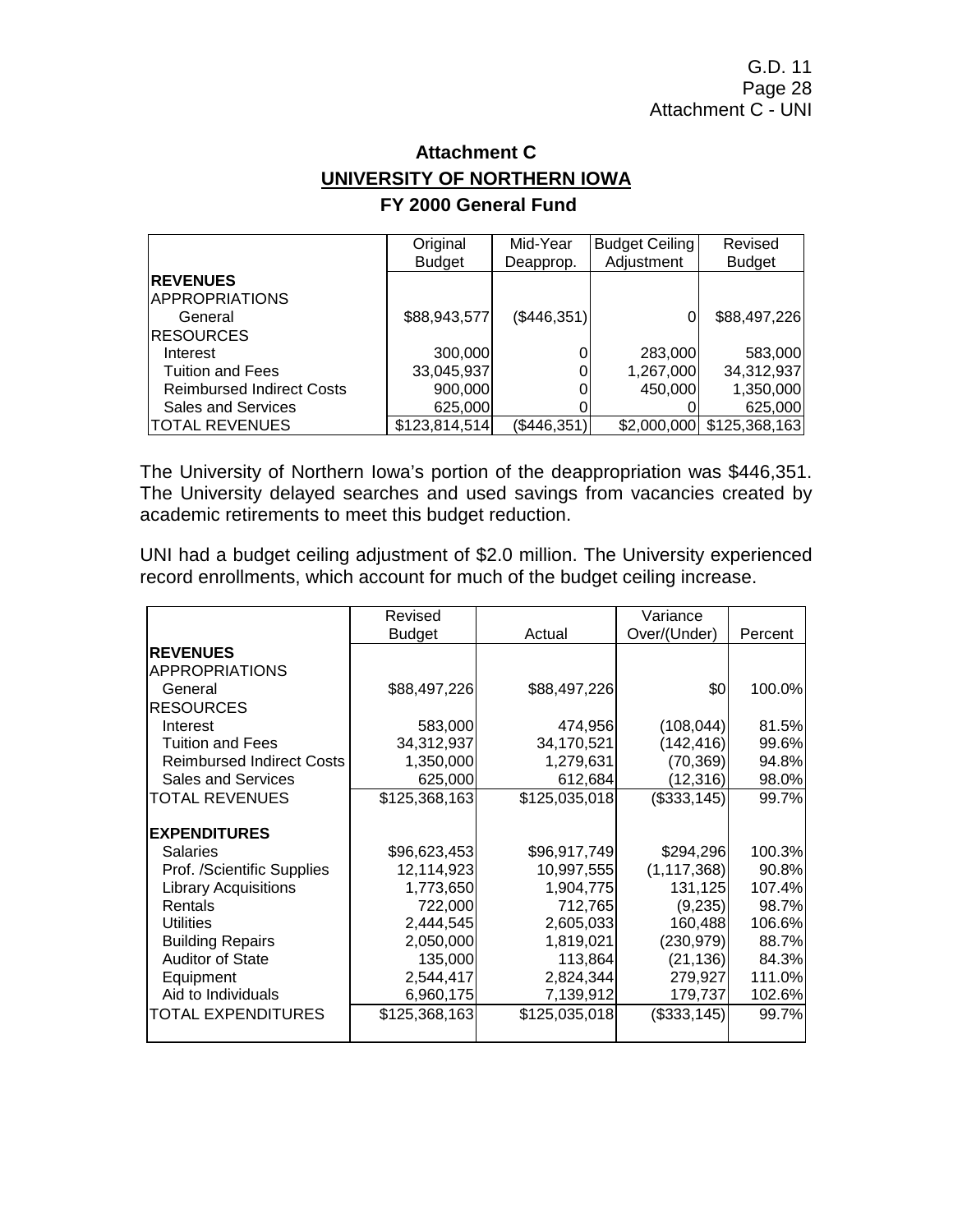#### **COMPARISON OF FY 2000 REVISED BUDGET TO ACTUAL – GENERAL OPERATING FUND**

The University of Northern Iowa has four appropriation units that make up the general operating fund. They are: 1) General University; 2) Institute for Decision Making; 3) Recycling and Reuse Technology Transfer Center; and 4) Industrial Technology Metal Casting.

The General University appropriation unit revenue sources provide the funding for the general education of students.

Actual FY 2000 total general operating fund revenues and expenditures were \$125.0 million (99.7% of revised budget). General University revenues were 99.7% of the budget as revised by the \$2.0 million budget ceiling request approved in May 2000.

Salary expenditures were slightly over the revised budget. Building repair funds were not fully expended to offset the over commitment in utilities.

Library materials, equipment, and student aid were over budget. To offset these expenditures, professional and scientific supplies were under budget.

UNI's remaining appropriation units were equal to budget.

#### **STRATEGIC PLANNING INITIATIVES**

In FY 2000, new revenues and internal reallocations of \$9.1 million enabled the University of Northern Iowa to advance toward its strategic planning goals.

#### Goal #1: Promote and Maintain Intellectual Vitality - \$2,696,151

The University of Northern Iowa's intellectual vitality efforts provide curricula and related learning activities, programming, and recreational activities for all members of the university community, and faculty recruitment and development. Examples of major initiatives undertaken this year included:

- \$987,775 for creating curricular learning activity;
- \$390,000 for improving undergraduate education; and
- \$300,000 for developing the Masters in Social Work program.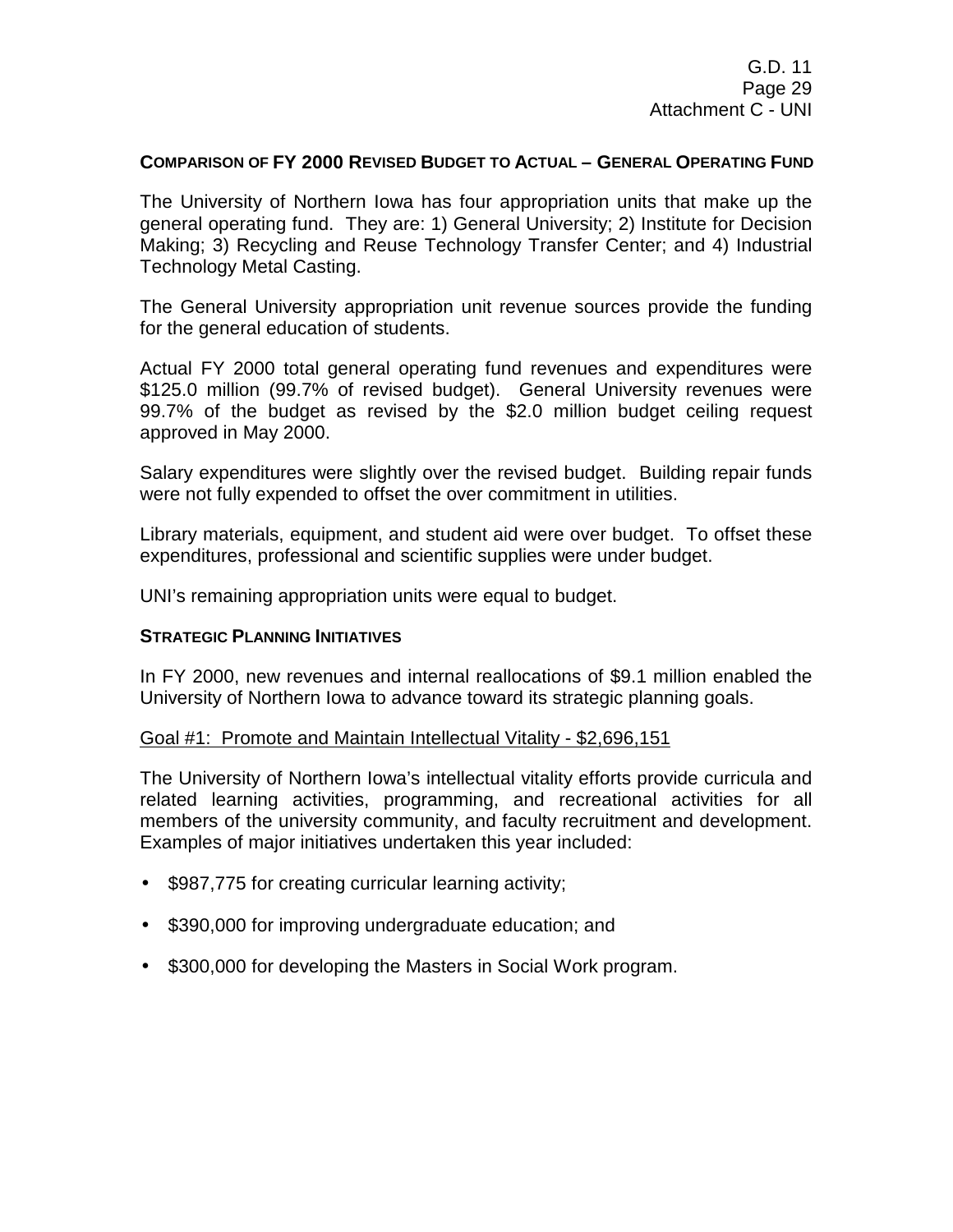# Goal #2: Community - Caring, Diverse, and Ethical - \$977,786

This University goal strives to: promote collegiality, professionalism, and mutual respect; create and nurture a diverse community; improve governance and decision-making; and promote personal well-being. Examples of the community goal include:

- \$381,386 for improving university governance; and
- \$270,000 for student financial aid.

#### Goal #3: Optimize Resources - Internal and External - \$6,128,536

This goal seeks to develop faculty and staff, optimize acquisition and use of resources, provide a supportive physical environment, and ensure information accessibility. Funding examples were directed as follows:

- \$4,077,983 for salaries and fringe benefit increases;
- \$668,089 for optimizing acquisition and utilization of resources; and
- \$573,873 for enhancing quality and productivity of staff.

#### Goal #4: External Relations - \$149,654

The University used \$99,654 to create a coordinated, comprehensive communication plan and \$50,000 for institutional promotion.

#### **NEW APPROPRIATIONS**

The University of Northern Iowa used new state appropriations as follows:

| <b>Salary Funding</b>                 |         | \$4,077,983 |
|---------------------------------------|---------|-------------|
| Institutional Initiatives             |         |             |
| <b>Opening Performing Arts Center</b> | 140,000 |             |
| <b>Masters in Social Work</b>         | 300,000 |             |
| Improving Undergraduate Education     | 390,000 |             |
| Institute for Decision Making         | 37,500  |             |
|                                       |         | 867,500     |
| Total                                 |         | \$4,945,483 |

FY 2000 salary adjustment funding from the state of \$4.1 million provided for implementation of the state salary policy.

The funding for the Performing Arts Center provided three additional custodial positions and an area maintenance mechanic. Funds were also allocated for utilities, supplies and services, and equipment for the first one-half year of operations of the Center.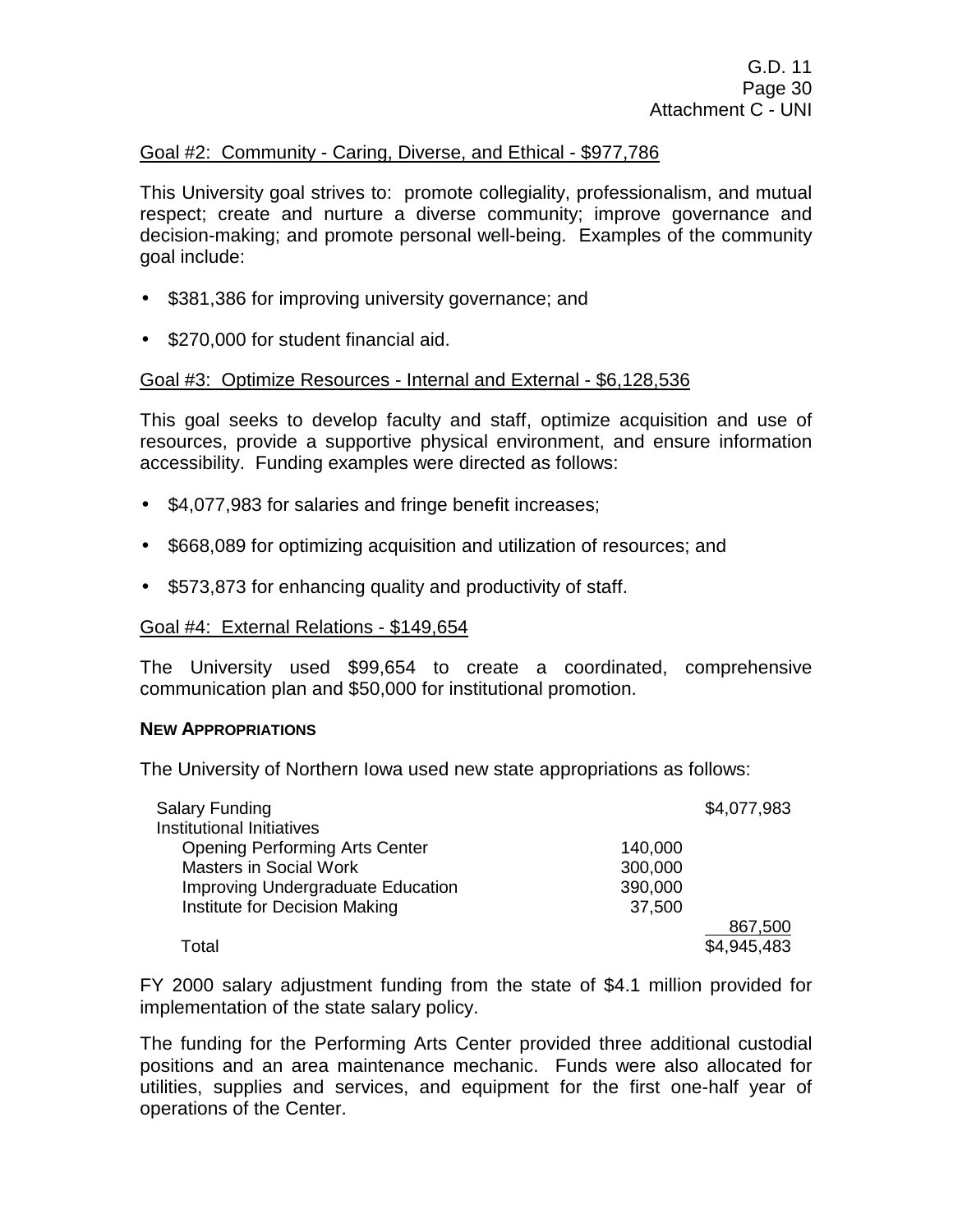G.D. 11 Page 31 Attachment C - UNI

The funding for the Masters in Social Work (MSW) was used to hire three new faculty members, graduate assistants, and a clerical person. In addition, funds were used for supplies and equipment. This represents one-half of the total appropriation requested to successfully graduate students with the MSW degree from UNI.

The Improving Undergraduate Education funds contributed to an enhanced learning environment by providing support for increased faculty/staff/student interaction, the First Year Experience initiative, honors program development, and improved laboratories, studios, and equipment.

#### **NEW TUITION REVENUES 1999,000 1999,000 1999,000 1999,000 1999,000 1999,000**

The University engaged in an extensive campus-wide budget process to allocate new tuition revenues in relationship to the University's strategic plans as follows:

| Life-cycle Academic Equipment Fund                         | \$150,000   |
|------------------------------------------------------------|-------------|
| Supplies and Services Inflation                            | 139,800     |
| <b>Instructional Support for HPELS</b>                     | 60,000      |
| <b>Coaching Support for Athletics</b>                      | 20,000      |
| Performing Arts Center Staff Support                       | 200,000     |
| <b>Student Financial Aid</b>                               | 790,000     |
| <b>Diversity Initiatives</b>                               | 35,000      |
| Professional and Scientific Council                        | 1,200       |
| <b>Staffing Support for the Wellness Recreation Center</b> | 90,000      |
| Employee Assistance Program                                | 32,000      |
| Life-cycle Administration and Finance Equipment Fund       | 42,000      |
| Architectural Planner, Facilities Planning                 | 50,000      |
| <b>Administrative System Software</b>                      | 145,000     |
| <b>ESS Technology Coordinator</b>                          | 60,000      |
| Information Technology Services Infrastructure             | 78,000      |
| Institutional Promotion                                    | 50,000      |
| Equipment                                                  | 700,000     |
| <b>Supplies and Services</b>                               | 47,000      |
| Total                                                      | \$2,690,000 |

To keep pace with rising tuition rates and the University's commitment to fund scholarships and fellowships, \$790,000 of new revenue was earmarked for student financial aid to maintain the goal of 19% set aside as a percentage of tuition income. The University achieved a 20.9% ratio in FY 2000.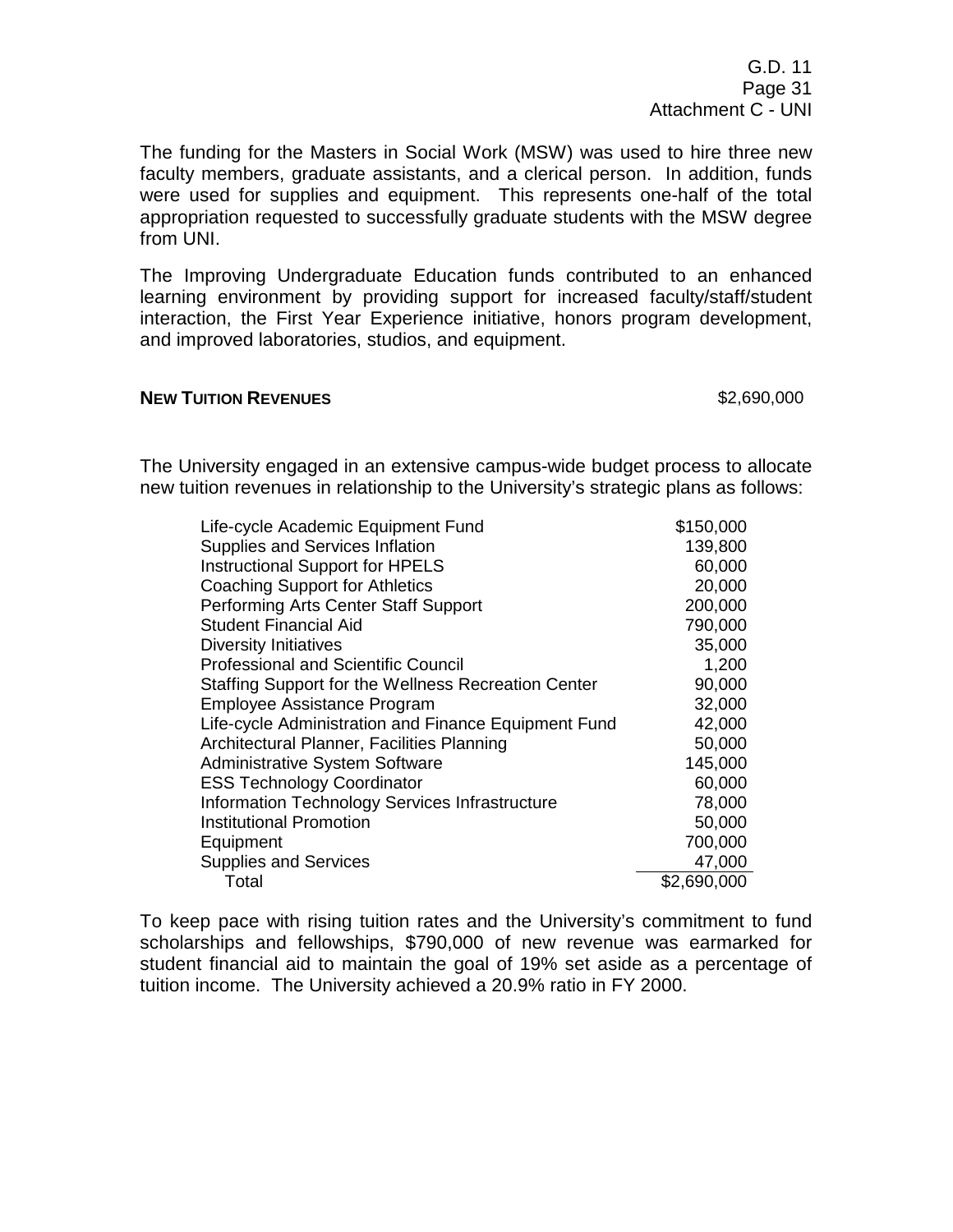#### **REALLOCATIONS**

Actual FY 2000 programmatic and salary improvement reallocations for the University of Northern Iowa of approximately \$3.6 million were consistent with those reported in the final budget. The reallocations were instrumental in implementing strategic planning initiatives that improved effectiveness and provided greater efficiencies.

#### **EFFICIENCY AND EFFECTIVENESS**

The university identified examples of initiatives during FY 2000 that were designed to increase efficiency and effectiveness and improve customer services; four have been described below.

The University purchased Oracle web-based applications software to replace the core mainframe systems that included general ledger, purchasing, accounts payable, cash management, non-student accounts receivable, fixed assets, stores inventory, grants and contracts administration, projects, budget development, human resources and payroll. The first phase of application implementation is scheduled for completion July 1, 2001. This campus-wide initiative will provide decision-makers better access to information, less duplication of effort, and more timely information. As part of the implementation process, the university is engaged in business process reviews that should streamline business practices and improve operating efficiencies.

University Human Resource Services (HRS) improved its effectiveness and efficiency through the establishment of an Employee Assistance Program (EAP). The program assists in identifying and responding to personal issues that may affect employee performance and workplace issues. The EAP provides employees easy user-friendly access to confidential, professional consultation and referral for problems affecting job performance.

The University re-engineered the relationship between the College of Education's School of Health, Physical Education and Leisure Services (HPELS) and Intercollegiate Athletics. This new relationship provides the opportunity for HPELS to offer more required activity and/or personal wellness laboratory sections for students and Athletics provides the sports theory and fundamentals of coaching courses.

The Office of Admissions is making a concerted effort to increase the number of minority and international students on campus. During FY 2000 funds were directed to an international recruiter, travel to recruit both populations of students, and scholarship money to enhance recruitment. As a result of this effort, for fall 2000, the number of minority students rose 13.5% to a total of 4.84% of the student population, an increase of .5%. The number of international students rose 9.7% to a total of 2.46% of the student population.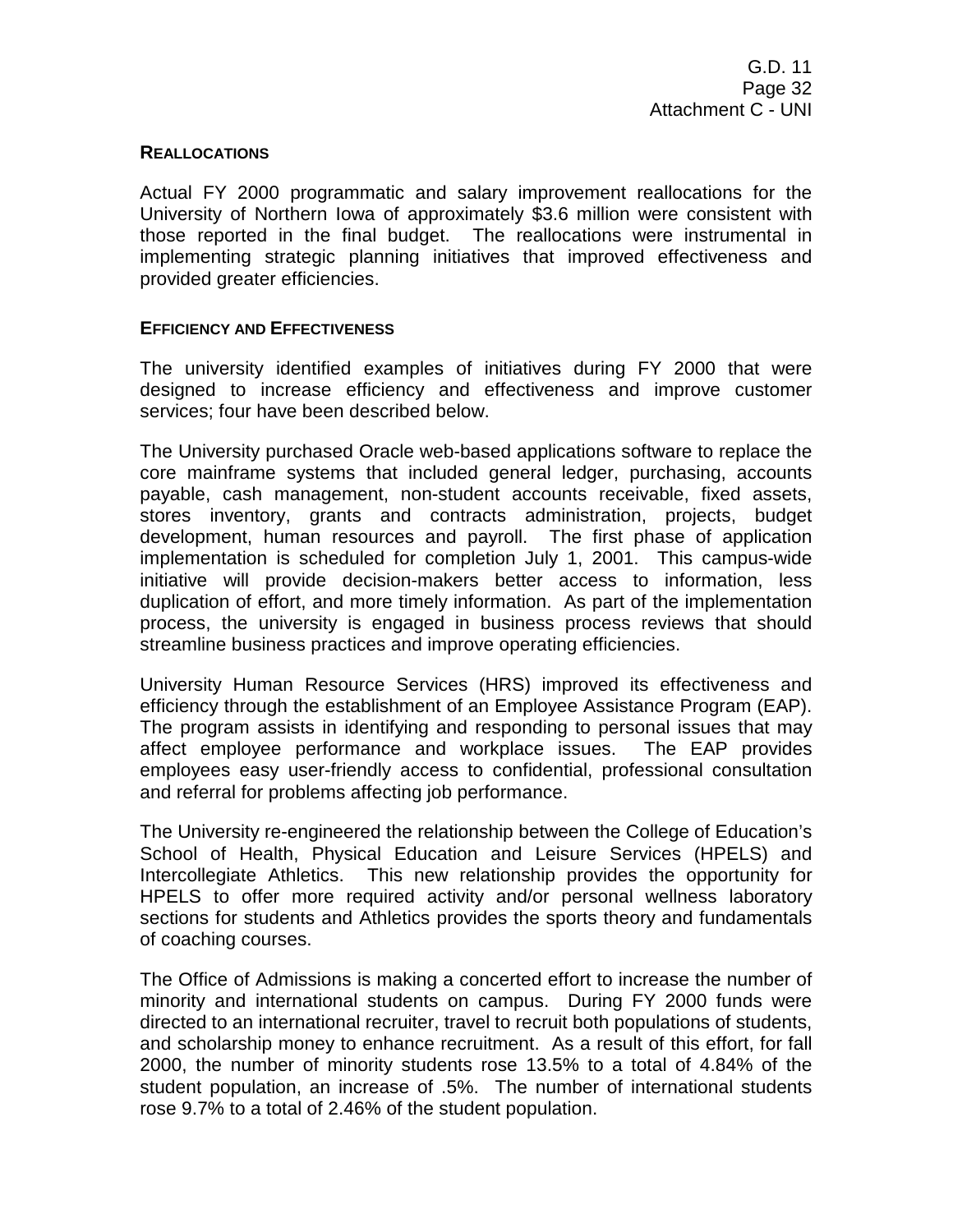|                             |               |               | Variance     |         |
|-----------------------------|---------------|---------------|--------------|---------|
|                             | <b>Budget</b> | Actual        | Over/(Under) | Percent |
| <b>REVENUES</b>             |               |               |              |         |
| <b>APPROPRIATIONS</b>       |               |               |              |         |
| Capital                     | \$3,214,000   | \$6,360,612   | \$3,146,612  | 197.9%  |
| <b>Tuition Replacement</b>  | 4,628,950     | 4,626,946     | (2,004)      | 100.0%  |
| Technology                  | 19,800        | 19,800        |              | 100.0%  |
| <b>RESOURCES</b>            |               |               |              |         |
| <b>Federal Support</b>      | 14,841,750    | 15,411,603    | 569,853      | 103.8%  |
| Interest                    | 2,500,000     | 2,331,850     | (168, 150)   | 93.3%   |
| <b>Tuition and Fees</b>     | 6,900,000     | 7,501,479     | 601,479      | 108.7%  |
| <b>Sales and Services</b>   | 34,212,773    | 52,890,051    | 18,677,278   | 154.6%  |
| Other Income                | 18,735,000    | 34,853,161    | 16,118,161   | 186.0%  |
| TOTAL REVENUES              | \$85,052,273  | \$123,995,502 | \$38,943,229 | 145.8%  |
| <b>EXPENDITURES</b>         |               |               |              |         |
| Salaries                    | \$26,110,000  | \$27,343,069  | 1,233,069    | 104.7%  |
| Prof. /Scientific Supplies  | 30,719,150    | 36,146,333    | 5,427,183    | 117.7%  |
| <b>Library Acquisitions</b> | 3,000         | 3,438         | 438          | 114.6%  |
| Rentals                     | 565,600       | 672,823       | 107,223      | 119.0%  |
| <b>Utilities</b>            | 2,247,158     | 2,062,984     | (184, 174)   | 91.8%   |
| <b>Building Repairs</b>     | 2,247,235     | 7,629,400     | 5,382,165    | 339.5%  |
| Equipment                   | 3,305,455     | 3,172,603     | (132, 852)   | 96.0%   |
| Aid to Individuals          | 8,466,000     | 8,833,656     | 367,656      | 104.3%  |
| <b>Plant Capital</b>        | 8,154,875     | 8,077,245     | (77, 630)    | 99.0%   |
| Debt Service                | 3,214,000     | 14,259,898    | 11,045,898   | 443.7%  |
| TOTAL EXPENDITURES          | \$85,032,473  | \$108,201,449 | \$23,168,976 | 127.2%  |

## **University of Northern Iowa – Restricted Fund FY 2000**

#### **COMPARISON OF BUDGET TO ACTUAL - RESTRICTED FUND**

Restricted funds at the University of Northern Iowa include such revenue sources as capital and tuition replacement appropriations, federal support, and sales and services. Other university activities within this fund include the residence system, intercollegiate athletics, and plant funds.

Drawdowns of capital appropriations were greater than the budgeted appropriation because of construction progress on Lang Hall, for which appropriations were budgeted in prior years.

The greatest variances resulted from extensive building repairs and progress on capital projects.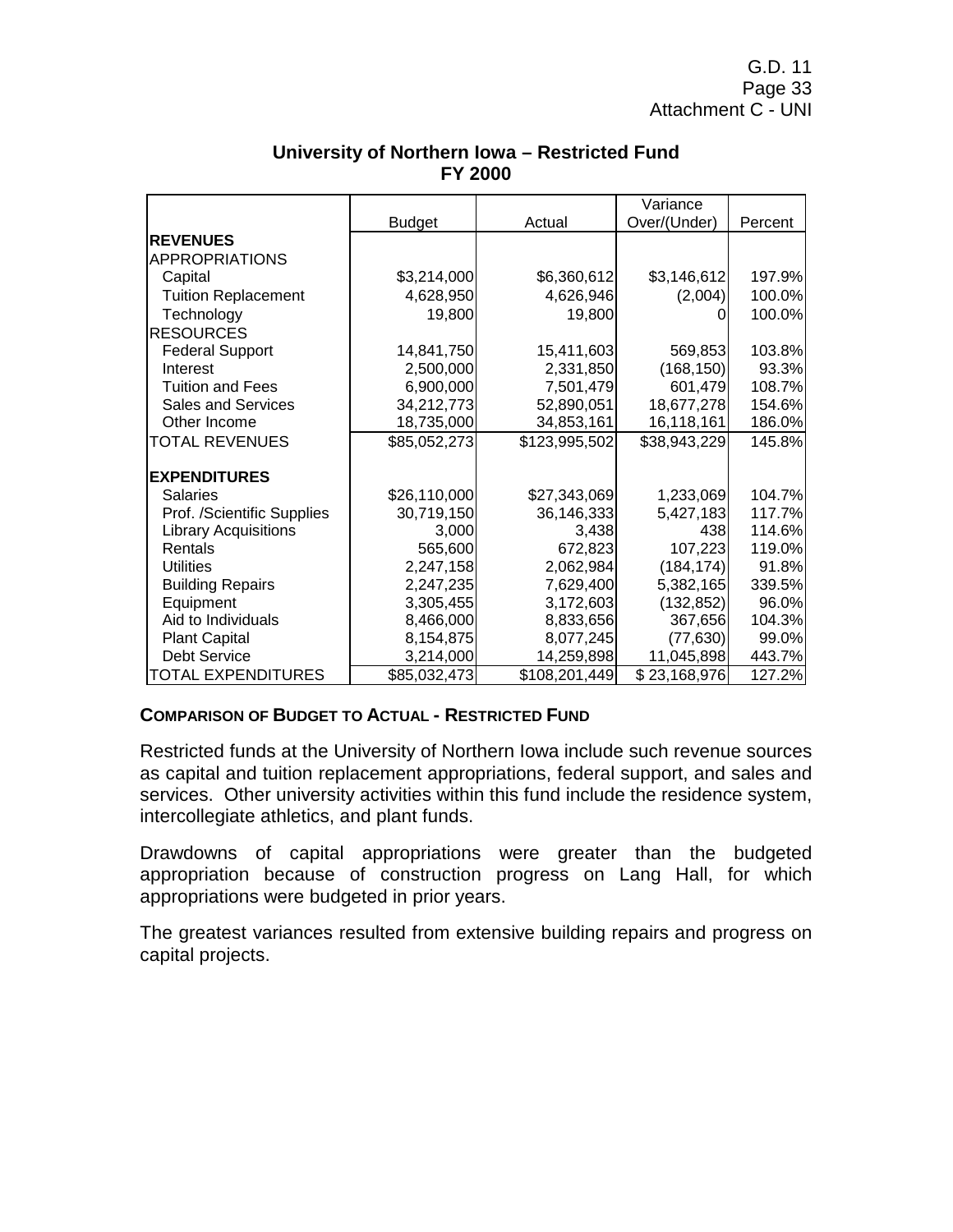Sponsored project activity remained relatively stable. The largest share of Federal sponsored activity came from the following grants: Camp Adventure, ORAVA Project, U.S. Grown Ag-Based Lubricant Research, Playground Safety Program, Small Business Pollution Prevention Center, Paint Coating Compliance Enhancement, DODD's Project, Educational Talent Search, Upward Bound, Math/Science Upward Bound, Educational Opportunity Center, and Technology and Quality Education.

Sales and services revenue was more than budget partially due to the casualty reimbursement for the UNI Dome roof.

Bond proceeds were greater than originally expected resulting in Other Income being higher than budget.

Auxiliaries functions including Residence System, Intercollegiate Athletics, Maucker Union, UNI-Dome Operations, and the Gallagher-Bluedorn Performing Arts Center operated in line with Board-approved budgets.

The following tables compare residence system and athletic budgeted revenues and expenditures with actual revenues and expenditures and identify the variances.

#### **Residence System**

|                      | <b>Budget</b> | Actual                    | Variance<br>Over/(Under) | <b>Percent</b> |
|----------------------|---------------|---------------------------|--------------------------|----------------|
| Receipts             | 16,953,961    | \$19,942,457 \$20,851,136 | \$908,679                | 104.6%         |
| <b>Disbursements</b> |               | 16,460,825                | (493, 136)               | 97.1%          |

Dining service receipts and investment income were higher than budget, while dining service expenses and resident scholarships were less than budget.

#### **Intercollegiate Athletics**

|                      | <b>Budget</b> | Actual      | Variance<br>Over/(Under) | Percent |
|----------------------|---------------|-------------|--------------------------|---------|
| Receipts             | \$5,607,534   | \$5,698,009 | \$90,475                 | 101.6%  |
| <b>Disbursements</b> | 5,607,534     | 5,927,043   | 319,509                  | 105.7%  |

General fund support increased by \$489,525. The majority of this increase (\$315,000) was for diversity scholarships and the remaining increase was for salary adjustments.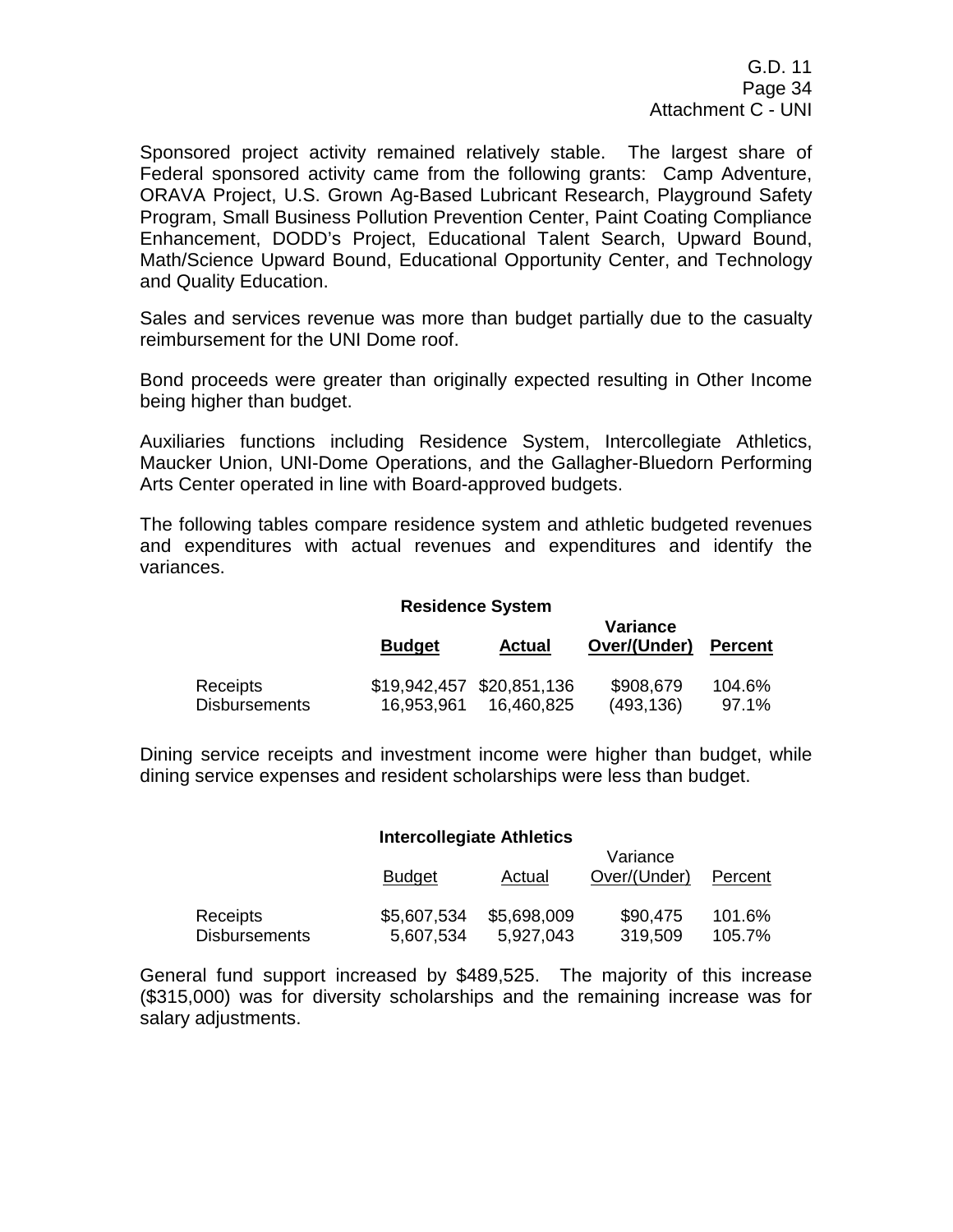# **Attachment D IOWA SCHOOL FOR THE DEAF**

# **FY 2000 General Fund**

|                           | Original      | Mid-Year     | <b>Budget Ceiling</b> | Revised       |
|---------------------------|---------------|--------------|-----------------------|---------------|
|                           | <b>Budget</b> | Deapprop.    | Adjustment            | <b>Budget</b> |
| <b>REVENUES</b>           |               |              |                       |               |
| <b>APPROPRIATIONS</b>     |               |              |                       |               |
| General                   | \$7,976,998   | (\$40,631)   |                       | \$7,936,367   |
| Other (DOE Funds)         | 119,411       |              | 5,545                 | 124,956       |
| RESOURCES                 |               |              |                       |               |
| <b>Federal Support</b>    | 64,000        |              |                       | 64,000        |
| Interest                  | 38,000        |              | 15,000                | 53,000        |
| <b>Sales and Services</b> | 225,000       |              | 23,625                | 248,625       |
| <b>TOTAL REVENUES</b>     | \$8,423,409   | $(\$40,631)$ | \$44.170              | \$8,426,948   |

The Iowa School for the Deaf's portion of the deappropriation was \$40,631. The deappropriation was offset by increased revenues.

ISD had a budget ceiling adjustment of \$44,170. ISD experienced increased Phase III funding, interest income, interpreter receipts, and a one-time payment for the sale of real estate.

|                             | Revised       |             | Variance     |         |
|-----------------------------|---------------|-------------|--------------|---------|
|                             | <b>Budget</b> | Actual      | Over/(Under) | Percent |
| <b>REVENUES</b>             |               |             |              |         |
| <b>APPROPRIATIONS</b>       |               |             |              |         |
| General                     | \$7,936,367   | \$7,936,367 | \$0          | 100.0%  |
| Other (DOE Funds)           | 124,956       | 124,956     |              | 100.0%  |
| <b>RESOURCES</b>            |               |             |              |         |
| <b>Federal Support</b>      | 64,000        | 67,627      | 3,627        | 105.7%  |
| Interest                    | 53,000        | 36,845      | (16, 155)    | 69.5%   |
| <b>Sales and Services</b>   | 248,625       | 242,557     | (6,068)      | 97.6%   |
| <b>TOTAL REVENUES</b>       | \$8,426,948   | \$8,408,352 | (\$18,596)   | 99.8%   |
| <b>EXPENDITURES</b>         |               |             |              |         |
| <b>Salaries</b>             | \$6,603,471   | \$6,420,187 | (\$183,284)  | 97.2%   |
| Prof. /Scientific Supplies  | 938,667       | 965,913     | \$27,246     | 102.9%  |
| <b>Library Acquisitions</b> | 8,226         | 6,998       | (\$1,228)    | 85.1%   |
| <b>Utilities</b>            | 174,760       | 195,532     | \$20,772     | 111.9%  |
| <b>Building Repairs</b>     | 446,994       | 639,727     | \$192,733    | 143.1%  |
| <b>Auditor of State</b>     | 55,000        | 50,629      | ( \$4,371]   | 92.1%   |
| Equipment                   | 199,830       | 129,367     | (\$70,463)   | 64.7%   |
| TOTAL EXPENDITURES          | \$8,426,948   | \$8,408,353 | (\$18,596)   | 99.8%   |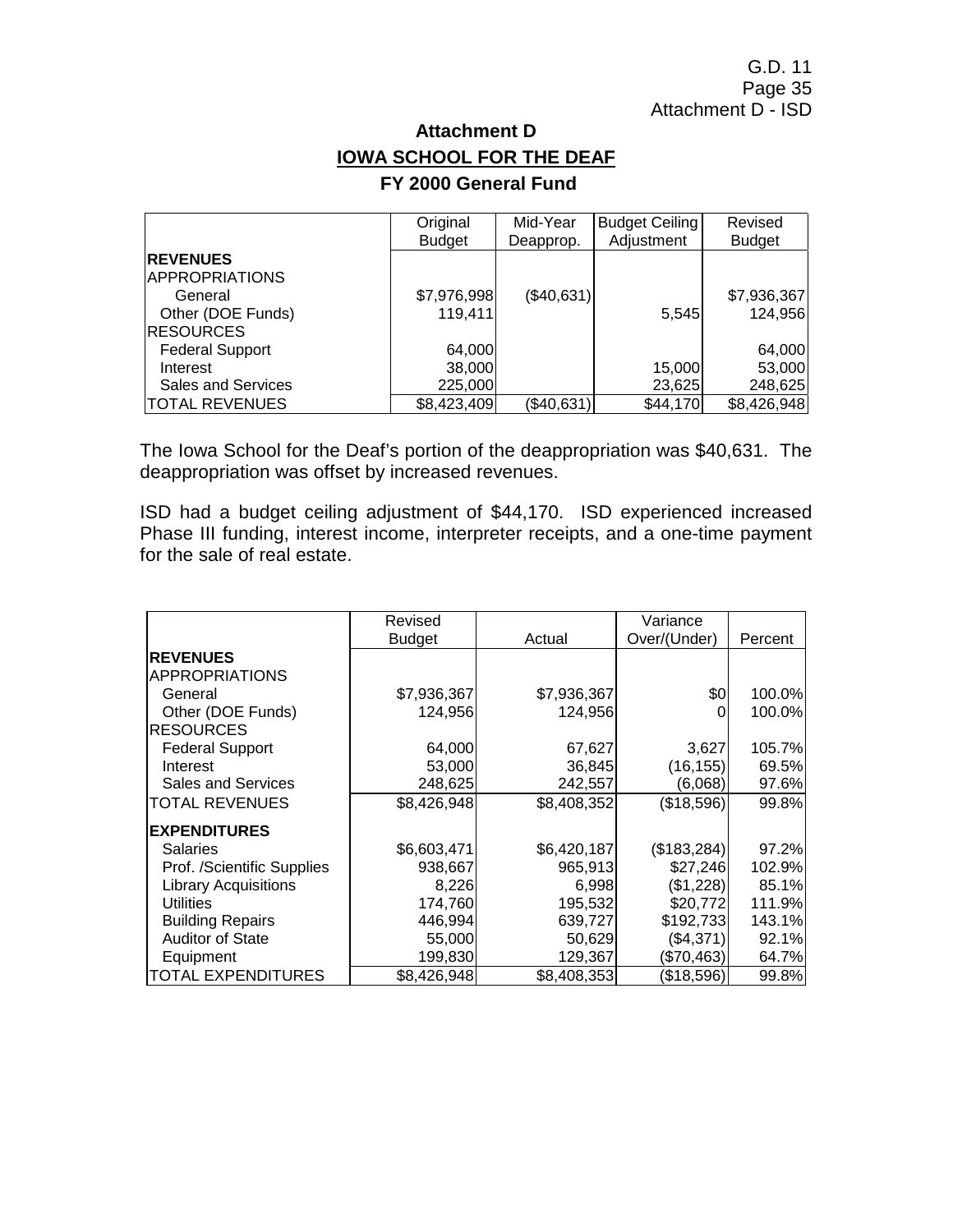#### **COMPARISON OF FY 2000 REVISED BUDGET TO ACTUAL – GENERAL FUND**

Actual general fund revenues and overall general fund expenditures were consistent with the budget (99.8%) as revised by the \$44,170 budget ceiling request approved by the Board in May 2000.

- Salary costs were 97.2% of the budgeted amount.
	- ISD's Assistant to the Superintendent position was vacant most of the fiscal year and recently has been filled.
	- ISD anticipates that all of the FY 2001 salary budget will be utilized in meeting its salary expenditures.
	- FY 2000 salary savings were primarily used for increased utility costs and building repairs such as fire safety (door replacements), asbestos abatement, painting, and electrical work.
- Utilities increased 12% over the original FY 2000 budget due to higher than anticipated natural gas prices.
- Equipment expenditures were 35% lower than the budgeted amount because much of the equipment purchased was less than \$500 and therefore classified as supplies.

#### **STRATEGIC PLANNING INITIATIVES**

In FY 2000, through new appropriations and reallocation of existing funds, the Iowa School for the Deaf directed \$402,743 of these resources toward its strategic planning goals.

The initiatives in FY 2000 included improving facilities, expanding technology, and providing appropriate staff development.

#### Improving Facilities

- Removing and abating all facility health hazards;
- Upgrading residential and academic facilities; and
- Beginning construction of the Recreation Center.

#### Expanding Technology

- Improving vocational instructional labs; and
- Enhancing Vocational Technology with the purchase of a computer-enhanced paint booth for the auto-body area.

#### Providing Appropriate Staff Development

• Providing considerable resources for faculty in-service including technology support and training.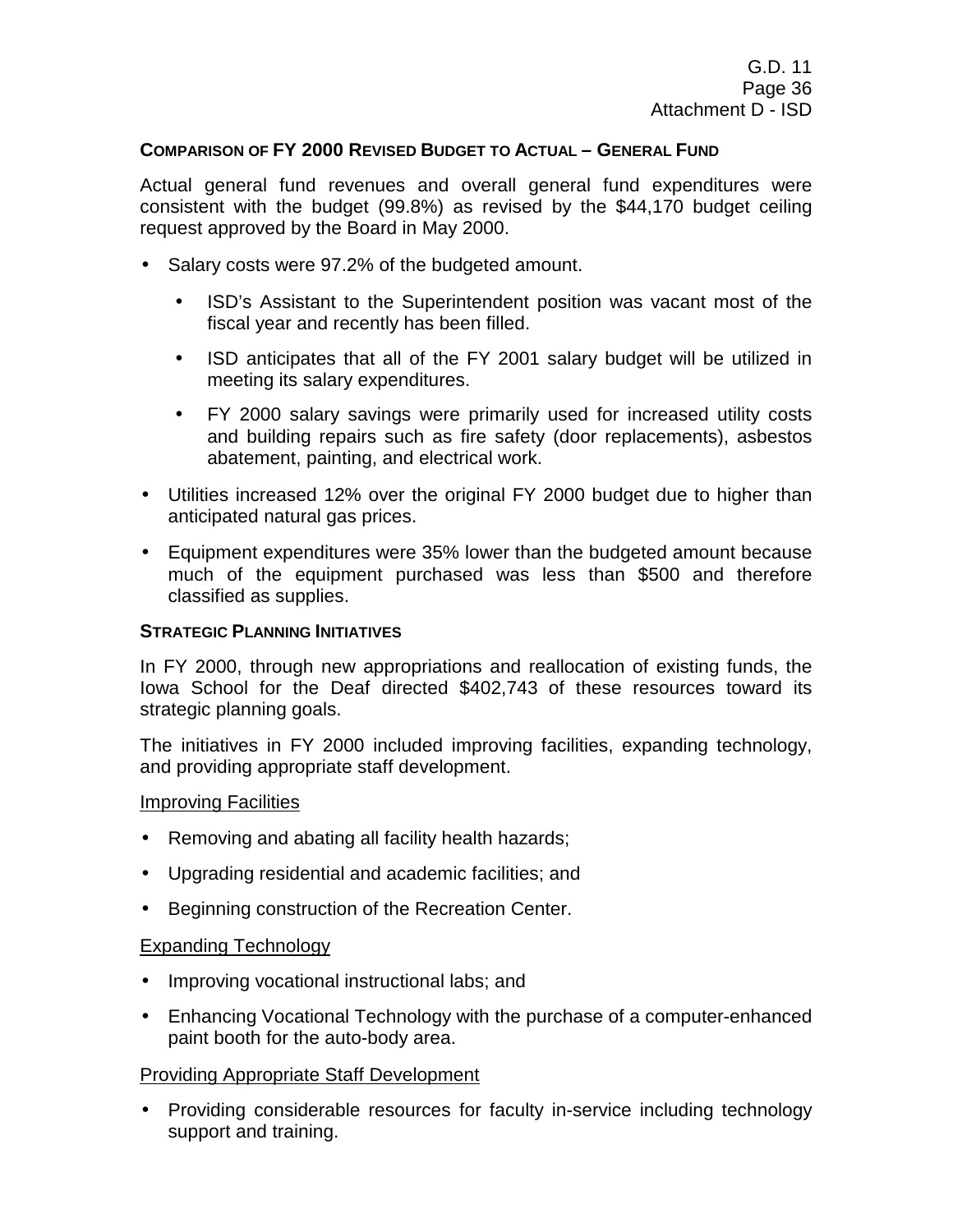#### **NEW APPROPRIATIONS**

FY 2000 salary adjustment funding from the state of \$239,837 provided for implementation of the state salary policy. In addition, ISD received funding of \$109,606 for three additional faculty. These additional staff members have helped ISD meet its strategic goal regarding quality education during a period of increasing enrollment.

ISD received an appropriation of \$159,603 for inflation, building repairs, and vocational equipment/supplies. Equipment and related software were purchased for the Vocational Education area. This included the computer-assisted paint booth and related equipment and supplies.

#### **REALLOCATIONS**

In FY 2000, the Iowa School for the Deaf reallocated \$169,800.

- ISD recognized salary savings due to unfilled vacancies in faculty and staff. One position created by a retirement was filled with staff at lower salary costs.
- Savings were reallocated to purchase doors which meet State Fire Marshal requirements as cited in the most recent State Fire Marshall Report. In addition, savings were reallocated to the Recreation Complex building project.

#### **EFFICIENCY AND EFFECTIVENESS**

The Iowa School for the Deaf increased efficiencies during FY 2000 by reallocating existing resources to more effectively utilize funds.

ISD continues its cooperative relationship with Iowa State University and the University of Iowa.

- ISU provides resources and expertise for purchasing, facilities planning and management, asbestos management, campus security, transportation and environmental health and safety.
- SUI provides internal audit functions to the School.

ISD implemented a new computerized, student record system resulting in better records that are more efficient to use.

ISD expanded to campus-wide electronic mail capability with the Year 2000 computer upgrades allowing staff to use time more effectively.

ISD utilized salary savings to upgrade technology in the classrooms per the School's Technology Plan and to replace doors. By utilizing these reallocated funds, ISD has reduced the backlog of deferred maintenance and reduced deficiency notices from the State Fire Marshal.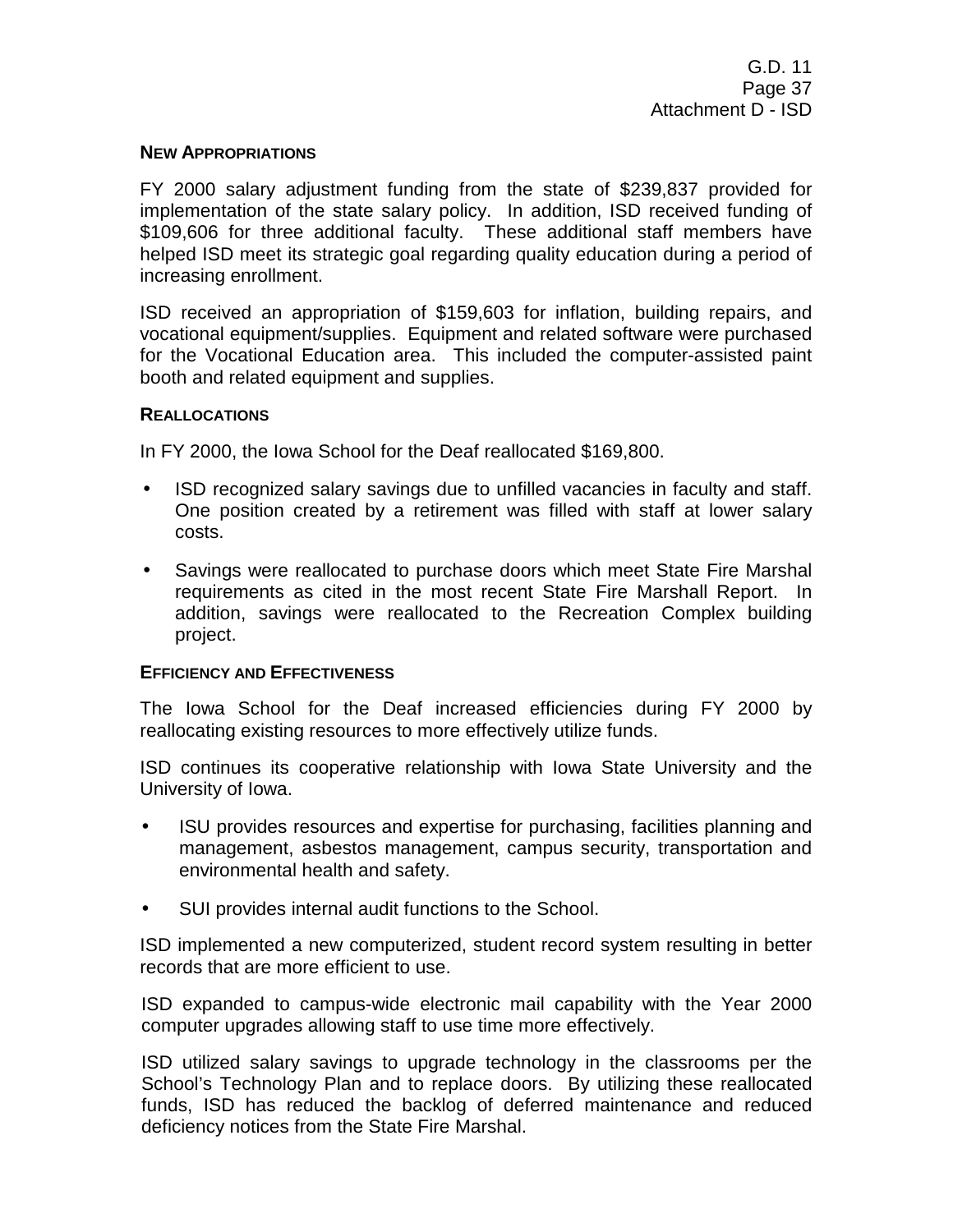|                            |               |             | Variance      |         |
|----------------------------|---------------|-------------|---------------|---------|
|                            | <b>Budget</b> | Actual      | Over/(Under)  | Percent |
| <b>REVENUES</b>            |               |             |               |         |
| <b>APPROPRIATIONS</b>      |               |             |               |         |
| Capital                    | \$3,849,200   | \$650,000   | (\$3,200,000) | 16.9%   |
| Technology                 | 800           | 31,958      | 31,958        |         |
| <b>RESOURCES</b>           |               |             |               |         |
| <b>Federal Support</b>     | 104,058       | 110,009     | 5,951         | 105.7%  |
| <b>Sales and Services</b>  | 1,192,421     | 1,128,233   | (64, 188)     | 94.6%   |
| Other Income               | 5,000         | 380         | (4,620)       | 7.6%    |
| TOTAL REVENUES             | \$5,151,479   | \$1,920,580 | (\$3,230,899) | 37.3%   |
|                            |               |             |               |         |
| <b>EXPENDITURES</b>        |               |             |               |         |
| <b>Salaries</b>            | \$518,923     | \$465,372   | (53, 551)     | 89.7%   |
| Prof./Scientific Supplies  | 241,909       | 49,926      | (191, 983)    | 20.6%   |
| <b>Library Acquisition</b> | 5,000         |             | (5,000)       | 0.0%    |
| <b>Utilities</b>           | 10,000        |             | (10,000)      | 0.0%    |
| <b>Building Repairs</b>    | 4,230,084     | 1,241,194   | (2,988,890)   | 29.3%   |
| <b>Auditor of State</b>    | 5,000         |             | (5,000)       | 0.0%    |
| Equipment                  | 140,563       | 33,607      | 106,956       | 23.9%   |
| TOTAL EXPENDITURES         | \$5,151,479   | \$1.790.099 | (3,361,380)   | 34.7%   |

# **Iowa School for the Deaf - Restricted Fund FY 2000**

# **COMPARISON OF BUDGET TO ACTUAL – RESTRICTED FUND**

Restricted fund revenues were \$1.9 million (37.3% of budget). This variance is attributed to the timing of the drawdown of capital appropriations for the Recreation Complex. The \$3.2 million appropriated in FY 2000 will not be utilized until FY 2001.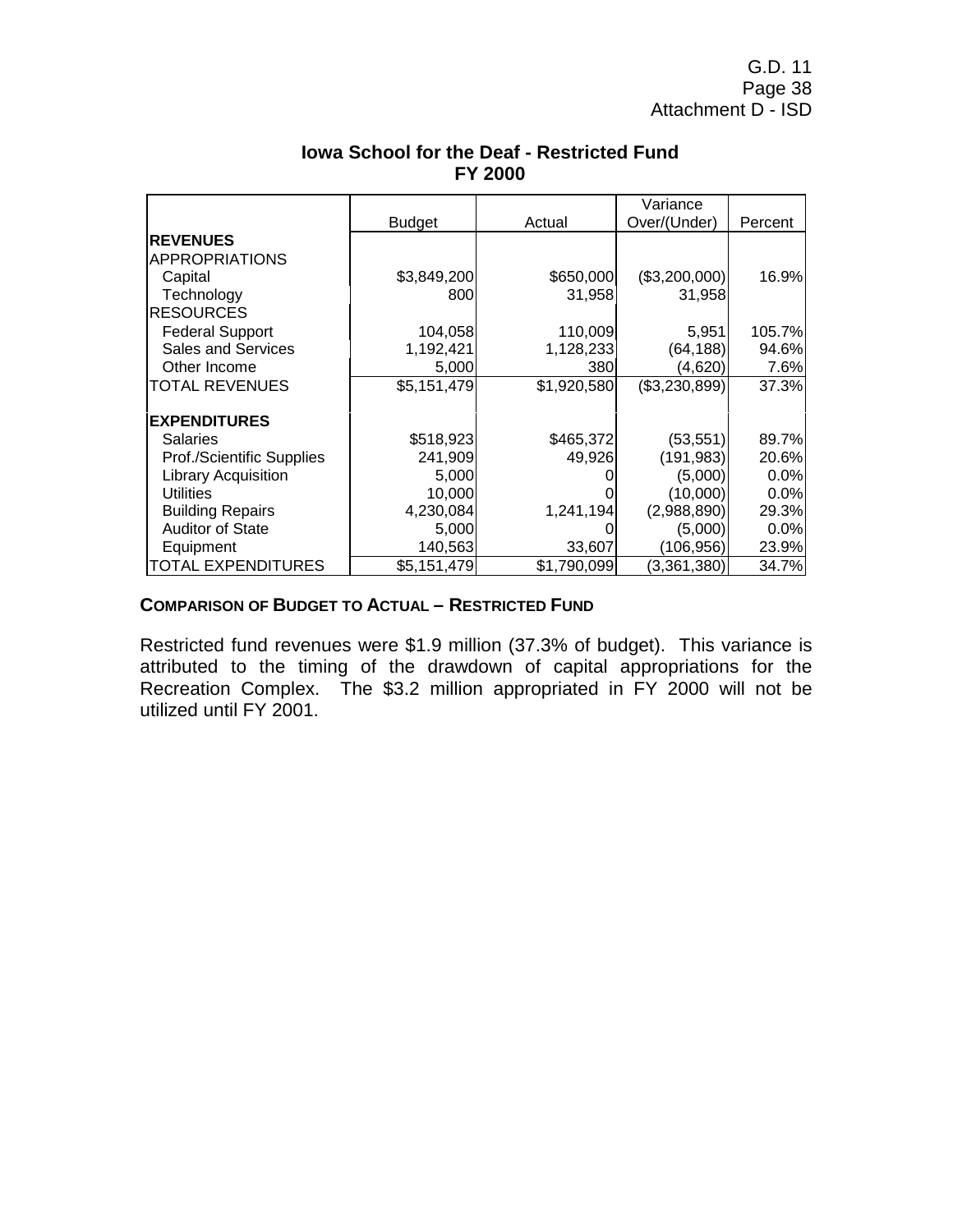|                                  | Original      | Mid-Year   | <b>Budget Ceiling</b> | Revised       |
|----------------------------------|---------------|------------|-----------------------|---------------|
|                                  | <b>Budget</b> | Deapprop.  | Adjustment            | <b>Budget</b> |
| <b>REVENUES</b>                  |               |            |                       |               |
| <b>IAPPROPRIATIONS</b>           |               |            |                       |               |
| General                          | \$4,455,283   | (\$22,358) |                       | \$4,432,925   |
| Other (DOE Funds)                | 75,189        |            |                       | 75,189        |
| <b>RESOURCES</b>                 |               |            |                       |               |
| <b>Federal Support</b>           | 133,400       |            |                       | 133,400       |
| Interest                         | 18,862        |            |                       | 18,862        |
| <b>Reimbursed Indirect Costs</b> | 21,096        |            |                       | 21,096        |
| <b>Sales and Services</b>        | 48,165        |            |                       | 48,165        |
| <b>TOTAL REVENUES</b>            | \$4,751,995   | (\$22,358) | \$.                   | \$4,729,637   |

# **Attachment E IOWA BRAILLE AND SIGHT SAVING SCHOOL FY 2000 General Fund**

Iowa Braille and Sight Saving School's portion of the deappropriation was \$22,358. The School eliminated the vacated Music/Spanish teaching position and contracted for music therapy services through the use of the School's endowment fund.

|                                  |               |             | Variance     |         |
|----------------------------------|---------------|-------------|--------------|---------|
|                                  | <b>Budget</b> | Actual      | Over/(Under) | Percent |
| <b>REVENUES</b>                  |               |             |              |         |
| <b>APPROPRIATIONS</b>            |               |             |              |         |
| General                          | \$4,432,925   | \$4,432,925 | \$0          | 100.0%  |
| Other (DOE Funds)                | 75,189        | 69,644      | (5, 545)     | 92.6%   |
| <b>RESOURCES</b>                 |               |             |              |         |
| <b>Federal Support</b>           | 133,400       | 101,291     | (32, 109)    | 75.9%   |
| Interest                         | 18,862        | 26,120      | 7,258        | 138.5%  |
| <b>Reimbursed Indirect Costs</b> | 21,096        | 26,048      | 4,952        | 123.5%  |
| <b>Sales and Services</b>        | 48,165        | 67,399      | 19,234       | 139.9%  |
| <b>TOTAL REVENUES</b>            | \$4,729,637   | \$4,723,427 | (\$6,210)    | 99.9%   |
|                                  |               |             |              |         |
| <b>EXPENDITURES</b>              |               |             |              |         |
| <b>Salaries</b>                  | \$3,797,700   | \$3,558,084 | (\$239,616)  | 93.7%   |
| Prof. /Scientific Supplies       | 550,143       | 611,310     | 61,167       | 111.1%  |
| <b>Library Acquisitions</b>      | 8,569         | 8,439       | (130)        | 98.5%   |
| <b>Utilities</b>                 | 152,874       | 108,071     | (44, 803)    | 70.7%   |
| <b>Building Repairs</b>          | 110,257       | 154,926     | 44,669       | 140.5%  |
| <b>Auditor of State</b>          | 26,754        | 22,978      | (3,776)      | 85.9%   |
| Equipment                        | 83,340        | 259,619     | 176,279      | 311.5%  |
| <b>TOTAL EXPENDITURES</b>        | \$4,729,637   | \$4,723,427 | (\$6,210)    | 99.9%   |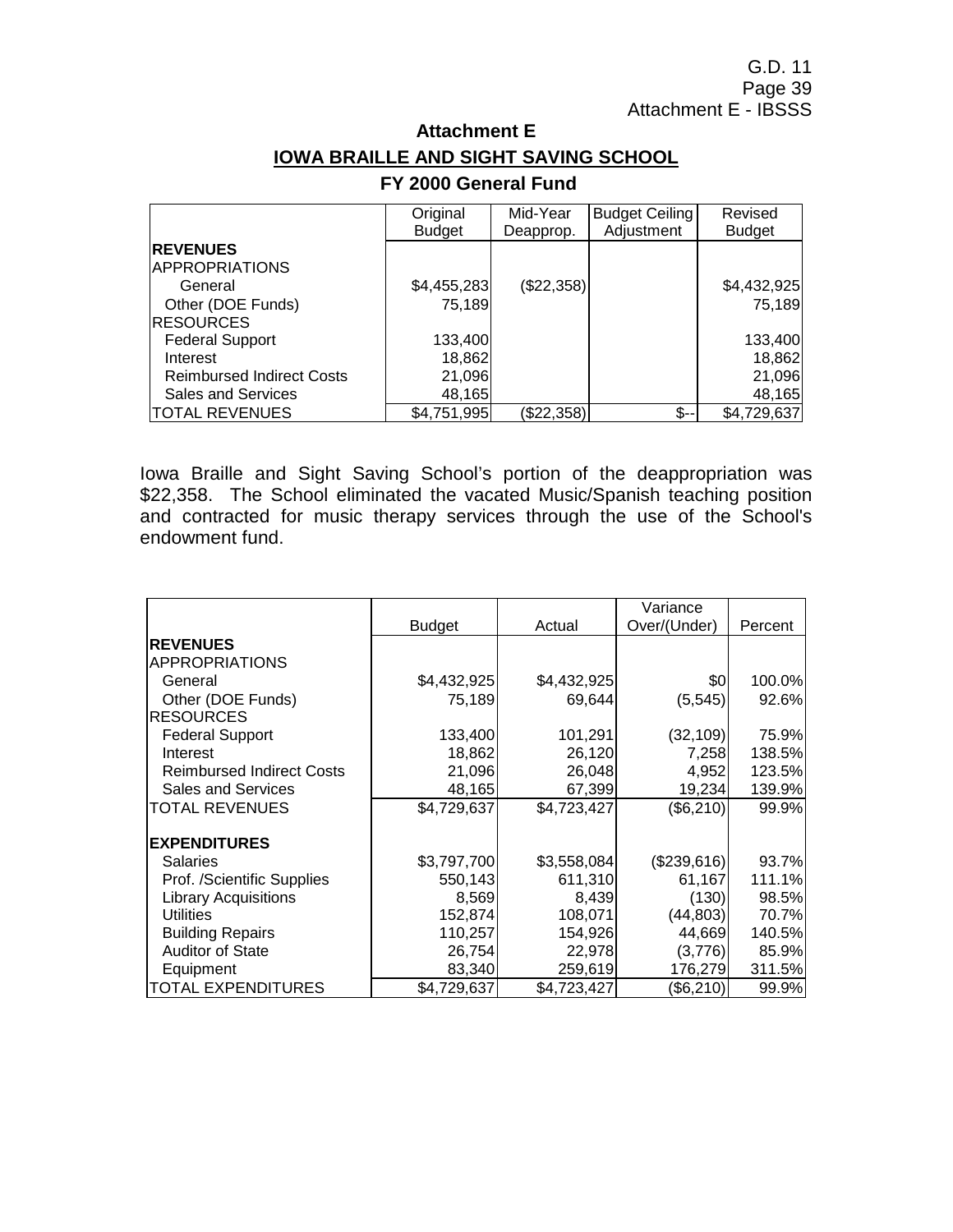#### **COMPARISON OF BUDGET TO ACTUAL – GENERAL FUND**

Actual general fund revenues and expenditures of \$4.7 million were consistent with the budget (99.9%). Salary expenditures represented 93.7% of the budgeted amount. Savings were attributed to no unemployment claims, difficulty in filling a position vacancy, and elimination of various positions as part of the School's reorganization plan approved by the Board in Spring 2000.

- Department of Education appropriations were less due to declining oncampus enrollment over the past few years.
- Federal support was lower primarily because of two unfilled consultant positions, partially funded with federal grant dollars.
- Interest income experienced better than expected returns.
- Reimbursed indirect costs were higher as a result of increased federal grant funding awards.
- Sales and services were higher, primarily resulting from increased AEA itinerant service billings.

IBSSS realized over \$44,803 in utility savings attributable to the mild winter, as well as increased energy management and housekeeping measures.

The salary and utility savings were used to fund the following:

- University of Alabama vision courses, therapeutic horseback riding and art programs, and the Learning Child Conference;
- Building repair expenditures including tuckpointing and enhancements to the School's cable distribution system; and
- Necessary equipment purchases.

#### **STRATEGIC PLANNING INITIATIVES**

The Iowa Braille and Sight Saving School continues to make extensive efforts toward maximizing the use of its limited resources to accomplish its vision. The School utilized \$313,731 of new appropriations and reallocation for strategic planning initiatives. Examples of the many strategic initiatives undertaken in FY 2000 are outlined on the following page.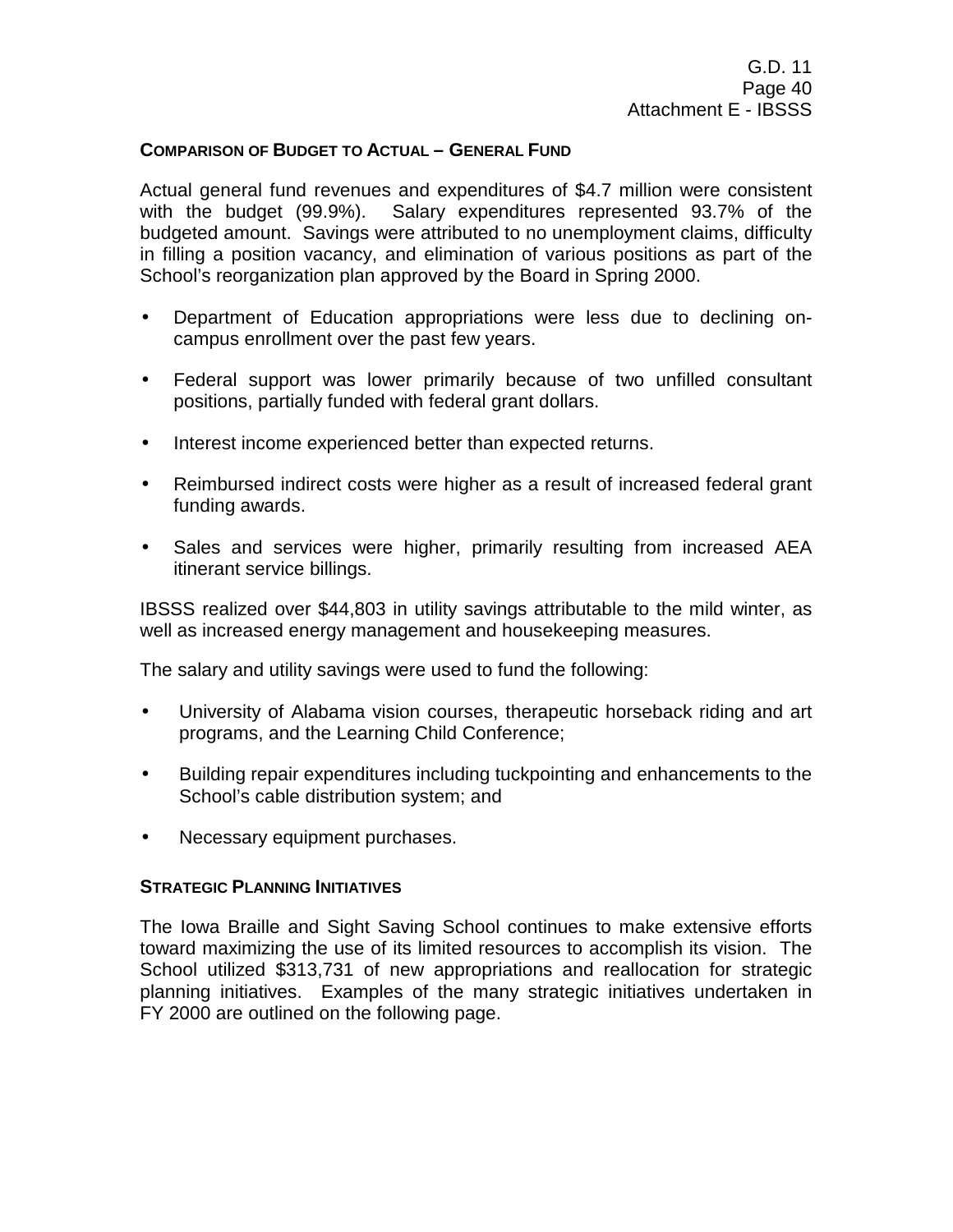# Goal #1: Quality and Access in Education

Through new appropriations and reallocations, the School was able to focus on:

- Offering a smaller, more focused nine-month residential program;
- Creating alternative placement options including an expanded on-campus summer school and short-term placements;
- Providing parent and professional development programs serving visually impaired students state-wide; and
- Offering and/or enhancing consultative services to students, parents, and professionals state-wide.

The School also continued the following strategic initiatives:

- Programmatic reorganization of constructing units around student needs;
- Outcomes Endorsement (OA) process, targeting student progress as its highest priority;
- Enhanced technology, guided by the School's technology plan;
- Vinton-Shellsburg Community Schools cooperative program allowing students to participate in regular schools part time; and
- Grantwood AEA relationship which provides speech pathology and school psychology services as well as art instruction and therapeutic horseback riding.

#### Goal #3: Finances

In FY 2000, the School continued to address deferred maintenance such as roof replacements and tuckpointing. Additionally, the School reallocated salary and utility savings toward tuckpointing and enhancements to the school's cable distribution system.

The School received Schools & Libraries Corporation funding (e-rate funding) to purchase a server that enables the school to be at the forefront of the latest networking technology.

Human resource operations were reorganized to improve efficiency and effectiveness.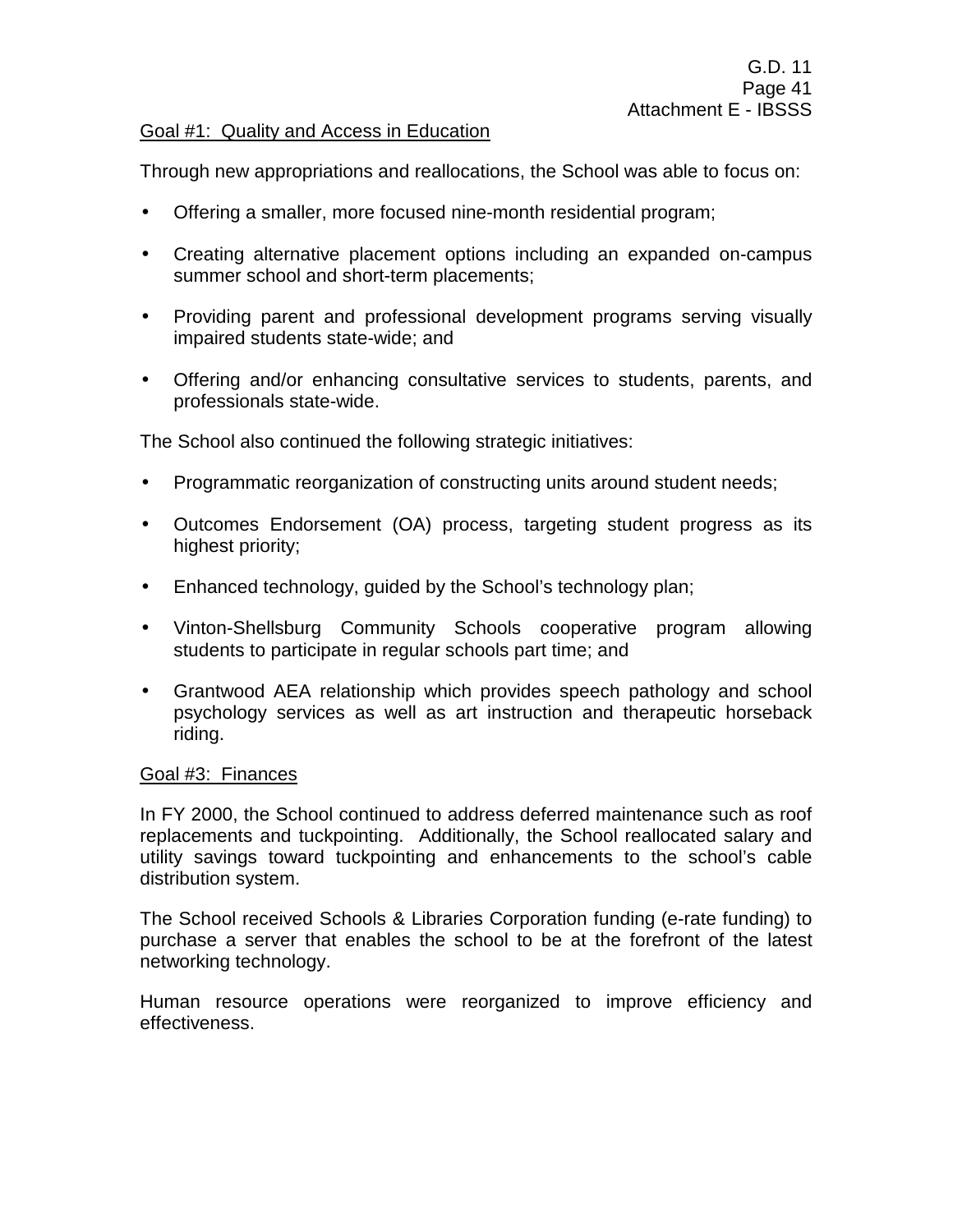#### **NEW APPROPRIATIONS**

| Salary Funding                                 |         | \$152,041 |
|------------------------------------------------|---------|-----------|
| Institutional Initiative Funding               |         |           |
| <b>Focusing Services</b>                       | 110,000 |           |
| Inflation                                      | 17.827  |           |
| <b>Building Repairs</b>                        | 20,000  |           |
| School Technology Funding (Dept. of Education) | 15,000  |           |
|                                                |         | 162,827   |
| Total                                          |         | \$314,868 |

FY 2000 salary adjustment funding from the state of \$152,041 provided for implementation of the state salary policy.

The Focusing Services funding supported the expanded eight-week summer school program, as well as supporting statewide parent and professional development activities.

Inflationary funds were used for library acquisitions of \$918, increased utility funding of \$2,999, and overall inflationary increases of \$13,910.

Building repair funding of \$20,000 was used for general building repair and deferred maintenance.

School technology funding was used to purchase a color network printer for the PC lab, acquisition of 20 Citrix user licenses, 100 antivirus user licenses, and Power Braille 80.

The mid-year deappropriation of \$22,358 resulted in the elimination of the vacated music/Spanish faculty position.

#### **REALLOCATIONS**

Actual FY 2000 programmatic reallocations of \$183,731 were consistent with those reported in the final budget. Specifically, salary and utility savings were reallocated toward building repairs, equipment purchases, and contracted services.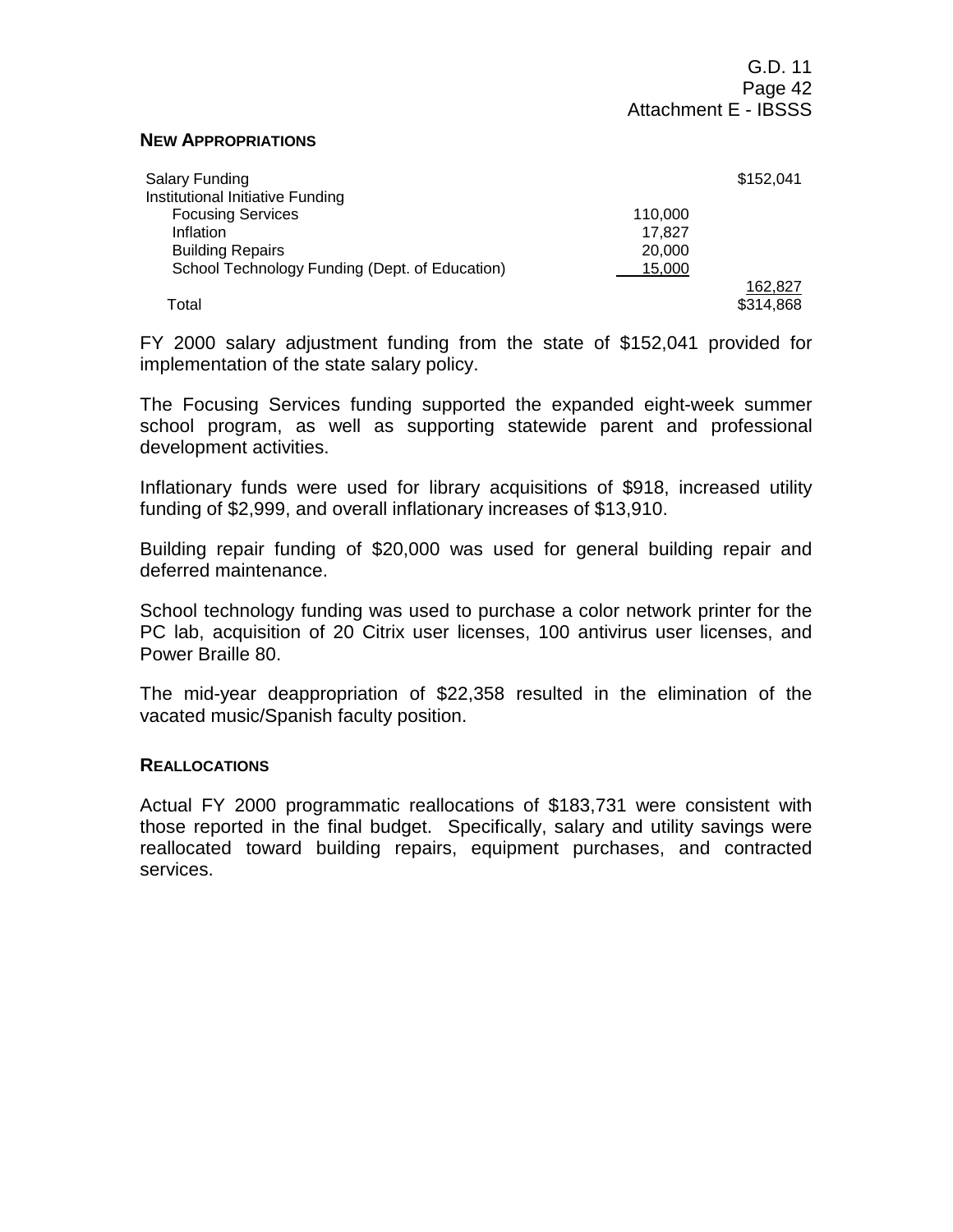#### **EFFICIENCY AND EFFECTIVENESS**

The School identified several areas during FY 2000 designed to increase efficiency and effectiveness. Selected examples are listed below:

In March of 2000, the Board approved the reorganization of the Iowa Braille School. The new organizational structure allows the school to more comprehensively serve all students throughout the state.

The internal audit findings from the FY 1999 payroll processing audit prompted the Superintendent to add a HR specialist position to enhance the efficiencies & effectiveness of the School's payroll, personnel, and benefit functions, as well as enhance internal controls in these areas.

IBSSS's strategic plan requires review of the annual alignment of staff to meet the needs of the students and to carry out the initiatives of the school. During FY 2000, the bus routes were reviewed and consolidated. Also, upon the departure of a night-time houseparent, the hours of the remaining five houseparents were increased to enhance overall efficiency and effectiveness of the dormitory during the night-time hours. These staff realignments were in addition to those made as part of the school reorganization.

The purchase of Power Braille 80, a current and unique refreshable Braille device has proven to be very effective. Students attending IBSSS are able to experience and learn about the computer through tactual feedback with the Power Braille 80. The Power Braille 80 has provided students with limited vision, an excellent opportunity to gain access to e-mail, the Internet, and other computer activities through the sense of touch.

Another new technology that the school is taking advantage of is the industrywide move toward thin-client computing. IBSSS purchased and installed a Citrix Metaframe computing system in FY 2000. This system is at the forefront of the new network-computing model. There are many advantages of this system that play well into the current and future needs of the School.

The Instructional Materials Center (IMC) at the School serves students across the state of Iowa for their instructional and leisure reading materials. The IMC loans resources to students, parents, and/or educators in order to improve the educational programs and activities for students. The circulation of library materials increased 16% over FY 1999. Also, the "Books For Kids" program (which loans Braille & print/Braille picture books to students who are potential or emerging Braille readers) increased its student listing by 45% over FY 1999. This program is a major support for literacy instruction for students who read or who will learn to read Braille.